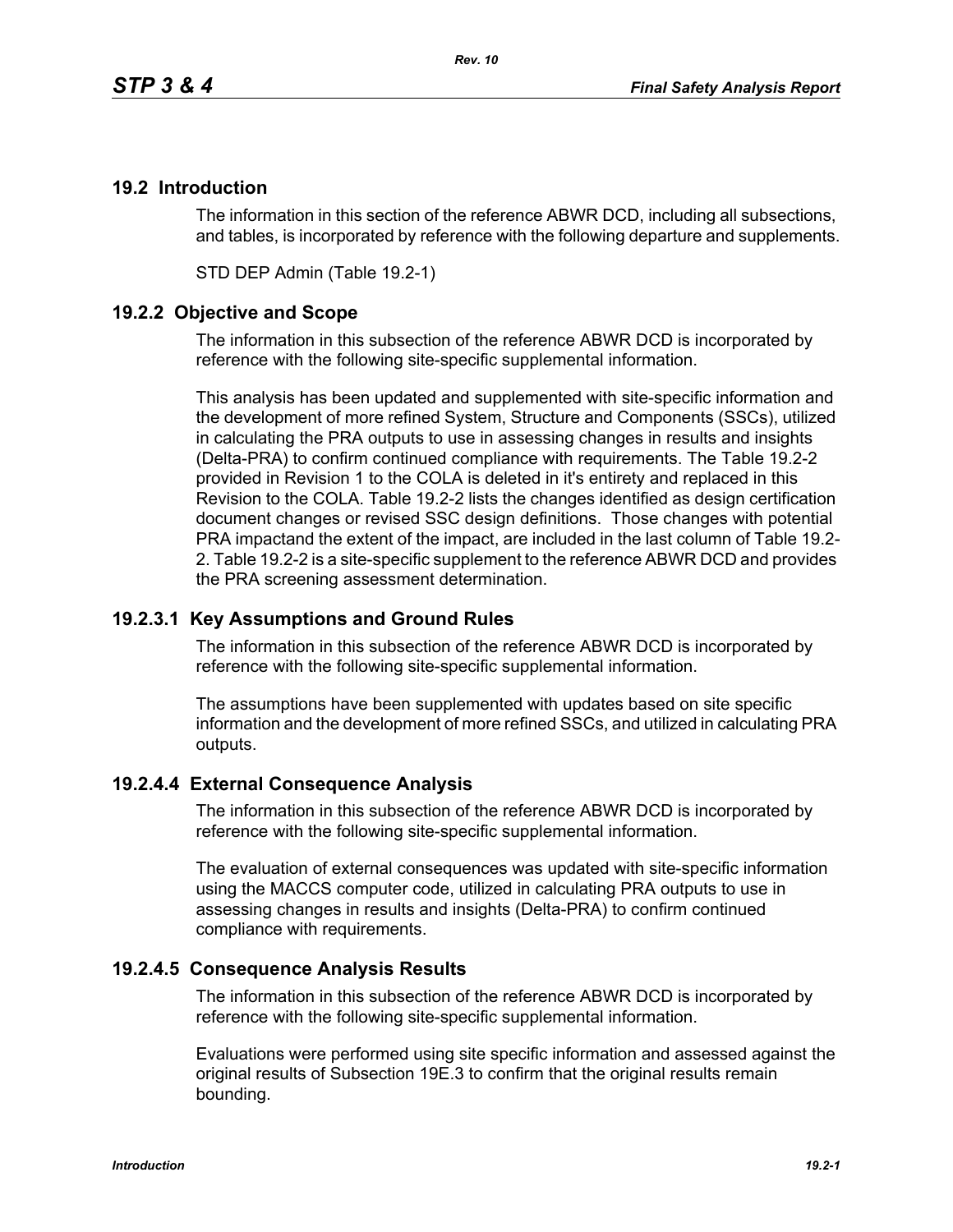| <b>Summary Assumptions</b>              | Reference<br><b>Subsection</b> | Confirming<br><b>Subsection</b> |
|-----------------------------------------|--------------------------------|---------------------------------|
| Reactor Service Water System Definition | 19D.6.4.2                      | <del>19.9.21</del> 19.9.26      |

# **Table 19.2-1 Key PRA Assumptions**

*Rev. 10*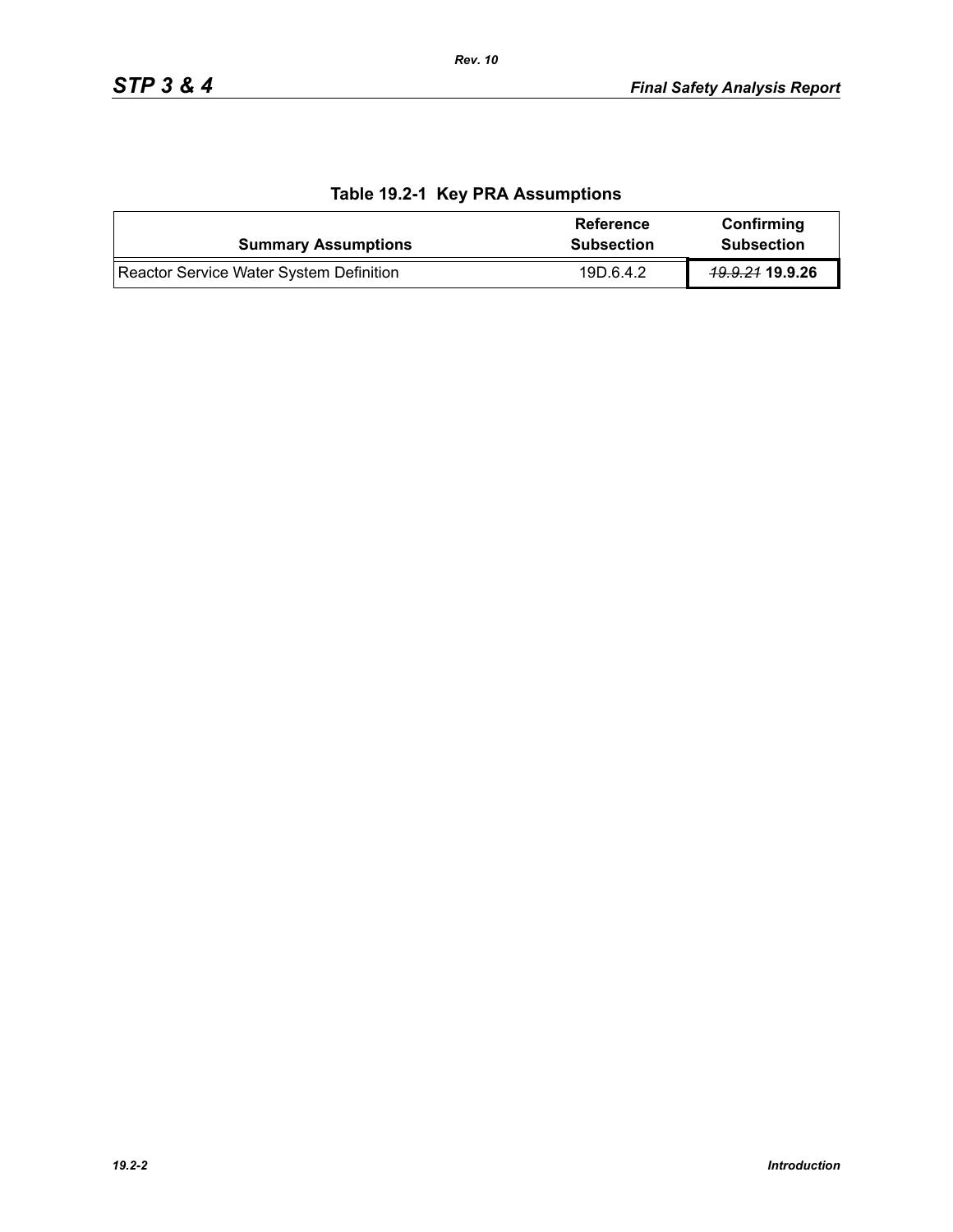| <b>Departure Number</b>                                                        | <b>Design Basis</b>                                                                                                                                                 | <b>US ABWR/STP Design Basis</b>                                                                                                                                                                                                                                                                                                                                                                                  | <b>Potential Impact on PRA</b><br>[STP COLA Section] |
|--------------------------------------------------------------------------------|---------------------------------------------------------------------------------------------------------------------------------------------------------------------|------------------------------------------------------------------------------------------------------------------------------------------------------------------------------------------------------------------------------------------------------------------------------------------------------------------------------------------------------------------------------------------------------------------|------------------------------------------------------|
| Tier 1 (T1) Changes                                                            |                                                                                                                                                                     |                                                                                                                                                                                                                                                                                                                                                                                                                  |                                                      |
| STD DEP T1 1.1-1<br>Definition of As-Built                                     |                                                                                                                                                                     | This departure modifies the FSAR,<br>Tier 1, Section 1.1 definition of as-<br>built to clarify that the determination<br>of physical properties of an as-built<br>structure, system, or component<br>may be based on measurements,<br>inspections, or tests that occur prior<br>to installation, provided that<br>subsequent fabrication, handling,<br>installation, and testing do not alter<br>the properties. | No effect on PRA, not modeled.                       |
| STD DEP T1 2.1-2<br>Reactor Pressure Vessel System                             | RIP motor casings do not have<br>cladding.                                                                                                                          | The RIP is a Toshiba design in<br>which the motor casings have<br>cladding near stretchtube portion<br>and end of casing.                                                                                                                                                                                                                                                                                        | No effect on PRA, not modeled.                       |
| STD .DEP T1 2.2-1<br>Control Systems Changes to Inputs,<br>Tests, and Hardware | The reference ABWR DCD Tier 1<br>Table 2.2.1 ITTAC Acceptance<br>Criteria for Item 11 states the "test<br>signals exists in only one control<br>channel at a time." | Only the power supply associated<br>with the one non-Class 1E<br>uninterruptible power supply being<br>tested will become inoperable and<br>both of the dual-redundant<br>controller channels remain<br>operational when this testing is<br>conducted. This change also<br>provides detail power supply design<br>of RCIS in COLA Section 7.7.1.2(5).                                                            | No effect on PRA, not modeled.                       |
| STD DEP T1 2.3-1<br>Deletion of MSIV Closure and<br>Scram on High Radiation    | Design included MSIV trip on high<br>radiation in steam tunnel                                                                                                      | No MSIV trip on high radiation in<br>steam tunnel                                                                                                                                                                                                                                                                                                                                                                | No effect on PRA, not modeled.                       |

Introduction *Introduction 19.2-3*

*Rev. 10*

*STP 3 & 4*

 $19.2 - 3$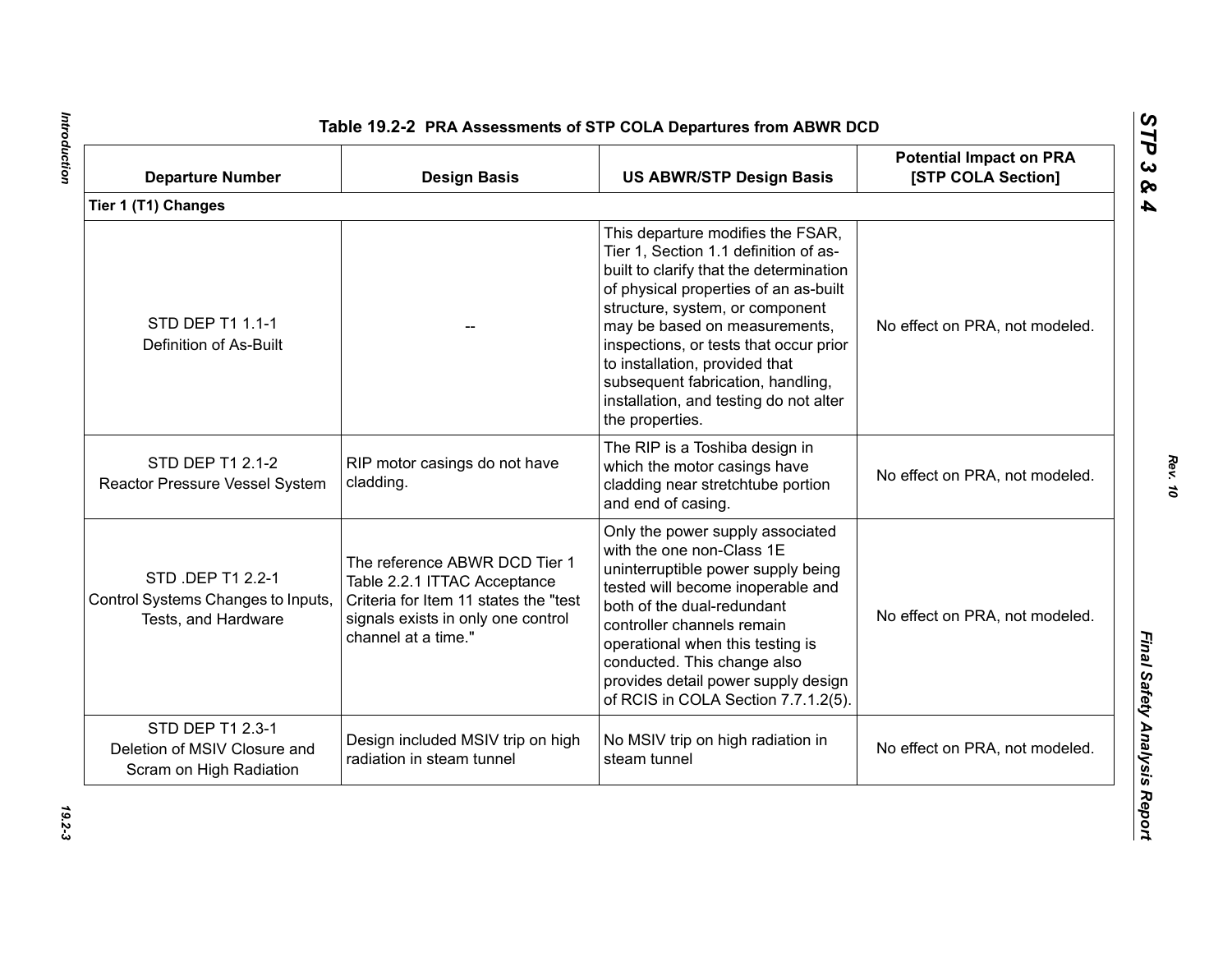| <b>Departure Number</b>                                                         | <b>Design Basis</b>                                                                                                                                                                             | <b>US ABWR/STP Design Basis</b>                                                                                                                                                                       | <b>Potential Impact on PRA</b><br>[STP COLA Section]                                                                                                                                                                                                                                                                                              |
|---------------------------------------------------------------------------------|-------------------------------------------------------------------------------------------------------------------------------------------------------------------------------------------------|-------------------------------------------------------------------------------------------------------------------------------------------------------------------------------------------------------|---------------------------------------------------------------------------------------------------------------------------------------------------------------------------------------------------------------------------------------------------------------------------------------------------------------------------------------------------|
| STD DEP T1 2.4-1<br>Residual Heat Removal System and<br>Spent Fuel Pool Cooling | The ABWR has two RHR loops<br>connected to the Fuel Pool Cooling<br>and Cleanup System (FPCCS) with<br>normally closed interties to permit<br>supplemental cooling during<br>refueling outages. | The current design has three RHR<br>loops connected to the FPCCS with<br>normally closed interties to permit<br>additional supplemental cooling<br>during refueling outages to reduce<br>outage time. | Increasing the number of RHR<br>loops connected to FPCCS from<br>two to three is judged to have a<br>negligible impact on CDF. It is an<br>improvement in outage<br>management control for the spent<br>fuel cooling system. [See 19L.6.5,<br>19L.6.6 19L.8, 19L.9, Table 19L-9,<br>19Q.4.1, 19Q.4.2, 19Q.7.6,<br>19Q.7.7.1]                      |
| STD DEP T1 2.4-2<br>Feedwater Line Break Mitigation                             | For feedwater line break, feedwater<br>flow assumed to be unavailable<br>when hotwell inventory depleted, no<br>automatic isolation feedwater flow.                                             | Class 1E Breakers to trip<br>condensate pumps required based<br>on containment pressure analysis<br>from feedwater Line break.                                                                        | No effect on PRA, not modeled.<br>Feedwater line break mitigation not<br>specifically modeled.                                                                                                                                                                                                                                                    |
| STD DEP T1 2.4-3<br><b>RCIC Turbine/Pump</b>                                    | RCIC-Terry type turbine                                                                                                                                                                         | RCIC integrated pump and turbine                                                                                                                                                                      | The new RCIC system has been<br>designed for operation with fewer<br>support systems than the previous<br>design. This reduction of<br>operational dependencies is<br>expected to improve reliability. No<br>changes, other than editorial, to the<br>PRA. [See 19.3, 19.9.12, 19.9.30,<br>19.11, 19.13, 19K.3, 19K.11.1, 19K<br>Tables, 19M.6.3] |

*19.2-4*

*Rev. 10*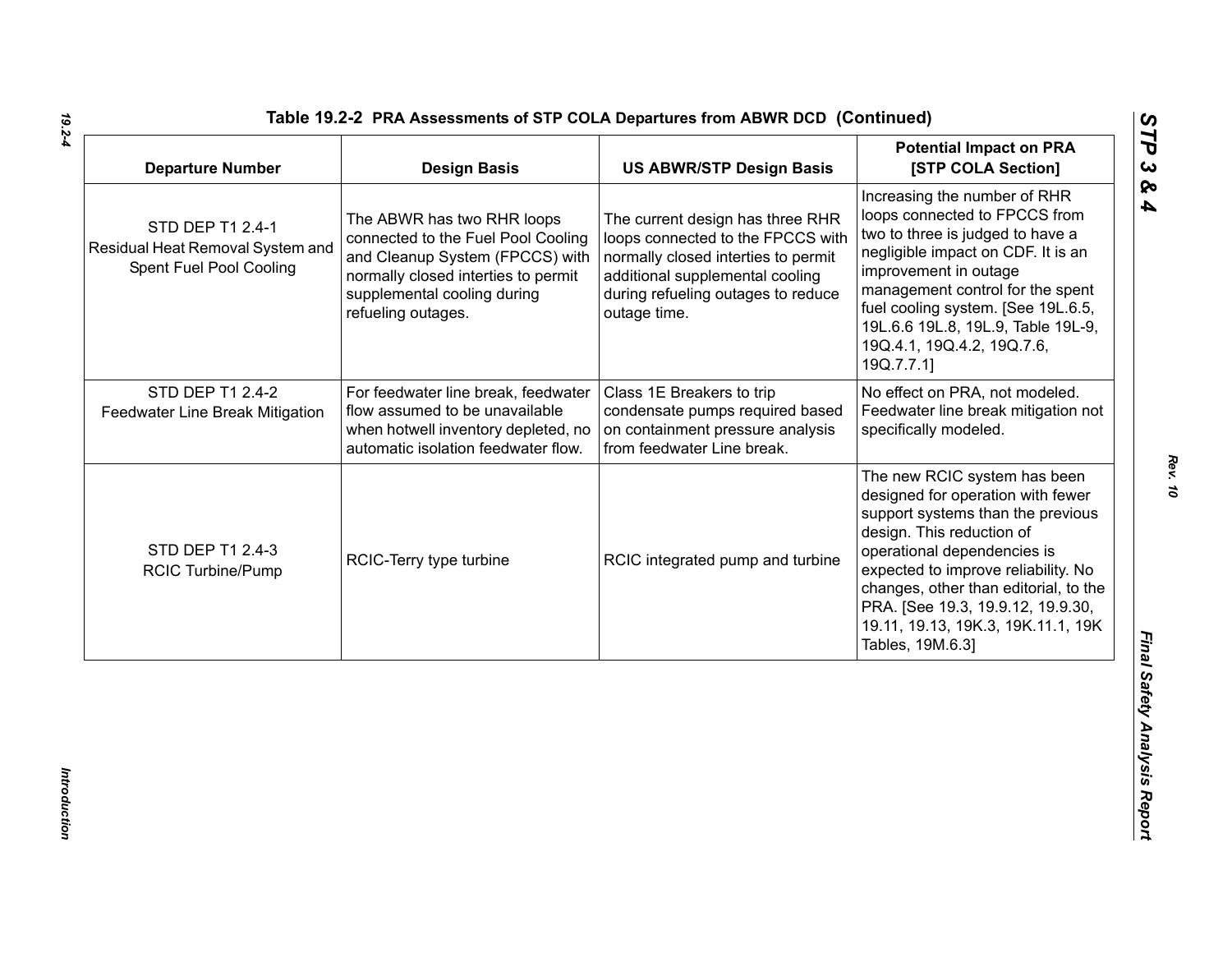| <b>Departure Number</b>                                                | <b>Design Basis</b>                                                                                                                                                                                                                                                                                                                                                                                                          | <b>US ABWR/STP Design Basis</b>                                                                                                                                                                                                                                                                                                                                                                                                                                                                                                                  | <b>Potential Impact on PRA</b><br>[STP COLA Section]                                                                       |
|------------------------------------------------------------------------|------------------------------------------------------------------------------------------------------------------------------------------------------------------------------------------------------------------------------------------------------------------------------------------------------------------------------------------------------------------------------------------------------------------------------|--------------------------------------------------------------------------------------------------------------------------------------------------------------------------------------------------------------------------------------------------------------------------------------------------------------------------------------------------------------------------------------------------------------------------------------------------------------------------------------------------------------------------------------------------|----------------------------------------------------------------------------------------------------------------------------|
| STD DEP T1 2.4-4<br>RHR, HPCF and RCIC<br>Turbine/Pump NPSH            | The original DCD provided a value<br>of 50% for debris blockage of the<br>suction strainers for purposes of<br>assuring adequate net positive<br>suction head (NPSH) margin for the<br>residual heat removal (RHR)<br>system, the high pressure core<br>flooder (HPCF) system, and the<br>reactor core isolation cooling<br>(RCIC) system. This value was<br>based on Regulatory Guide 1.82<br>Revision 0.                   | The design basis for the suction<br>strainers for STP 3&4 has been<br>updated to RG 1.82 Rev. 3, which<br>does not use the 50% blockage<br>criterion, but rather provides<br>guidance for mechanistically<br>determining debris head loss across<br>pump suction strainers.<br>This approach is an improvement in<br>that it uses a mechanistic evaluation<br>for debris blockage and not an<br>assumed value, thus providing a<br>better representation of the debris<br>blockage for purposes of the<br>required NPSH margin<br>determination. | No change to the ABWR PRA, no<br>change in function or failure data.                                                       |
| STP DEP T1 2.5-1                                                       | ABWR DCD discusses storage of<br>new fuel in the New Fuel Vault.                                                                                                                                                                                                                                                                                                                                                             | Departure removes fuel racks from<br>the New Fuel Vault and states that<br>new fuel will be stored in the Spent<br>Fuel Pool.                                                                                                                                                                                                                                                                                                                                                                                                                    | No effect on the PRA, not modeled.                                                                                         |
| STD DEP T1 2.10-1<br>Addition of<br><b>Condensate Booster</b><br>Pumps | The function of the CFS is to<br>receive condensate from the<br>condenser hotwells, supply<br>condensate to the Condensate<br>Purification System (CPS), and<br>deliver feedwater to the reactor.<br>Condensate is pumped from the<br>main condenser hotwell by the<br>condensate pumps, and passes<br>through the low pressure feedwater<br>heaters to the feedwater pumps.<br>(reference DCD Tier 1 Section<br>$2.10.2$ ). | The function of the CFS is to<br>receive condensate from the<br>condenser hotwells, supply<br>condensate to the CPS, and deliver<br>feedwater to the reactor.<br>Condensate is pumped from the<br>main condenser hotwell by the<br>condensate pumps, through the<br>CPS to the condensate booster<br>pumps, and passes through the low<br>pressure feedwater heaters to the<br>feedwater pumps.                                                                                                                                                  | No direct affect on the PRA,<br>editorial change to the PRA to<br>reflect the addition of the<br>condensate booster pumps. |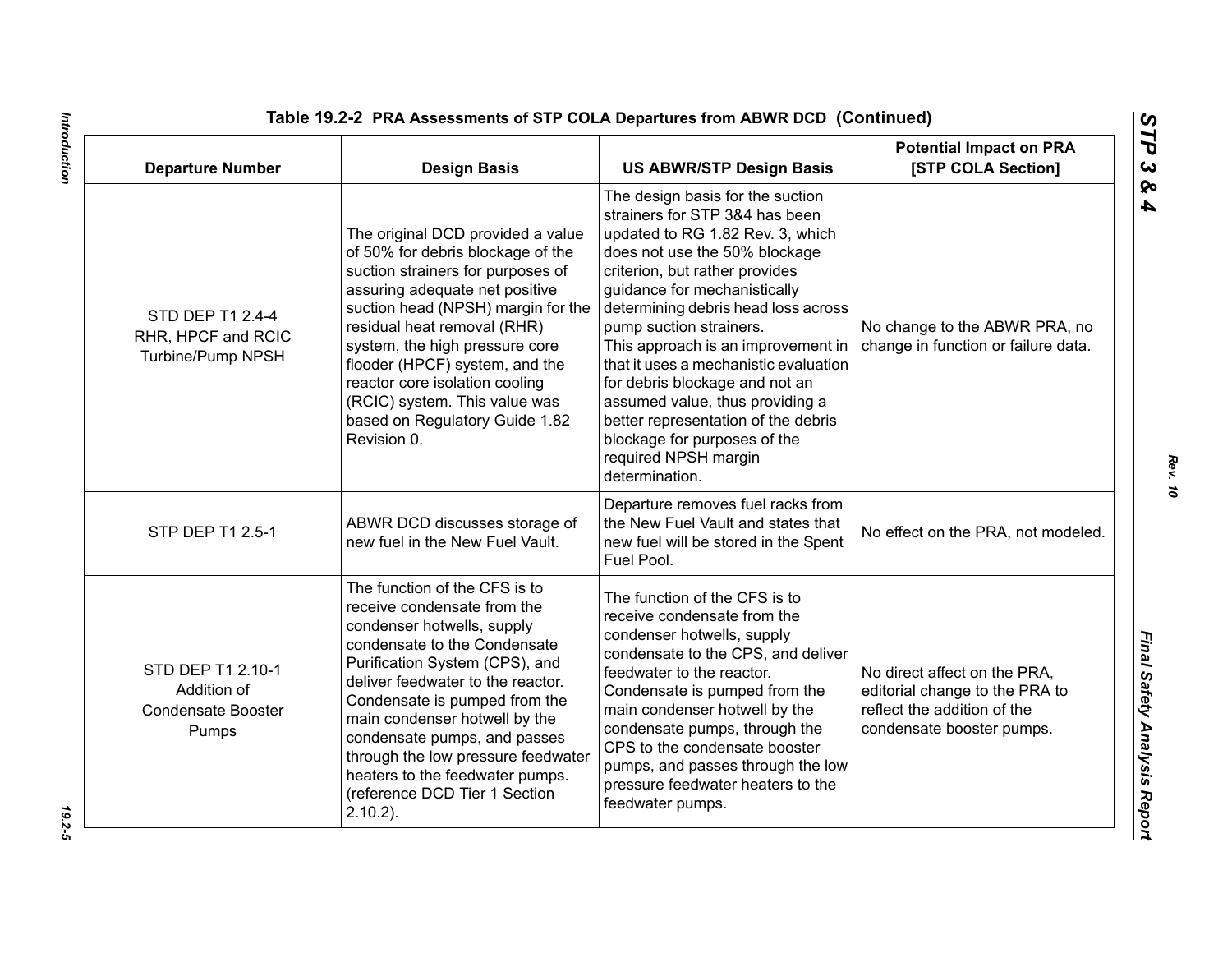| <b>Departure Number</b>                                                                        | <b>Design Basis</b>                                                                                                                                    | <b>US ABWR/STP Design Basis</b>                                                                                                                                                                                                                                                                                                                                                                    | <b>Potential Impact on PRA</b><br>[STP COLA Section]                |
|------------------------------------------------------------------------------------------------|--------------------------------------------------------------------------------------------------------------------------------------------------------|----------------------------------------------------------------------------------------------------------------------------------------------------------------------------------------------------------------------------------------------------------------------------------------------------------------------------------------------------------------------------------------------------|---------------------------------------------------------------------|
| STD DEP T1 2.12-1<br><b>Electrical Breaker/Fuse</b><br>Coordination and Low Voltage<br>Testing | <b>Electrical Power distribution</b><br>interrupting devices are coordinated<br>such that the interrupting device<br>closest to the fault opens first. | The description of interruption<br>device coordination has been<br>modified to include acceptable<br>industry practice with standards and<br>codes (e.g. IEEE 141, IEEE 242,<br>etc). Change is made to address the<br>exception to DCD Tier 1<br>requirements for circuits feeding<br>small loads in circuits with standard<br>size breakers/fuses for use in 120<br>Vac and 125Vdc panel boards. | No effect on PRA, not modeled.                                      |
| STD DEP T1 2.12-2<br><b>I&amp;C Power Divisions</b>                                            | Three Divisions of Safety-Related<br>Interruptible Instrument Power<br>(Division I, II, and III)                                                       | Four divisions of Safety-Related<br>Interruptible Instrument Power<br>(Division I, II, III, and IV) Division IV<br>powered from Division II 480V<br>MCC. Division IV power supplied to<br>the safety-related Distributed<br>Control and Information System<br>(DCIS) Division IV                                                                                                                   | No effect on the PRA, not modeled.<br>[See 19L.6.6, 19Q.4.4]        |
| STD DEP T1 2.14-1<br>Hydrogen Recombiner<br>Requirements<br>Elimination                        | Contains two redundant hydrogen<br>recombiners and safety related<br>oxygen/hydrogen analyzers.                                                        | Hydrogen recombiners are<br>eliminated and Hydrogen and<br>Oxygen analyzers are maintained,<br>however downgraded to nonsafety<br>related.                                                                                                                                                                                                                                                         | No effect on PRA, not modeled.<br>[See 19A, 19B, 19E, 19M]          |
| STD DEP T1 2.15-1<br>Radwaste Building Reclassification                                        | The radwaste building structure is<br>Seismic Category I.                                                                                              | The radwaste building structure is<br>not classified as Seismic Category I<br>consistent with the design for<br>previous nuclear plants and<br>Regulatory Guide 1.143, Rev. 2.                                                                                                                                                                                                                     | No effect on PRA, not modeled.<br>Editorial changes [See 19.4, 19H] |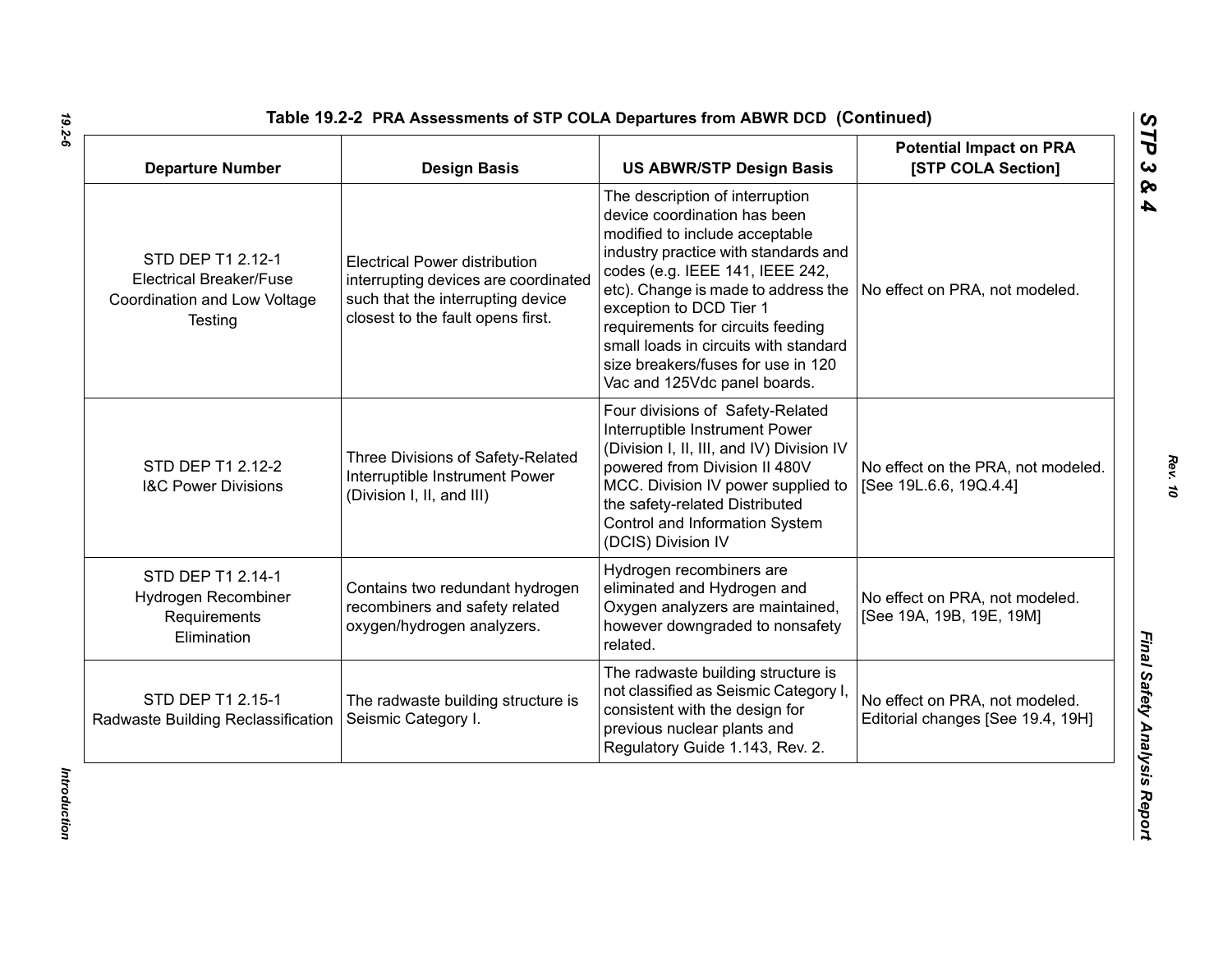| <b>ABWR DCD Tier 1 Subsection</b><br>2.15.5 describes the operation and<br>No direct effect on the PRA, not<br>setting of the Reactor Building<br>STD DEP T1 2.15-2<br>Safety-Related DG HVAC System<br>This departure revises the DG<br>to control temperature in the diesel<br>engine room maximum temperature<br>Diesel Generator Supplemental<br>limit during DG operation to 60° C.<br>generator (DG) engine rooms<br>Cooling<br>during DG operation and states the<br>maximum temperature limit in the<br>room is 50° C.<br>the instrument fault trees and<br>The ABWR DCD inconsistently<br>The current design limits the<br>describes an ESF architecture that<br>application of the dual train SLU<br>sometimes applies a dual train SLU<br>architecture of the limited set of ESF<br>Appendix 19D fault trees and<br>structure for all ESF functions, while<br>functions. It also allows Remote<br>Appendix 19N CCF. Other than<br>at other times applies it to a very<br>STD DEP T1 3.4-1<br>DLCs to perform some control logic<br>nomenclature changes for the<br>limited set of ESF functions. The<br>functions. It also replaces the<br>Safety-Related I&C Architecture<br>ABWR DCD also describes RMUs<br>concept of CMUs in the control<br>as strictly processing input and<br>room with Voter Logic Units (VLUs)<br>No change to the results or<br>output signals, while CMUs (Control<br>in the control room that perform all<br>conclusions of the PRA were<br>Room Multiplexing Units) strictly<br>of the 2-out-of-4 voting trip logic.<br>perform logic control. | <b>Departure Number</b> | <b>Design Basis</b> | <b>US ABWR/STP Design Basis</b> | <b>Potential Impact on PRA</b><br>[STP COLA Section]                                                                                                                                                                                                                                                                                        |
|---------------------------------------------------------------------------------------------------------------------------------------------------------------------------------------------------------------------------------------------------------------------------------------------------------------------------------------------------------------------------------------------------------------------------------------------------------------------------------------------------------------------------------------------------------------------------------------------------------------------------------------------------------------------------------------------------------------------------------------------------------------------------------------------------------------------------------------------------------------------------------------------------------------------------------------------------------------------------------------------------------------------------------------------------------------------------------------------------------------------------------------------------------------------------------------------------------------------------------------------------------------------------------------------------------------------------------------------------------------------------------------------------------------------------------------------------------------------------------------------------------------------------------------------------------------------------------------|-------------------------|---------------------|---------------------------------|---------------------------------------------------------------------------------------------------------------------------------------------------------------------------------------------------------------------------------------------------------------------------------------------------------------------------------------------|
|                                                                                                                                                                                                                                                                                                                                                                                                                                                                                                                                                                                                                                                                                                                                                                                                                                                                                                                                                                                                                                                                                                                                                                                                                                                                                                                                                                                                                                                                                                                                                                                       |                         |                     |                                 | explicitly modeled. Equipment will<br>be qualified for the environment. DG<br>control panels are cooled by reactor<br>building HVAC in separate rooms<br>and are not affected by this change.                                                                                                                                               |
| 19QC]                                                                                                                                                                                                                                                                                                                                                                                                                                                                                                                                                                                                                                                                                                                                                                                                                                                                                                                                                                                                                                                                                                                                                                                                                                                                                                                                                                                                                                                                                                                                                                                 |                         |                     |                                 | A review was performed to assess<br>the new proposed design effect on<br>common cause failures of the I&C<br>system described in the Chapter 19<br>functions modeled, no changes to<br>the PRA I&C models were made.<br>identified as a result of this review.<br>[See 19.1, 19.3, 19.7, 19.8, 19.9.8,<br>19.11, 19K Tables, 19M, 19N, 19Q, |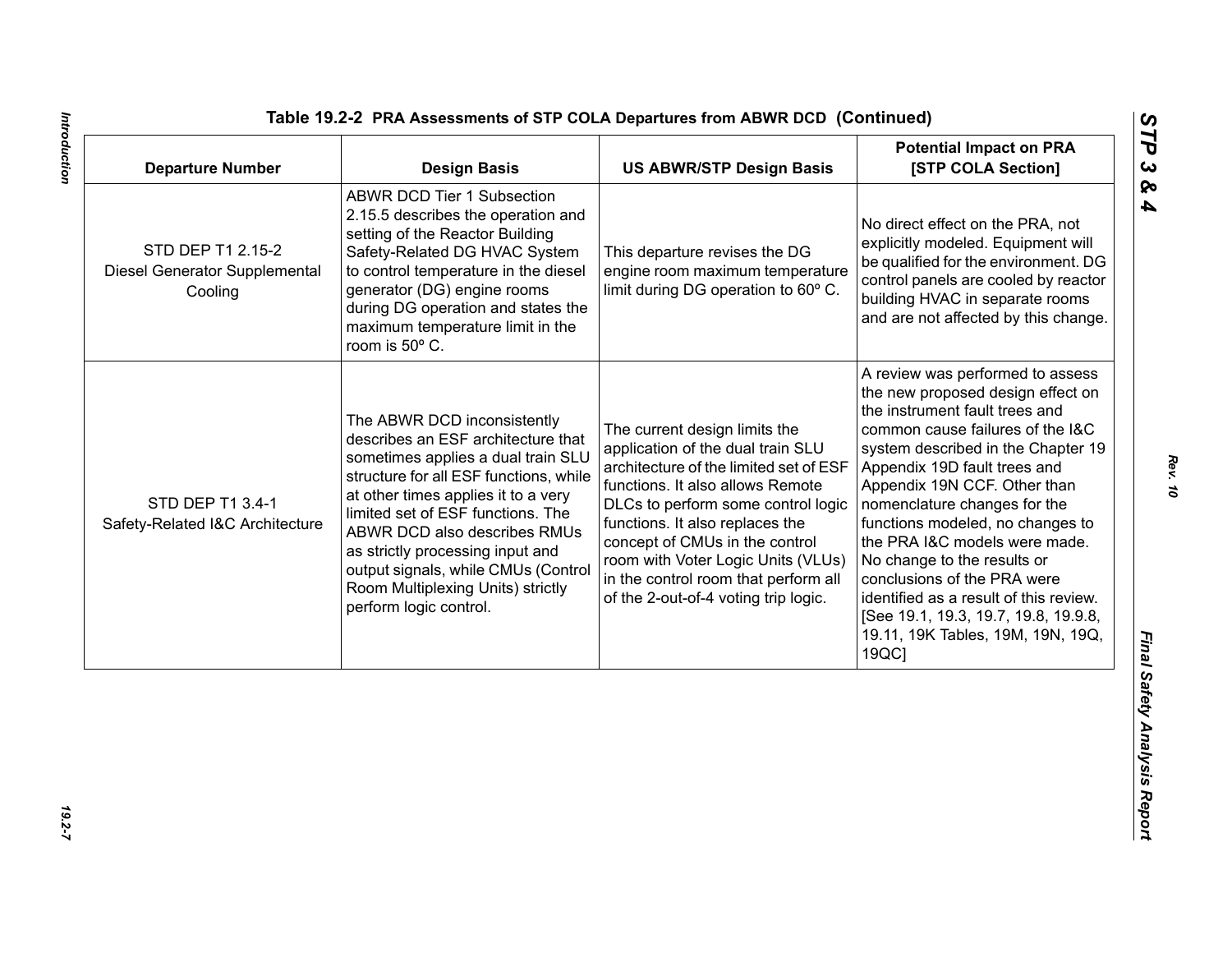| <b>Departure Number</b>                             | <b>Design Basis</b>                                                                                                                                                            | <b>US ABWR/STP Design Basis</b>                                                                                                                                                                                                                                                                                                                                                                                                                                                                                                                                                                                                                         | <b>Potential Impact on PRA</b><br>[STP COLA Section]                                                                                                                                                                           |
|-----------------------------------------------------|--------------------------------------------------------------------------------------------------------------------------------------------------------------------------------|---------------------------------------------------------------------------------------------------------------------------------------------------------------------------------------------------------------------------------------------------------------------------------------------------------------------------------------------------------------------------------------------------------------------------------------------------------------------------------------------------------------------------------------------------------------------------------------------------------------------------------------------------------|--------------------------------------------------------------------------------------------------------------------------------------------------------------------------------------------------------------------------------|
| STP DEP T1 5.0-1<br><b>Site Parameters</b>          | Site parameters were chosen to<br>bound most potential US sites.                                                                                                               | The design basis flood level is<br>based on a main cooling reservoir<br>failure. The maximum precipitation<br>rate for rainfall is increased from<br>49.3 cm/hr to 50.3 cm/hr based on<br>meteorology studies. The humidity<br>as measured from wet bulb<br>temperature has been increased.<br>The STP site does not satisfy the<br>minimum shear wave velocity of<br>305 m/s (1000 ft/s). The shear wave<br>velocity varies horizontally within a<br>soil strata and vertically with depth.<br>A site-specific soil structure<br>interaction (SSI) analysis has been<br>performed to confirm that the site<br>specific SSI is bound by the DCD<br>SSI. | The design basis external flood is<br>included in the PRA. [See 19.3,<br>19.8, 19.9, 19.11, 19.13, 19K, 19Q,<br>and 19R]. The humidity,<br>precipitation rate, and shear wave<br>velocity exceptions do not affect the<br>PRA. |
|                                                     | Tier 2 (T2) Changes Affecting Technical Specifications, Prior NRC Approval Required                                                                                            |                                                                                                                                                                                                                                                                                                                                                                                                                                                                                                                                                                                                                                                         |                                                                                                                                                                                                                                |
| <b>STD DEP 6.2-2</b><br><b>Containment Analysis</b> | DCD assumptions resulted in<br>potentially non-conservative<br>calculated containment temperature<br>and pressure responses following a<br>feedwater line or steam line break. | Design assumptions for Feedwater<br>Line Break (FWLB) have been<br>updated. ANSI/ANS 5.1 1979 sets<br>forth methods for calculating decay<br>heat power from fission products,<br>U239 and Np239 following<br>shutdown of light water reactors.                                                                                                                                                                                                                                                                                                                                                                                                         | No effect on the PRA, not modeled.                                                                                                                                                                                             |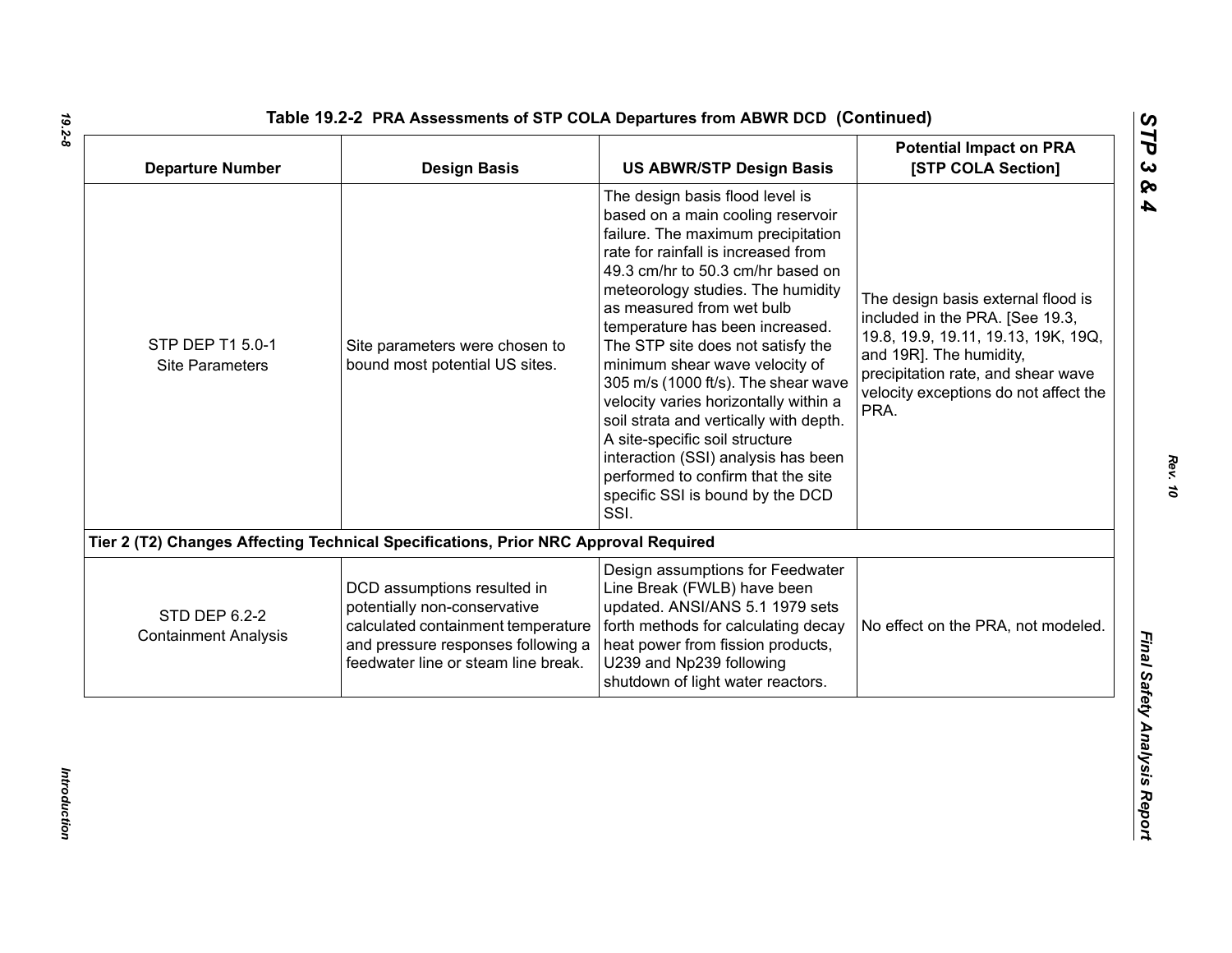| <b>Departure Number</b>                                                         | <b>Design Basis</b>                                                                                                                                                                                     | Table 19.2-2 PRA Assessments of STP COLA Departures from ABWR DCD (Continued)<br><b>US ABWR/STP Design Basis</b>                                                                                                                                                                          | <b>Potential Impact on PRA</b><br>[STP COLA Section] |
|---------------------------------------------------------------------------------|---------------------------------------------------------------------------------------------------------------------------------------------------------------------------------------------------------|-------------------------------------------------------------------------------------------------------------------------------------------------------------------------------------------------------------------------------------------------------------------------------------------|------------------------------------------------------|
| STD DEP 7.3-12<br>Leak Detection and Isolation<br><b>System Sump Monitoring</b> |                                                                                                                                                                                                         | Technical Specification 3.4.3 (LCO,<br>Actions B.1 and B.2, SR 3.4.3.1)<br>and its associated Bases<br>(Applicable Safety Analysis, LCO,<br>Actions B.1 and B.2) are changed to<br>show the new leakage values and<br>the addition of an "increase in<br>unidentified leakage" parameter. | No effect on the PRA, not modeled.                   |
| STD DEP 7.3-17<br><b>ADS Electrical Interface</b>                               |                                                                                                                                                                                                         | This change clarifies that the control<br>logic is only performed in Division I,<br>II, and III, conforming with the three<br>divisions of ECCS, however sensor<br>signals come from all four divisions.                                                                                  | No change to the PRA.<br>Clarification to text.      |
| <b>STD DEP 7.5-1</b><br>Post-Accident Monitoring (Drywell<br>Pressure)          | The details of the Post Accident<br>Monitoring System (PAM) and Post<br>Accident Sampling System (PAS)<br>do not fully comply with subsequent<br>regulatory updated requirements<br>related to RG 1.97. | The PAM and PAS will be designed<br>to fully comply with RG 1.97.                                                                                                                                                                                                                         | No effect on the PRA, not modeled.                   |
| STD DEP 7.7-10<br>Control Rod Drive Control System<br>Interface                 |                                                                                                                                                                                                         | The CRT display is replaced with<br>the RCIS Dedicated Operator<br>Interface, a flat panel touch screen.<br>A discussion of the RAPI enforcing<br>rod blocks based upon signals<br>external and internal to the system<br>is added.                                                       | No effect on the PRA, not modeled.                   |
| <b>STD DEP 7.7-18</b><br><b>RCIS Operator Interface</b>                         |                                                                                                                                                                                                         | New annunciation (alarms) for the<br>RCIS - Rod insert block and RWM<br>Trouble. Some status information is<br>now shown on MCRP display. Logic<br>and control actions available on the<br>Dedicated Operator's Panel.                                                                    | No change to the PRA.<br>Clarification to text.      |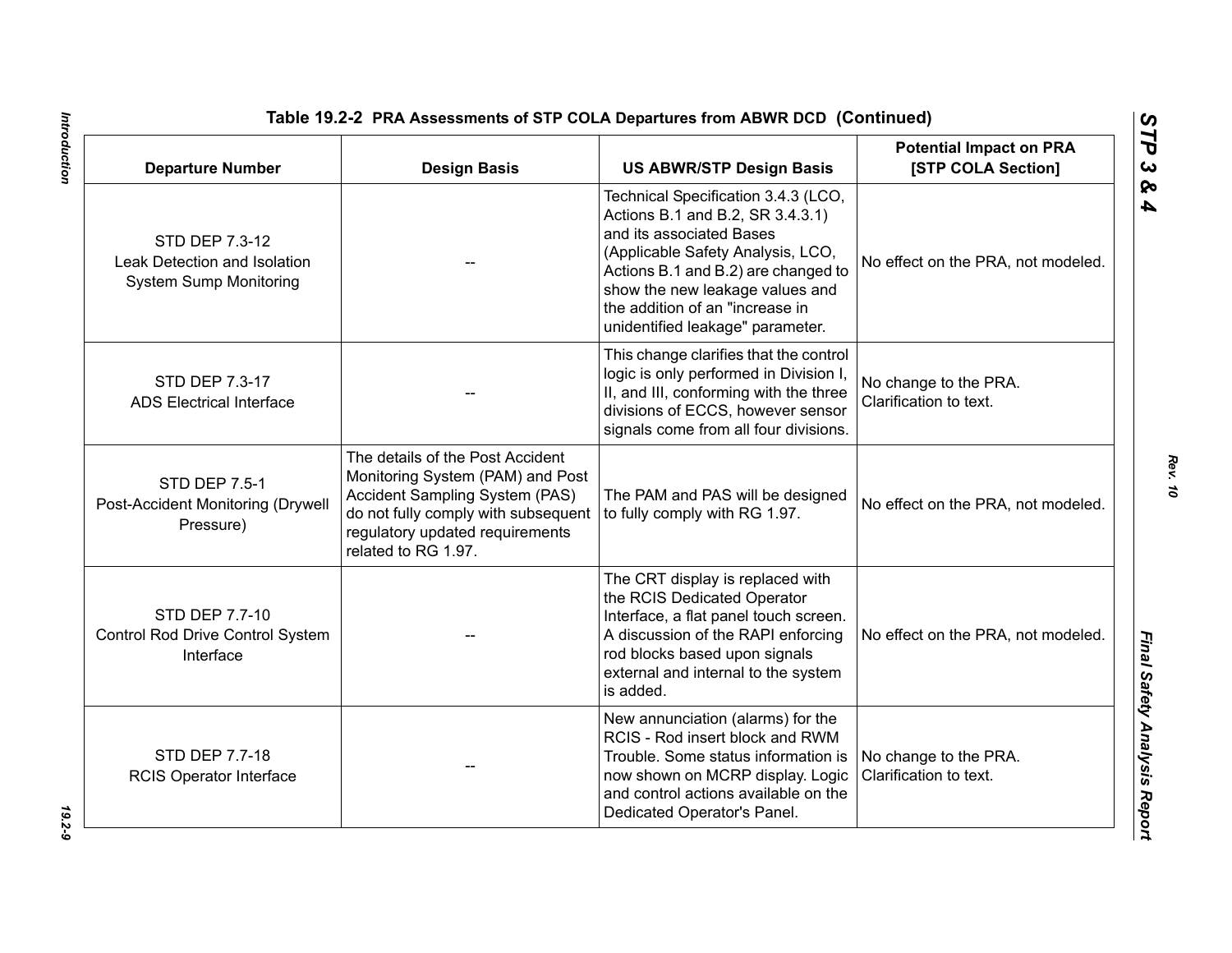| <b>Departure Number</b>                                                     | <b>Design Basis</b>                                      | <b>US ABWR/STP Design Basis</b>                                                                                                                                                                                                                                                                                                                                                                                                                                                                        | <b>Potential Impact on PRA</b><br>[STP COLA Section]                                                                                                                                                                                                                                                                                                                                                                                                                                                                                   |
|-----------------------------------------------------------------------------|----------------------------------------------------------|--------------------------------------------------------------------------------------------------------------------------------------------------------------------------------------------------------------------------------------------------------------------------------------------------------------------------------------------------------------------------------------------------------------------------------------------------------------------------------------------------------|----------------------------------------------------------------------------------------------------------------------------------------------------------------------------------------------------------------------------------------------------------------------------------------------------------------------------------------------------------------------------------------------------------------------------------------------------------------------------------------------------------------------------------------|
| STD DEP 8.3-1<br>Plant Medium Voltage Electrical<br>System Design           | Only 6.9kV; ESF busses fed directly<br>from UAT and RAT. | Two medium voltage systems 13.8<br>kV/4.6 kV. PG buses changed to<br>13.8 kV. Class 1E and PIP buses<br>changed to 4.16 kV. Class 1E<br>4.16kV still fed directly from Unit<br>Auxiliary Transformers (UATs). Two<br><b>Reserve Auxiliary Transformers</b><br>(RATs). 13.8 kV Combustion<br>Turbine Generator with increased<br>rating (20 Mwe). Emergency Diesel<br>Generator changed to 4.16 kV,<br>rating increased to 7200 kW. Larger<br>RATs and UATs. Larger capacity<br>Main Power Transformer. | A delta-PRA assessment was<br>performed using system fault trees<br>on Figures 19D6.11, 12, & 13. The<br>only change other than editorial to<br>the fault trees is the addition of<br>several breakers from the 13.8 kV<br>CTG to the 4.16kV Class 1E buses<br>and 4.16kV PIP buses. Changes<br>incorporated into various sections of<br>Chapter 19 that refer to the<br>condensate pump and condensate<br>booster pump being able to connect<br>to CTG. [See 19.3, 19.7.3, 19.11,<br>19B, 19K Tables, 19L.8, and Table<br>19L-9, 19Q] |
| STP DEP 8.3-3<br>Electrical Site-Specific Power and<br><b>Other Changes</b> |                                                          | Site specific changes include diesel<br>generator loading calculations for<br>sizing and drawing single lines to<br>add site-specific power centers and<br>motor control centers.                                                                                                                                                                                                                                                                                                                      | No change to the PRA.<br>Clarification to text.                                                                                                                                                                                                                                                                                                                                                                                                                                                                                        |
|                                                                             |                                                          |                                                                                                                                                                                                                                                                                                                                                                                                                                                                                                        |                                                                                                                                                                                                                                                                                                                                                                                                                                                                                                                                        |

*19.2-10*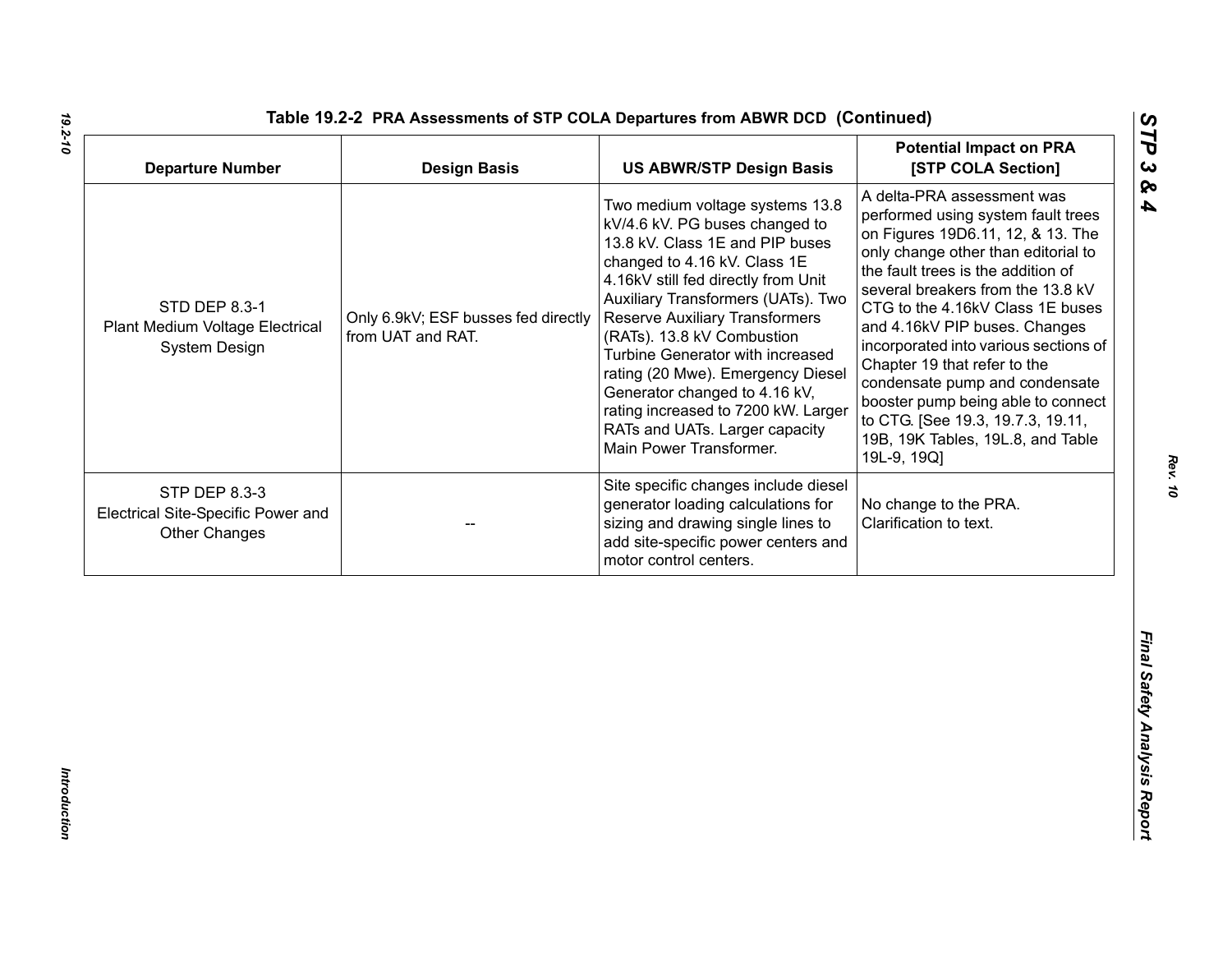| <b>Departure Number</b>                                                        | <b>Design Basis</b>                                                                                                                                                                                                                                                                                                                                                                                                                                                                                           | <b>US ABWR/STP Design Basis</b>                                                                                                                                                                                                                                                                                                                                                                                                                                                      | <b>Potential Impact on PRA</b><br>[STP COLA Section]                                                                                                               |
|--------------------------------------------------------------------------------|---------------------------------------------------------------------------------------------------------------------------------------------------------------------------------------------------------------------------------------------------------------------------------------------------------------------------------------------------------------------------------------------------------------------------------------------------------------------------------------------------------------|--------------------------------------------------------------------------------------------------------------------------------------------------------------------------------------------------------------------------------------------------------------------------------------------------------------------------------------------------------------------------------------------------------------------------------------------------------------------------------------|--------------------------------------------------------------------------------------------------------------------------------------------------------------------|
| STD DEP 10.4-5<br>Condensate and Feedwater System   FW Pumps operating. If one | 3 Variable Speed (ASD driven)<br>Reactor FW Pumps (booster and<br>main pump), 33-67% NBR capacity<br>and a Flow Control Valve in HP<br>Heater Bypass line for<br>startup/shutdown reactor level<br>control. Normal rated power<br>operation is with all 3 MD Reactor<br>operating Reactor Feedwater Pump<br>trips, the other 2 operating reactor<br>FW pumps must increase speed<br>and discharge flows to maintain<br>rated power operation. FWCS<br>design for DCD is based upon<br>above FW system design. | 4 Variable Speed (ASD driven)<br>Reactor FW Pumps and 4<br>condensate booster pumps, Low<br>Flow Control Valve that provides for<br>level control during<br>startup/shutdown. Normal rated<br>power operation is with 3 MD<br>Reactor FW Pumps operating and<br>one in auto standby. If one<br>operating Reactor FW Pump trips,<br>the Reactor FW Pump in auto start<br>is not successful, automatic power<br>reduction (by recirculation runback)<br>occurs to avoid reactor scram. | No direct effect on the PRA,<br>editorial change to the PRA to<br>reflect the addition of the<br>condensate booster pumps. [See<br>19.1, 19.3, 19.9, 19L, and 19Q] |
|                                                                                |                                                                                                                                                                                                                                                                                                                                                                                                                                                                                                               |                                                                                                                                                                                                                                                                                                                                                                                                                                                                                      |                                                                                                                                                                    |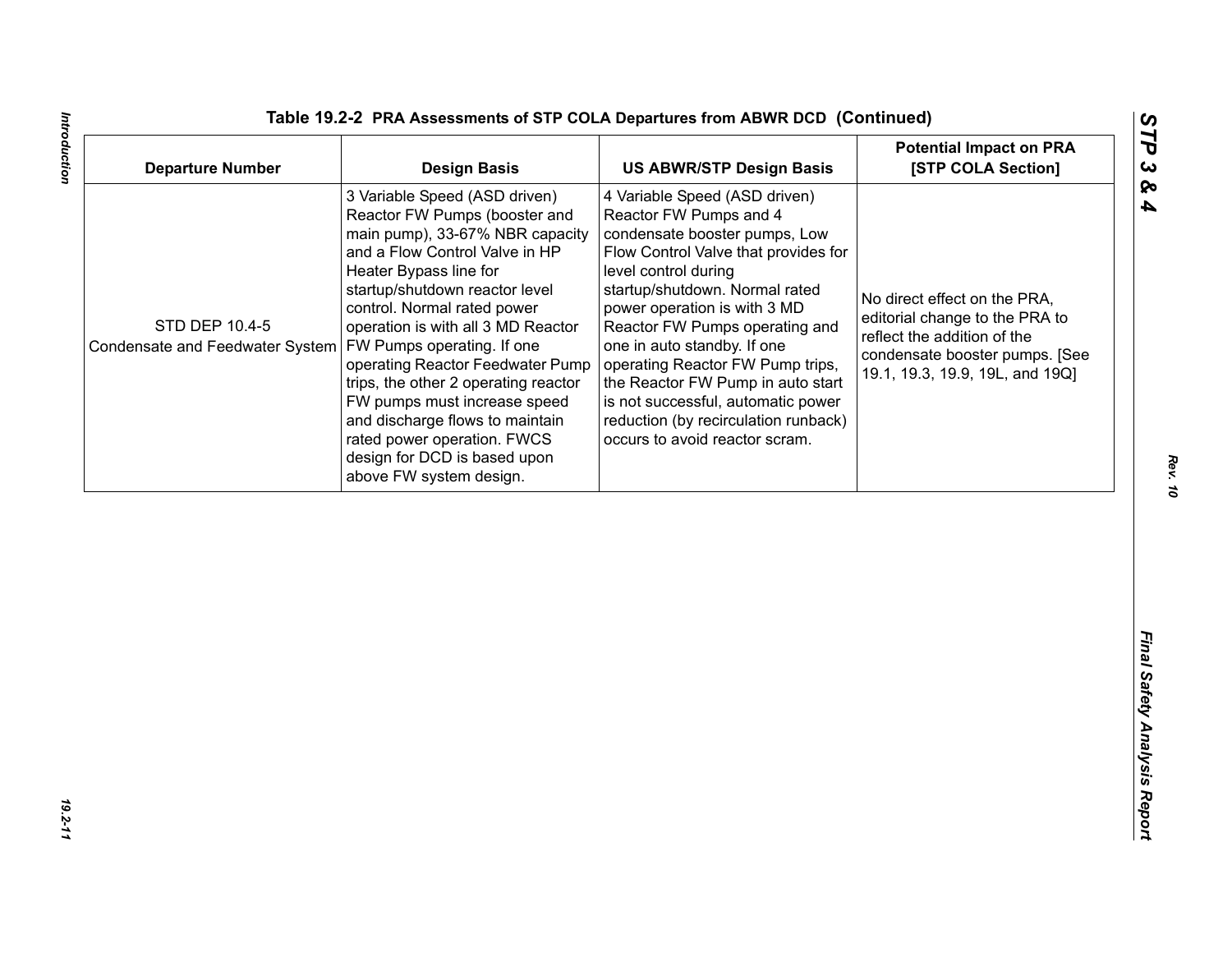| <b>Departure Number</b>                           | <b>Design Basis</b>                                                                              | <b>US ABWR/STP Design Basis</b>                                                                                                                                                                                                                                                                                                                                                                                                                                                                                                                                                                                                                                                                                                                                  | <b>Potential Impact on PRA</b><br>[STP COLA Section]                                                                                  |
|---------------------------------------------------|--------------------------------------------------------------------------------------------------|------------------------------------------------------------------------------------------------------------------------------------------------------------------------------------------------------------------------------------------------------------------------------------------------------------------------------------------------------------------------------------------------------------------------------------------------------------------------------------------------------------------------------------------------------------------------------------------------------------------------------------------------------------------------------------------------------------------------------------------------------------------|---------------------------------------------------------------------------------------------------------------------------------------|
|                                                   | Tier 2 (T2) Changes Requiring Prior NRC Approval (Other than Affecting Technical Specifications) |                                                                                                                                                                                                                                                                                                                                                                                                                                                                                                                                                                                                                                                                                                                                                                  |                                                                                                                                       |
| STD DEP 3B-2<br><b>Revised Pool Swell</b>         |                                                                                                  | The COL applicant no longer has<br>access to the analytical codes<br>described in DCD Section 3B<br>Reference 14, and an alternate<br>method is used to perform the<br>revised pool swell analysis. This<br>alternate method utilizes a<br>calculation approach that is similar<br>to the DCD approach; however, it<br>uses some different assumptions<br>and different analytical software for<br>implementation of the analysis. The<br>use of this alternate method to<br>assess the pool swell results for the<br>changes in the containment<br>pressure response provides<br>accurate results that are used as<br>input for the wetwell internals<br>design, and assures that these<br>components will be adequately<br>designed for the appropriate loads. | No effect on the PRA. The change<br>modifies an analysis method used<br>in containment design.                                        |
| Tier 2 (T2) Changes                               |                                                                                                  |                                                                                                                                                                                                                                                                                                                                                                                                                                                                                                                                                                                                                                                                                                                                                                  |                                                                                                                                       |
| <b>STD DEP 1.1-1</b><br>Type of License Required  | ABWR DCD was submitted for<br>Design Certification.                                              | The COLA is submitted to receive a<br>Class 103 Combined License under<br>10 CFR 52.                                                                                                                                                                                                                                                                                                                                                                                                                                                                                                                                                                                                                                                                             | No effect on the PRA, not modeled.                                                                                                    |
| <b>STP DEP 1.1-2</b><br>Dual Units at STP 3 and 4 | Single Unit site.                                                                                | Dual Unit site with common fire<br>protection system.                                                                                                                                                                                                                                                                                                                                                                                                                                                                                                                                                                                                                                                                                                            | No direct effect on the PRA,<br>editorial changes for fire protection<br>system [See Chapter 191.3.1, 19L.8,<br>19M.6.3, and 19Q.4.4] |

Introduction *Introduction*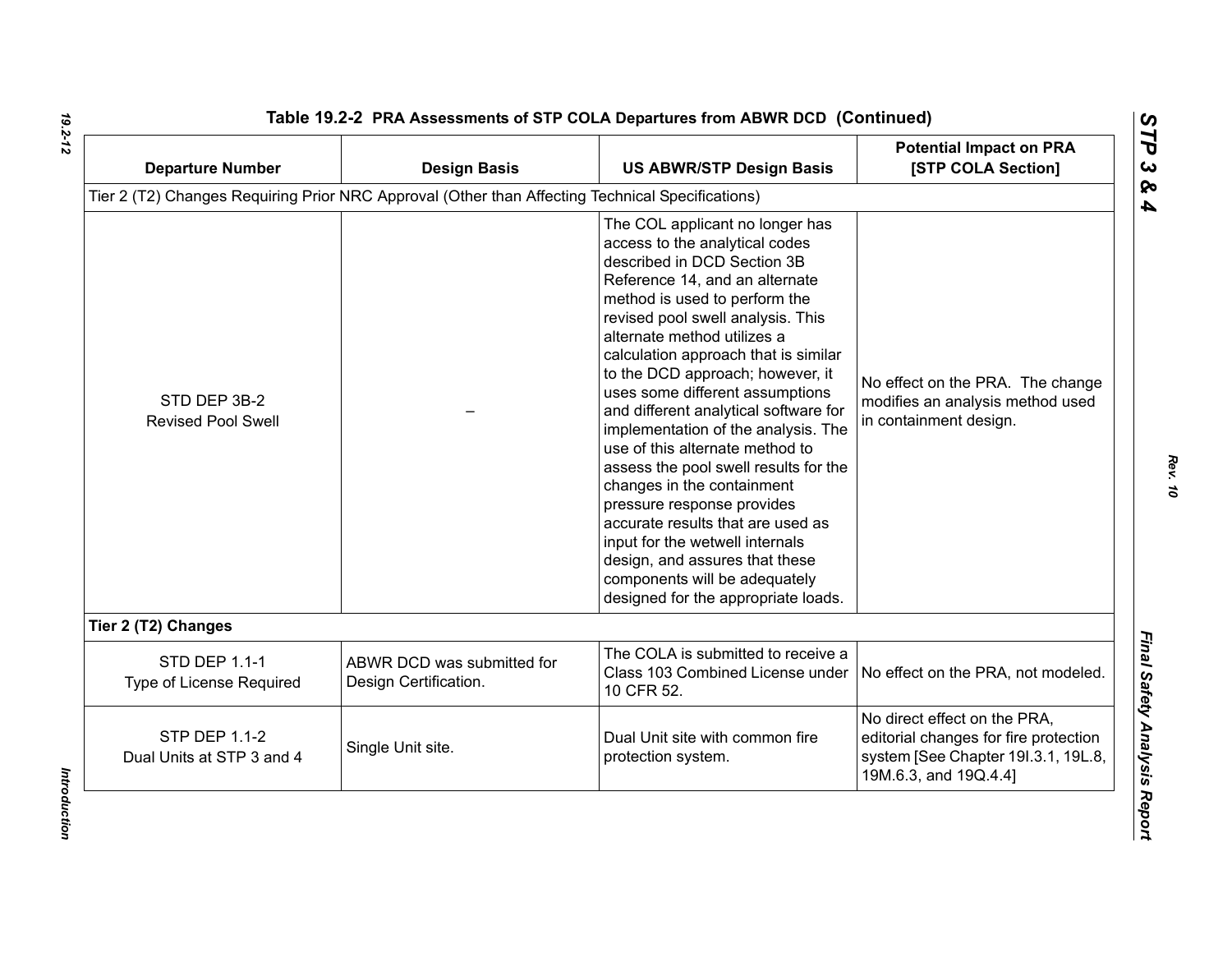| Table 19.2-2 PRA Assessments of STP COLA Departures from ABWR DCD (Continued)                                 |                                                                                                                               |                                                                                                                                                                                                                                                                                                                                              |                                                                                                                                                                                                             |
|---------------------------------------------------------------------------------------------------------------|-------------------------------------------------------------------------------------------------------------------------------|----------------------------------------------------------------------------------------------------------------------------------------------------------------------------------------------------------------------------------------------------------------------------------------------------------------------------------------------|-------------------------------------------------------------------------------------------------------------------------------------------------------------------------------------------------------------|
| <b>Departure Number</b>                                                                                       | <b>Design Basis</b>                                                                                                           | <b>US ABWR/STP Design Basis</b>                                                                                                                                                                                                                                                                                                              | <b>Potential Impact on PRA</b><br>[STP COLA Section]                                                                                                                                                        |
| STD DEP 1.2-1<br><b>Control Building Annex</b>                                                                | <b>Control Rod Drive Motor-Generator</b><br>sets in Control Building.                                                         | Control rod drive motor generators<br>and supporting equipment moved to<br>Control Building annex.                                                                                                                                                                                                                                           | No direct effect on PRA, editorial<br>changes in 19M.6.3 for Fire Hazard<br>reduction.                                                                                                                      |
| <b>STP DEP 1.2-2</b><br><b>Turbine Building</b>                                                               | A natural draft cooling tower is used<br>for the heat sink.                                                                   | <b>Turbine Generator differs</b><br>dimensionally, the main cooling<br>reservoir is used for the heat sink.                                                                                                                                                                                                                                  | No direct effect on the PRA,<br>editorial change in 19R for level<br>monitors associated with condenser<br>cooling water and 19M for the<br>evaluation of the effects on turbine<br>building FIVE analysis. |
| STD DEP 1.8-1<br>Tier 2 Codes, Standards, and<br><b>Regulatory Guide Edition Changes</b>                      | The Civil design based on ASME<br>B&PV Code Section III Division 2-<br>1989, ACI 349-1980, and 1991<br>Uniform Building Code. | The Civil design based on ASME<br>B&PV Code Section III Division 2-<br>2001 with 2003 Addenda, ACI 349-<br>1997, and 2006 International<br>Building Code.                                                                                                                                                                                    | No effect on PRA, not modeled.                                                                                                                                                                              |
| STD DEP 1.AA-1<br><b>Shielding Design Review</b>                                                              | Appendix 1AA provides the<br>integrated doses for environmental<br>qualification of safetyrelated<br>equipment.               | Doses have been re-evaluated<br>incorporating results of design<br>detailing.                                                                                                                                                                                                                                                                | No effect on PRA, not modeled<br>[design dose rates typically not<br>modeled in a PRA].                                                                                                                     |
| <b>STD DEP 2.2-5</b><br>CRAC2 computer code is used for<br>accident analysis.<br><b>CRAC2 and MAACS Codes</b> | MAACS computer code is used for<br>accident analysis, an improvement<br>over CRAC2.                                           | No direct effect on the PRA, no<br>change to generic siting<br>consequence analysis of the DCD.<br>Site-specific consequence analysis<br>uses new MAACS consequence<br>analysis code. [See FSAR 2.2.2 and<br>2.3.3 for COL License Information<br>Item 2.42, the Environmental<br>Report, Chapter 7.2, FSAR<br>19.2.4.4, 19.3.4, 19E, 19E.3] |                                                                                                                                                                                                             |
| <b>STP DEP 3.5-1</b><br><b>Missile Protection</b>                                                             | Not required for single unit design,<br>favorable orientation.                                                                | Provides Site Specific information<br>relating to main steam turbine<br>orientation in relation to essential<br>systems of adjoining units.                                                                                                                                                                                                  | No effect on the PRA, not modeled.                                                                                                                                                                          |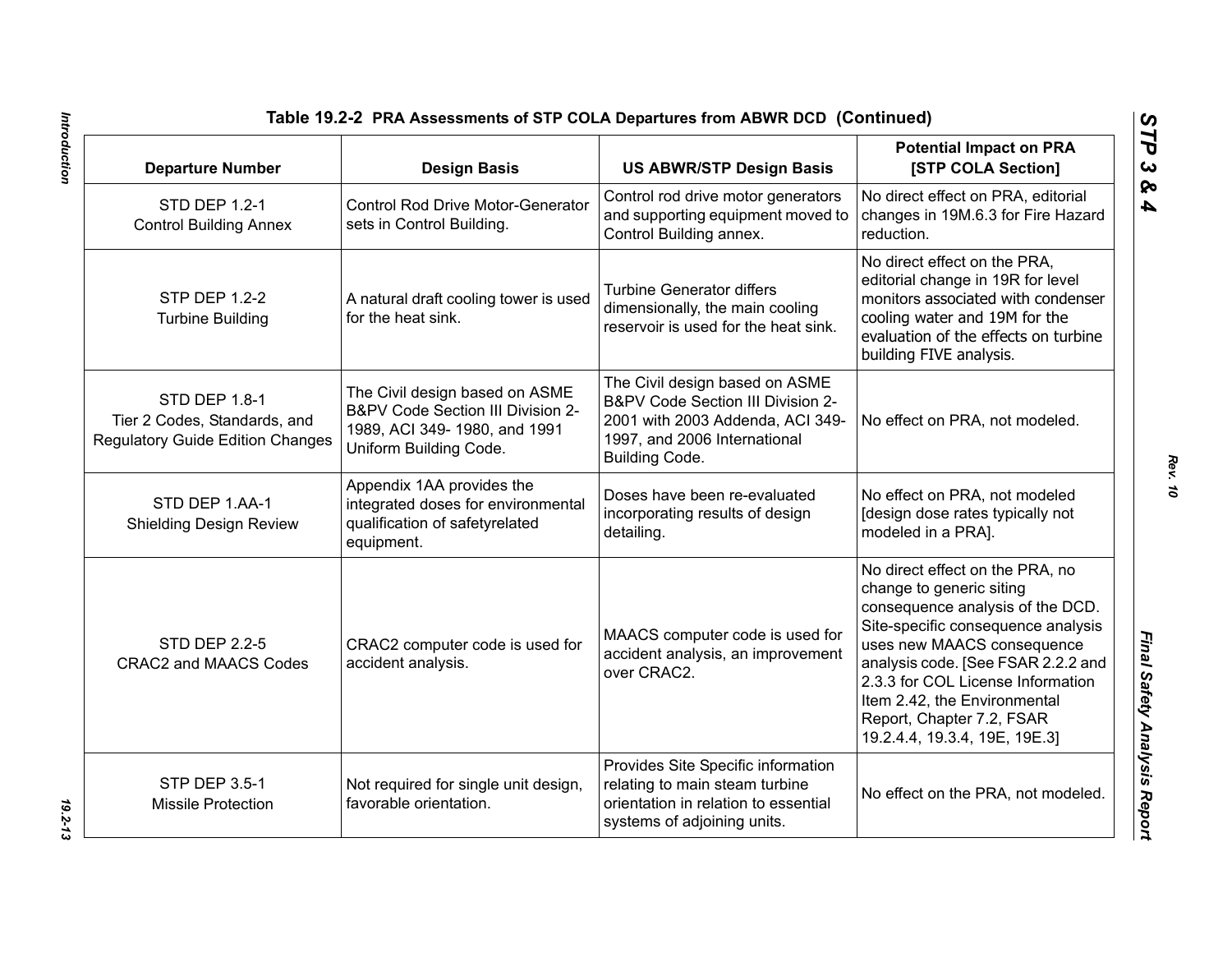| <b>Departure Number</b>                                             | <b>Design Basis</b>                                                                                                                            | <b>US ABWR/STP Design Basis</b>                                                                                                                                                                                                                                                                                  | <b>Potential Impact on PRA</b><br>[STP COLA Section]                                      |
|---------------------------------------------------------------------|------------------------------------------------------------------------------------------------------------------------------------------------|------------------------------------------------------------------------------------------------------------------------------------------------------------------------------------------------------------------------------------------------------------------------------------------------------------------|-------------------------------------------------------------------------------------------|
| <b>STD DEP 3.6-1</b><br><b>Steam Tunnel Concrete Thickness</b>      | The main steam tunnel design<br>specifies a concrete thickness of 2<br>meters.                                                                 | The main steam tunnel design<br>considers shielding and structural<br>requirements for determining<br>concrete thickness.                                                                                                                                                                                        | No effect on the PRA, not modeled.                                                        |
| STD DEP 3.8-1<br>Resizing the Radwaste Building                     |                                                                                                                                                | Due to process changes described<br>in STD DEP 11.2-1 and 11.4-1, the<br>dimensions and design analysis for<br>the Radwaste Building has changed<br>from the DCD, revising its minimum<br>bearing capacity, shear wave<br>velocity, and Poisson ratio to reflect<br>the shallower Radwaste Building<br>Embedment | No effect on the PRA, not modeled.                                                        |
| STD DEP 3.9-1<br><b>Reactor Internals Materials</b>                 | Code Case 580-1 material is<br>applied.                                                                                                        | Code Case N5280-2 material is<br>used, a nickel-based alloy.                                                                                                                                                                                                                                                     | No effect on the PRA, not modeled.                                                        |
| STD DEP 3B-1<br><b>Equation Error in Containment</b><br>Impact Load | The multiplying factor "W"<br>dimensions are seconds/foot.                                                                                     | In analyzing containment impact<br>loads, the multiplying factor "W" is<br>corrected to 0.0052 seconds/meter.                                                                                                                                                                                                    | No effect on the PRA, not modeled.                                                        |
| STD DEP 3H-1<br><b>Liner Anchor Material</b>                        | <b>ABWR DCD Tier 2 Subsection</b><br>3H.1.4.4.3 incorrectly identifies the<br><b>Containment Liner Anchor material</b><br>as ASTM A-633 Gr. C. | This departure corrects the<br><b>Containment Liner Anchor material</b><br>identified in Subsection 3H.1.4.4.3<br>to SA-36.                                                                                                                                                                                      | No effect on the PRA, not modeled.<br>[Building design details are outside<br>the scope.] |
| STD DEP 3I-2<br><b>Environmental Qualifications -</b><br>Radiation  |                                                                                                                                                | The "Integrated Dose-Gamma &<br>Beta" values for the main steam<br>tunnel is revised and instrument<br>rack rooms is returned to the DCD<br>value based on current results of<br>postaccident radiation calculations<br>and analysis.                                                                            | No effect on the PRA, not modeled.                                                        |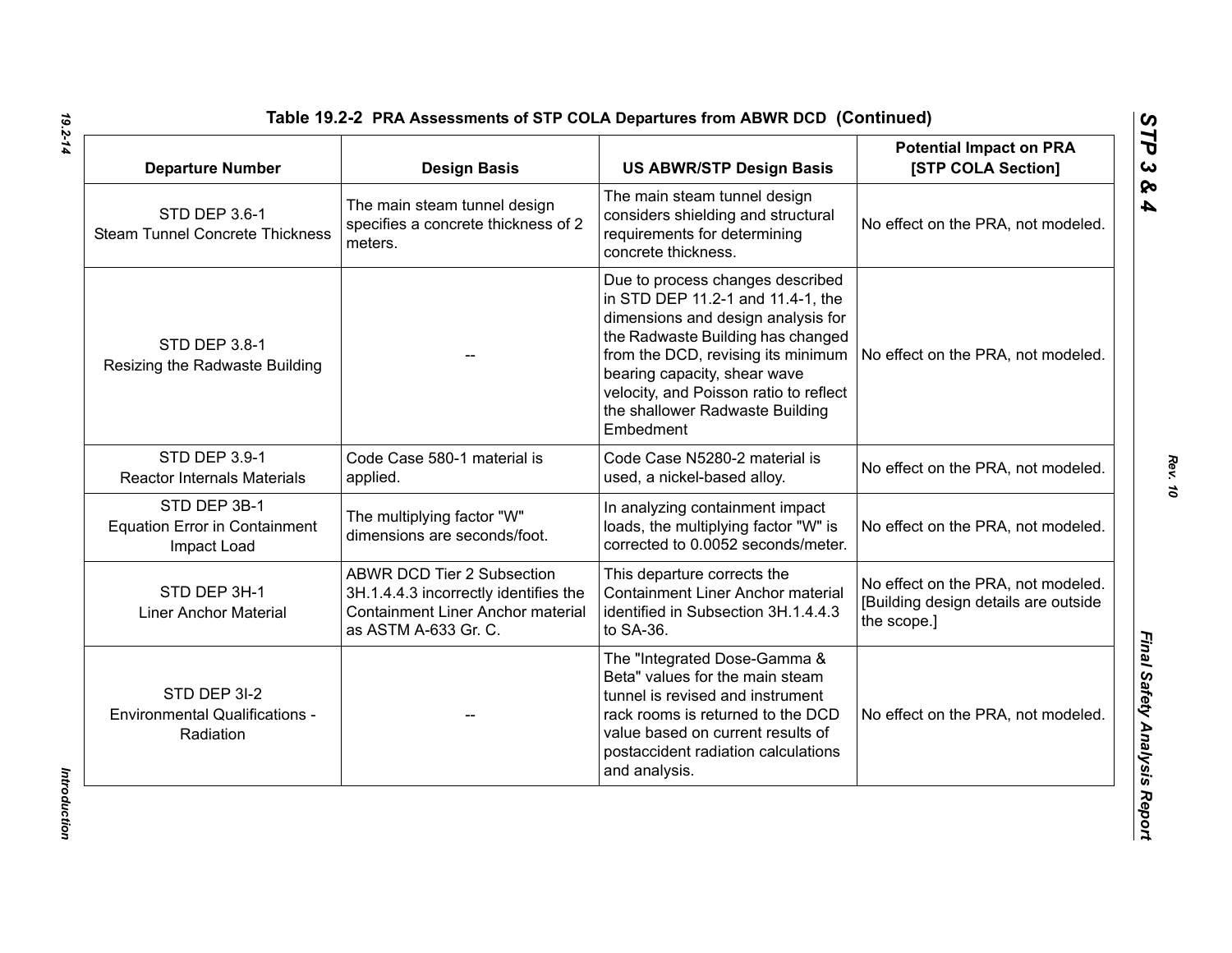| <b>Departure Number</b>                                                         | <b>Design Basis</b>                                                                                                                                                                                                                              | <b>US ABWR/STP Design Basis</b>                                                                                                                                                                                                                                                                                                                                                                                                                                               | <b>Potential Impact on PRA</b><br>[STP COLA Section] |
|---------------------------------------------------------------------------------|--------------------------------------------------------------------------------------------------------------------------------------------------------------------------------------------------------------------------------------------------|-------------------------------------------------------------------------------------------------------------------------------------------------------------------------------------------------------------------------------------------------------------------------------------------------------------------------------------------------------------------------------------------------------------------------------------------------------------------------------|------------------------------------------------------|
| STD DEP 3MA-1<br>Interfacing LOCA                                               |                                                                                                                                                                                                                                                  | The ISLOCA evaluation is<br>inconsistent with STD DEP T1 2.4-<br>1, 2.4-3 and the COLA P&IDs. This<br>departure corrects inconsistencies<br>between Appendix 3MA and P&IDs<br>in Chapter 21.                                                                                                                                                                                                                                                                                  | No change to the PRA, clarification<br>to text.      |
| <b>STD DEP 4.5-1</b><br><b>Reactor Materials</b>                                |                                                                                                                                                                                                                                                  | The description of the materials for<br>the control rod drive (CRD)<br>mechanisms in Section 4.5.1 and<br>the reactor internals in Section 4.5.2<br>of the DCD have been revised (1) to<br>reflect the materials successfully<br>used in operating ABWR designs<br>over the last 10 years; (2) to clarify<br>some data and provide equivalent<br>materials, as appropriate; and (3) to<br>clarify some fabrication and material<br>issues for reactor internals<br>materials. | No effect on the PRA, not modeled.                   |
| STD DEP 4.6-1<br><b>FMCRD Friction Test Equipment</b>                           | FMCRD friction testing utilizes a<br>special test fixture connected to the<br>HCU test port. The test fixture<br>contains a small pump and<br>associated hydraulic controls to<br>pressurize the underside of the<br>hollow piston of the FMCRD. | Water for the test equipment is<br>supplied from the CRD pump<br>discharge line. With this design, the<br>test fixture pump can be eliminated.                                                                                                                                                                                                                                                                                                                                | No effect on the PRA, not modeled.                   |
| <b>STD DEP 5.2-2</b><br>PSI/ISI NDE of the Reactor Coolant<br>Pressure Boundary | <b>PSI and ISI of welds in Reactor</b><br>Coolant System meet requirements<br>of Regulatory Guide 1.150, Rev.1.                                                                                                                                  | PSI and ISI of welds in Reactor<br>Coolant System piping meet the<br>requirements of ASME Section XI,<br>Appendix VIII as mandated by 10<br>CFR 50.55a.                                                                                                                                                                                                                                                                                                                       | No effect on the PRA, not modeled.                   |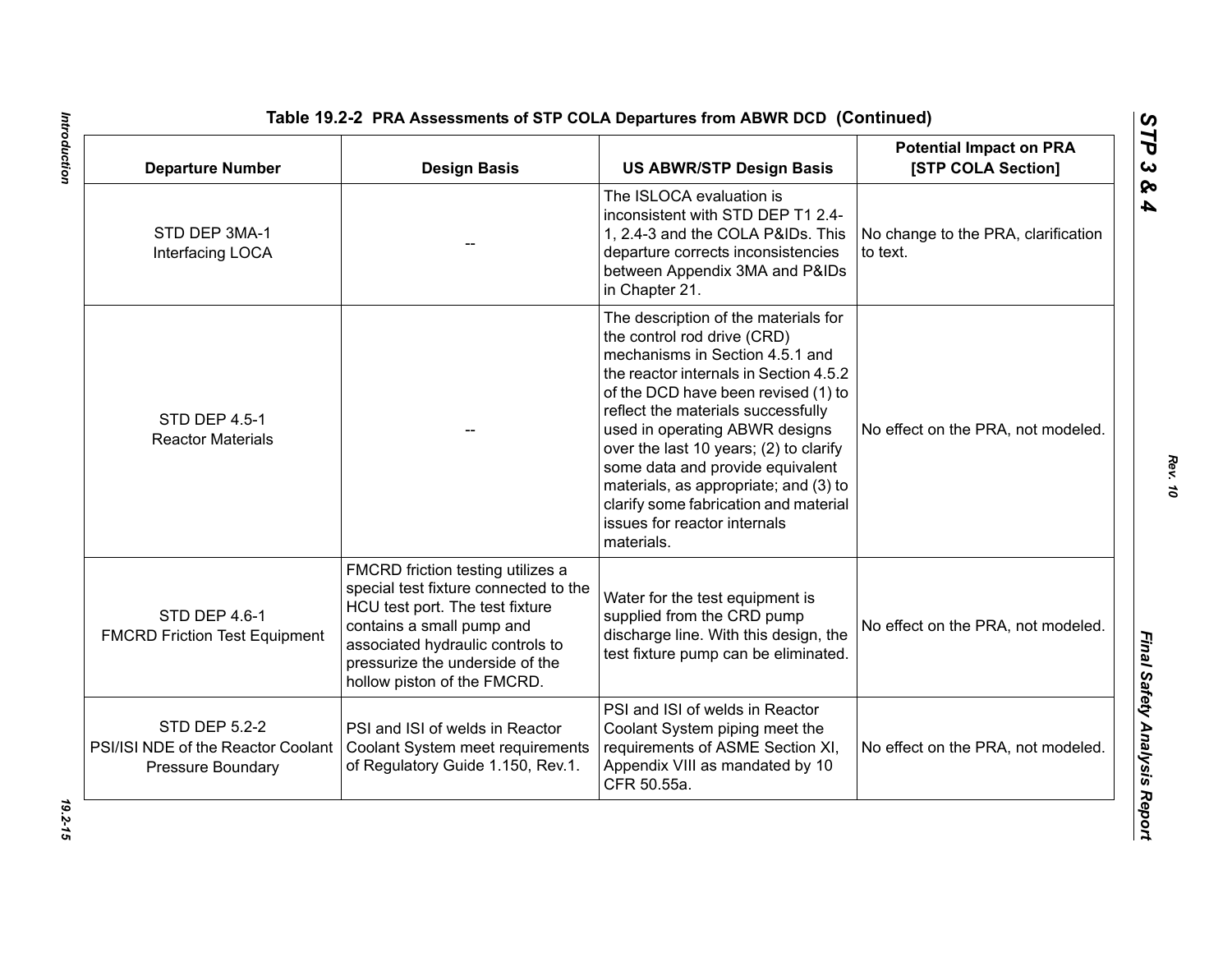| <b>Departure Number</b>                                                              | <b>Design Basis</b>                                                                                                                                                                                                                                                                                                                                                                                                                                                                                                                                                                                     | <b>US ABWR/STP Design Basis</b>                                                                                                                                                      | <b>Potential Impact on PRA</b><br>[STP COLA Section]                                                                                                                                                                                             |
|--------------------------------------------------------------------------------------|---------------------------------------------------------------------------------------------------------------------------------------------------------------------------------------------------------------------------------------------------------------------------------------------------------------------------------------------------------------------------------------------------------------------------------------------------------------------------------------------------------------------------------------------------------------------------------------------------------|--------------------------------------------------------------------------------------------------------------------------------------------------------------------------------------|--------------------------------------------------------------------------------------------------------------------------------------------------------------------------------------------------------------------------------------------------|
| <b>STD DEP 5.3-1</b><br><b>Reactor Pressure Vessel Material</b><br>Surveillance Plan |                                                                                                                                                                                                                                                                                                                                                                                                                                                                                                                                                                                                         | Site specific supplement per COL<br>License Information Item 5.5 in<br>DCD 5.3.4.2.                                                                                                  | No effect on the PRA, not modeled.                                                                                                                                                                                                               |
| <b>STD DEP 5.4-1</b><br>Reactor Water Cleanup System                                 | Two 50% RWCU pumps<br>(approximately 1% feedwater flow).                                                                                                                                                                                                                                                                                                                                                                                                                                                                                                                                                | Flow capacity of pumps and filter<br>demineralizers increased by 100%<br>(approximately 2% feedwater flow).<br>Pump discharge head increased.                                        | Modeled in the shutdown PRA, no<br>quantifiable effect in the PRA,<br>operator action dominates the<br>function, additional sources of<br>shutdown cooling available. [See<br>19L.6.6, 19L.8, 19L.6.4, 19Q.4.1,<br>19Q.7.6, 19Q.7.7.1, and 19QB] |
| <b>STD DEP 5.4-2</b><br><b>Reactor Recirculation System</b>                          |                                                                                                                                                                                                                                                                                                                                                                                                                                                                                                                                                                                                         | Revised design of the RIP's cable<br>box allows improved serviceability<br>and maintainability because of<br>smaller cable boxes and plug in<br>power connector.                     | No effect on the PRA, not modeled.                                                                                                                                                                                                               |
| <b>STD DEP 5.4-3</b><br>Residual Heat Removal System<br>Interlock                    | (1) The RHR IBD diagram includes<br>an interlock that will close the<br>wetwell spray valve in the low<br>pressure flooder (LPF) mode. The<br>statement that the wetwell spray<br>can be operated with the system in<br>the LPF mode is incorrect.<br>(2) Table 5.4-3 indicates the open<br>logic for the minimum flow valve is<br>"pump running AND low loop flow<br>signal", logic diagram indicates<br>"pump discharge pressure high<br>AND low loop flow";<br>(3) several pressure relief valves in<br>Table 5.4-5 indicate relief pressure<br>is 3.44 MPaG, however design<br>pressure is 3.43MPaG | Items $(1)$ and $(2)$ logic<br>inconsistencies corrected; item (3)<br>In Table 5.4-3, relief pressure for<br>E11-F028A-C and E11-F051AC are<br>changed from 3.44 MPa to 3.43<br>MPa. | No effect on the PRA, not modeled.                                                                                                                                                                                                               |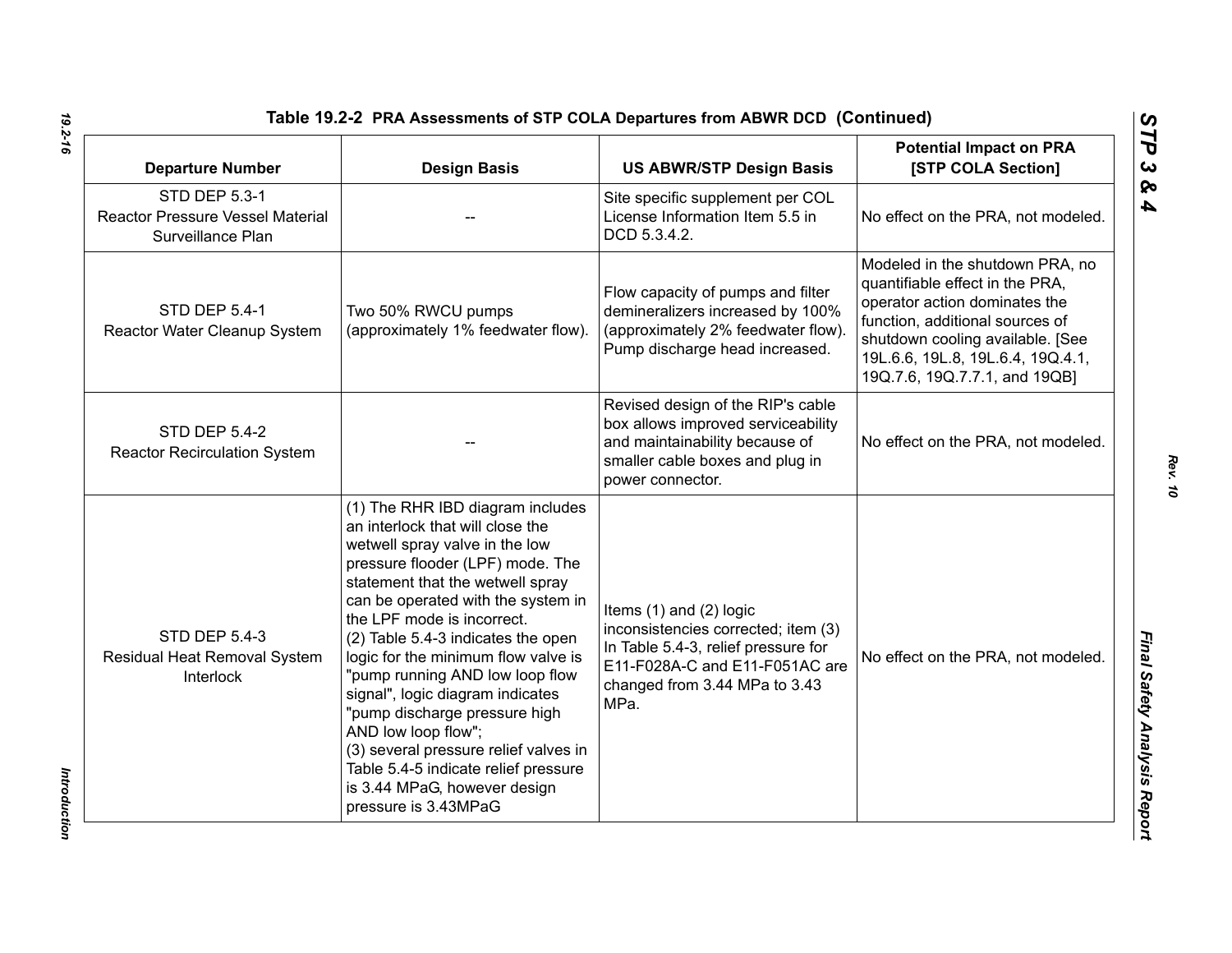| <b>Departure Number</b>                                                         | <b>Design Basis</b>                                                                                                                     | <b>US ABWR/STP Design Basis</b>                                                                                                                                           | <b>Potential Impact on PRA</b><br>[STP COLA Section]                                              |
|---------------------------------------------------------------------------------|-----------------------------------------------------------------------------------------------------------------------------------------|---------------------------------------------------------------------------------------------------------------------------------------------------------------------------|---------------------------------------------------------------------------------------------------|
| <b>STD DEP 5.4-4</b><br>RMC Heat Exchanger                                      | Section 5.4.1 describes that the<br>materials for the RMHX shell, shell<br>tube sheet, and water box are<br>carbon steel.               | Stainless steel will be used for the<br>RMHX shell, shell tube sheet, and<br>water box.                                                                                   | No effect on the PRA, not modeled.                                                                |
| <b>STD DEP 5.4-5</b><br>Reactor Head Vent Line (GI-195)                         |                                                                                                                                         | A vent line from the Reactor Water<br>Cleanup System Reactor Pressure<br>Vessel (RPV) head-spray line to the<br>Reactor Head Vent Line is added in<br>response to GI-195. | No effect on the PRA. The change<br>eliminates a potential failure mode<br>in the head vent line. |
| STD DEP 5A-1<br>Delete Appendix on Complying with<br><b>Regulatory Guide</b>    | Text is included in Appendix 5A on<br>complying with RG 1.150 which<br>covers PSI and ISI welds in the<br><b>Reactor Coolant System</b> | The text of Appendix 5A on<br>complying with RG 1.150 has been<br>deleted because PSI and ISI will be<br>conducted in accordance with<br><b>ASME Section XI.</b>          | No effect on the PRA, not modeled.                                                                |
| STD DEP 5B-1<br>Residual Heat Removal Flow and<br><b>Heat Capacity Analysis</b> | A factor related to RHR heat<br>removal rate is 0.3705 MW/°C with<br>an associated UHS water<br>temperature of 29.4°C.                  | To support reduced outage times,<br>the factor related to RHR heat<br>removal rate is increased to 0.427<br>MW/°C and UHS water temperature<br>is increased to 35°C.      | No effect on the PRA, not modeled.                                                                |
|                                                                                 |                                                                                                                                         |                                                                                                                                                                           |                                                                                                   |
|                                                                                 |                                                                                                                                         |                                                                                                                                                                           |                                                                                                   |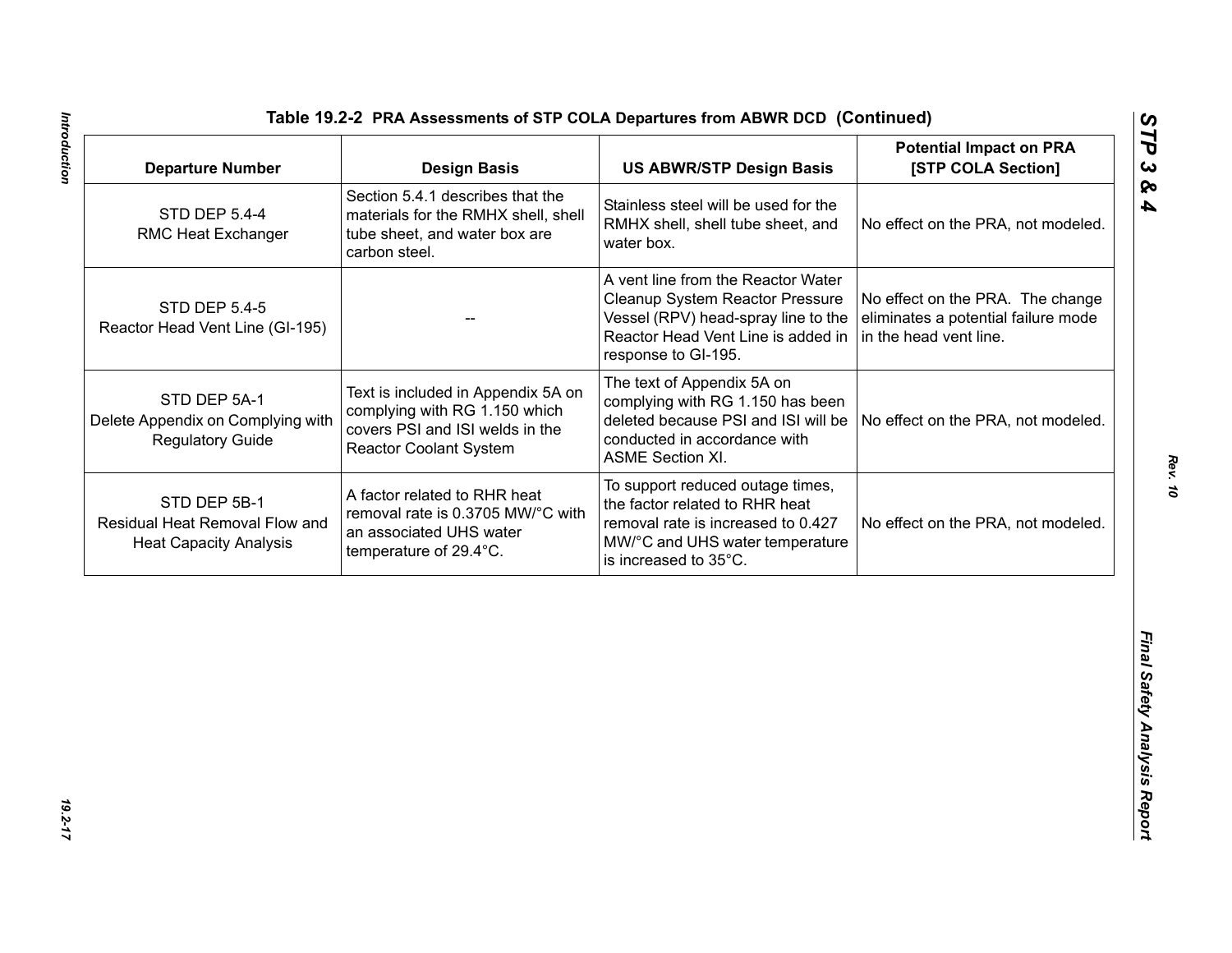| Table 19.2-2 PRA Assessments of STP COLA Departures from ABWR DCD (Continued)                                           |                                                                                                                                                                                                                                 |                                                                                                                                                                                                                                                                                                                                                                                                                                                                                                                                                                                                                         |                                                                                                                                                                                                                                                                                     |
|-------------------------------------------------------------------------------------------------------------------------|---------------------------------------------------------------------------------------------------------------------------------------------------------------------------------------------------------------------------------|-------------------------------------------------------------------------------------------------------------------------------------------------------------------------------------------------------------------------------------------------------------------------------------------------------------------------------------------------------------------------------------------------------------------------------------------------------------------------------------------------------------------------------------------------------------------------------------------------------------------------|-------------------------------------------------------------------------------------------------------------------------------------------------------------------------------------------------------------------------------------------------------------------------------------|
| <b>Departure Number</b>                                                                                                 | <b>Design Basis</b>                                                                                                                                                                                                             | <b>US ABWR/STP Design Basis</b>                                                                                                                                                                                                                                                                                                                                                                                                                                                                                                                                                                                         | <b>Potential Impact on PRA</b><br>[STP COLA Section]                                                                                                                                                                                                                                |
| <b>STD DEP 6.2-3</b><br><b>Containment Penetrations and</b><br>Isolation                                                |                                                                                                                                                                                                                                 | From first-of-a-kind efforts, further<br>design details are included in Tables<br>6.2-7, 6.2-8, and 6.2-9 related to<br>containment isolation valves,<br>primary containment penetrations,<br>and potential leakage paths. Based<br>on equipment procurement,<br>containment isolation valves<br>associated with the ABWR Primary<br>Containment have been adjusted.<br><b>ABWR Primary Containment</b><br>Penetrations has been modified to<br>meet US mechanical and electrical<br>separation requirements. Potential<br>leakage paths from Primary<br>Containment to the environment are<br>included in Table 6.2-9. | No change to the PRA. Clarification<br>to text. This departure corrects<br>primary containment penetration<br>errors and inconsistencies in<br>Section 6.2 of the reference ABWR<br>DCD and provides additional design<br>detail that was not present in the<br>reference ABWR DCD. |
| STD DEP 6.6-1<br>Pre-service and Inservice<br>Inspection and Testing of Class 2<br>and Class 4 Components and<br>Piping | RHR heat exchanger nozzles are<br>required to have 100% accessibility<br>for PSI during fabrication. The use<br>of some piping system<br>configurations is restricted to ensure<br>that accessibility for ISI is<br>maintained. | The 100% accessibility for PSI of<br>heat exchanger nozzles during<br>fabrication is no longer applicable.<br>Additionally, an evaluation is<br>required to insure ISI accessibility is<br>provided if some restricted piping<br>system configurations are used.                                                                                                                                                                                                                                                                                                                                                        | No effect on the PRA, not modeled                                                                                                                                                                                                                                                   |
| STD DEP 6.6-2<br>Erosion-Corrosion Program                                                                              | DCD program for detecting and<br>preventing erosion-corrosion based<br>on NUMARC guidance at time of<br>certification.                                                                                                          | Program upgraded to industry<br>standard based on EPRI-202L,<br>Rev. 3.                                                                                                                                                                                                                                                                                                                                                                                                                                                                                                                                                 | No effect on PRA, not modeled.                                                                                                                                                                                                                                                      |
| STD DEP 6C-1<br>Containment Debris Protection of<br><b>ECCS Strainers</b>                                               | Conical strainer installed in DCD.                                                                                                                                                                                              | The model of strainer changed from<br>conical suction strainer to CCI<br>cassette type strainer which<br>satisfies the requirements of<br>Regulatory Guide 1.82, Rev. 3.                                                                                                                                                                                                                                                                                                                                                                                                                                                | No change to the ABWR PRA, no<br>change in function or failure data.<br>[See 19L-8, 19Q.4.2] Potentially an<br>improvement for the plant-specific<br>PRA.                                                                                                                           |

*19.2-18*

*Introduction* 

Introduction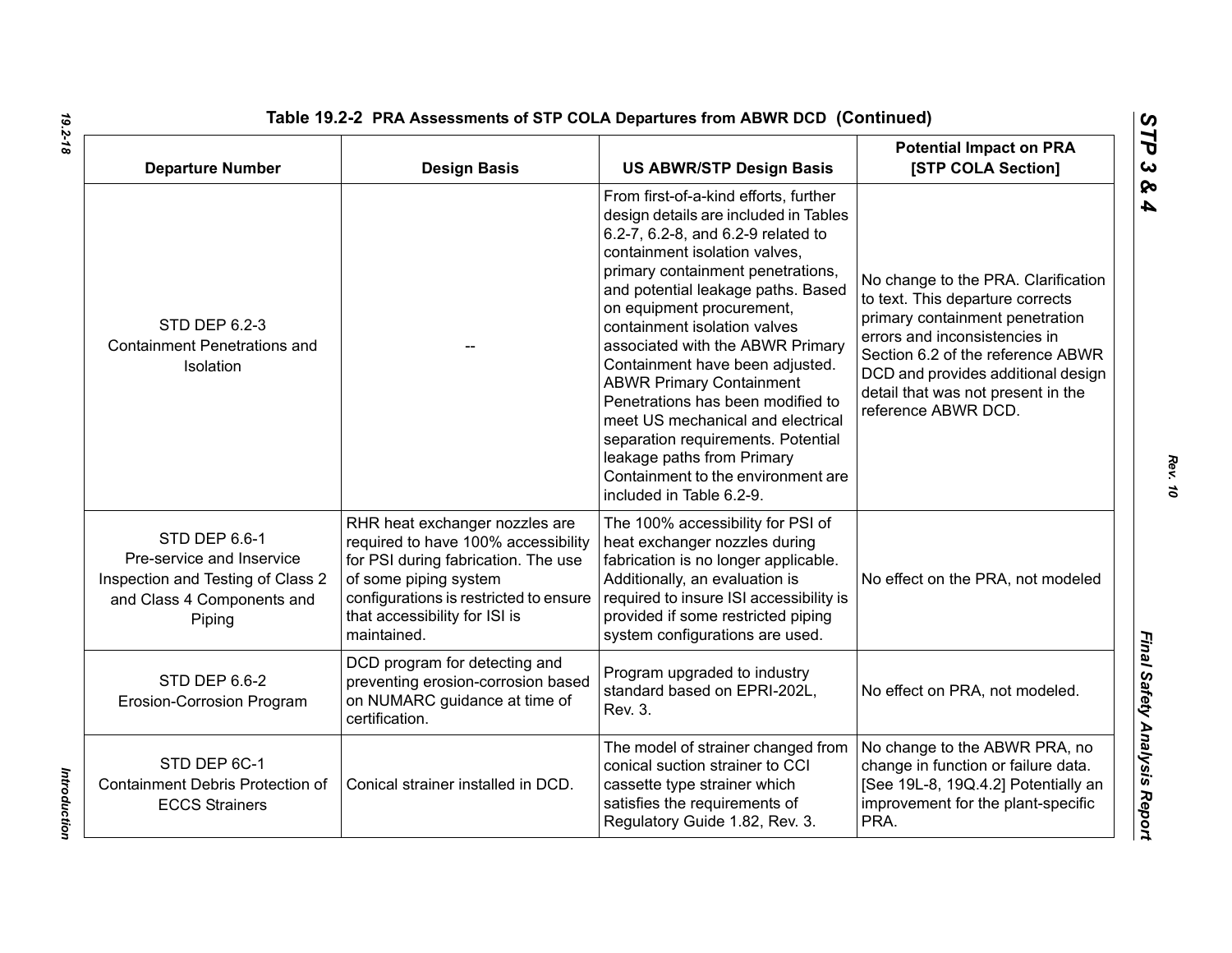| <b>Departure Number</b>                                                        | <b>Design Basis</b>                                                                                                                                                                                                                 | <b>US ABWR/STP Design Basis</b>                                                                                                                                                                                                                                                                                                                                                                                       | <b>Potential Impact on PRA</b><br>[STP COLA Section] |
|--------------------------------------------------------------------------------|-------------------------------------------------------------------------------------------------------------------------------------------------------------------------------------------------------------------------------------|-----------------------------------------------------------------------------------------------------------------------------------------------------------------------------------------------------------------------------------------------------------------------------------------------------------------------------------------------------------------------------------------------------------------------|------------------------------------------------------|
| <b>STD DEP 7.1-1</b><br>References to Setpoints and<br>Allowable values        | The Technical Specifications are<br>formatted to include Allowable<br>Values, Setpoints, and other<br>calculations.                                                                                                                 | The NRC changed requirements for<br><b>Technical Specifications to only</b><br>include Allowable Values; the<br>correct reference is to the methods<br>for calculating the setpoints and<br>margins.                                                                                                                                                                                                                  | No effect on the PRA, not modeled.                   |
| <b>STD DEP 7.1-2</b><br>ATWS DB for Startup Range<br><b>Neutron Monitoring</b> | Miscellaneous changes to DCD<br>descriptions.                                                                                                                                                                                       | $(1)$ Section 7.1.2.4.1 $(2)(d)$ clarified<br>description of power to the stepping<br>motor driver modules derive their<br>power from a bus that automatically<br>receives power from EDG if<br>necessary.<br>(2) The SRNM subsystem provides<br>ATWS permissive signals to the<br>ESF logic and control system.<br>(3) The APRM subsystem provides<br>ATWS permissive signal to the ESF<br>logic and control system. | No effect on the PRA, not modeled.                   |
| <b>STD DEP 7.2-4</b><br><b>Manual Scram Monitoring</b>                         | Two manual scram switches and<br>the reactor mode switch provide<br>means to manually initiate a reactor<br>trip. Additionally, one bypass<br>initiating variable is monitored in<br>addition to the scram initiating<br>variables. | No statement about monitoring<br>initiating variables is included to<br>eliminate possible misinterpretation.                                                                                                                                                                                                                                                                                                         | Clarification to text. No change to<br>the PRA.      |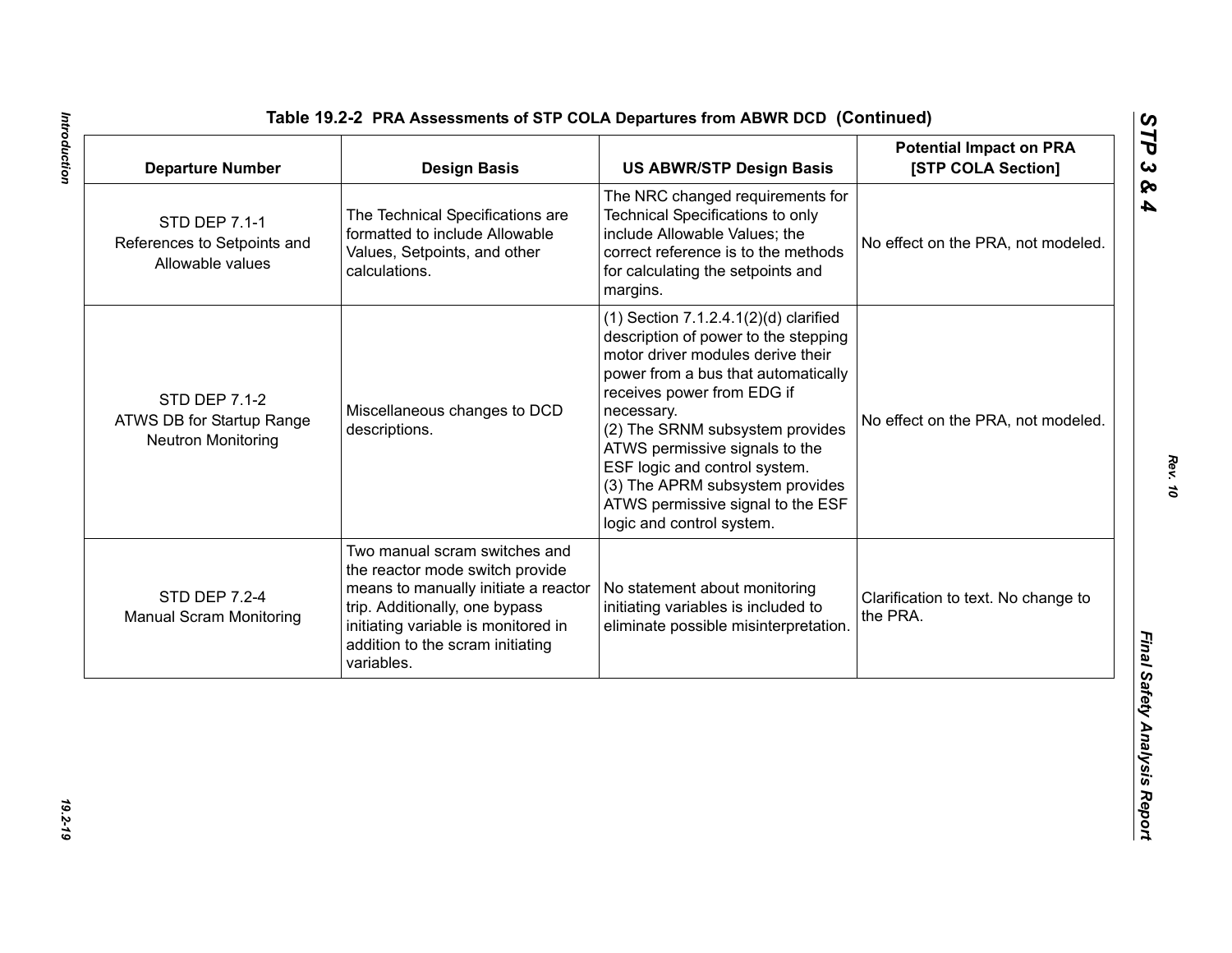| <b>Departure Number</b>                                               | <b>Design Basis</b>                                                                                                                                                                                    | <b>US ABWR/STP Design Basis</b>                                                                                                                                                                                                                                                                                                         | <b>Potential Impact on PRA</b><br>[STP COLA Section] |
|-----------------------------------------------------------------------|--------------------------------------------------------------------------------------------------------------------------------------------------------------------------------------------------------|-----------------------------------------------------------------------------------------------------------------------------------------------------------------------------------------------------------------------------------------------------------------------------------------------------------------------------------------|------------------------------------------------------|
| <b>STD DEP 7.2-6</b><br><b>RPS Instrumentation Ranges</b>             |                                                                                                                                                                                                        | New specifications for Reactor<br>Protection System Instrumentation<br>(Reactor Vessel High Pressure,<br>Drywell High Pressure, Reactor<br>Vessel Low Water Level 3, Low<br>Charging Pressure to Rod Control<br><b>HCU Accumulators, Turbine Control</b><br>Valve Fast Closure) are provided<br>with ranges to optimize<br>performance. | No effect on the PRA, not modeled.                   |
| STD DEP 7.3-1<br>Time Intervals for Accident Analysis                 |                                                                                                                                                                                                        | To insure consistency in<br>information, input variables used in<br>LOCA analysis are referenced to a<br>table.                                                                                                                                                                                                                         | Clarification to text. No change to<br>the PRA.      |
| <b>STD DEP 7.3-2</b><br>Automatic Depressurization<br>Subsystem (ADS) | Actuation of the automatic<br>safety/relief valves is described as<br>"with electrical power."                                                                                                         | Actuation of the automatic<br>safety/relief valves utilizes<br>pneumatics for the relieving<br>function, but the operating air is<br>introduced electrically through a<br>solenoid valve.                                                                                                                                               | Clarification to text. No change to<br>the PRA.      |
| <b>STD DEP 7.3-4</b><br><b>ADS Logic</b>                              | The DCD does not clearly describe<br>the logic and sequencing for the<br>ADS.                                                                                                                          | The logic and sequencing for the<br>ADS is fully described eliminating<br>possible misinterpretations.                                                                                                                                                                                                                                  | Clarification to text. No change to<br>the PRA.      |
| <b>STD DEP 7.3-5</b><br><b>Water Level Monitoring</b>                 | The DCD describes the equipment<br>design for the ADS and RHR/LPFL<br>I&C using the terms "Low" and<br>:Low-Low" when describing<br>initiating inputs from the reactor<br>water level instrumentation. | Nomenclature related to water level<br>initiating inputs is clarified using<br>terminology based on nominally<br>quantified levels (terms such as<br>"Level 1.5" and "Level 1" instead of<br>"Low" and "Low-Low").                                                                                                                      | Clarification to text. No change to<br>the PRA.      |

Introduction *Introduction*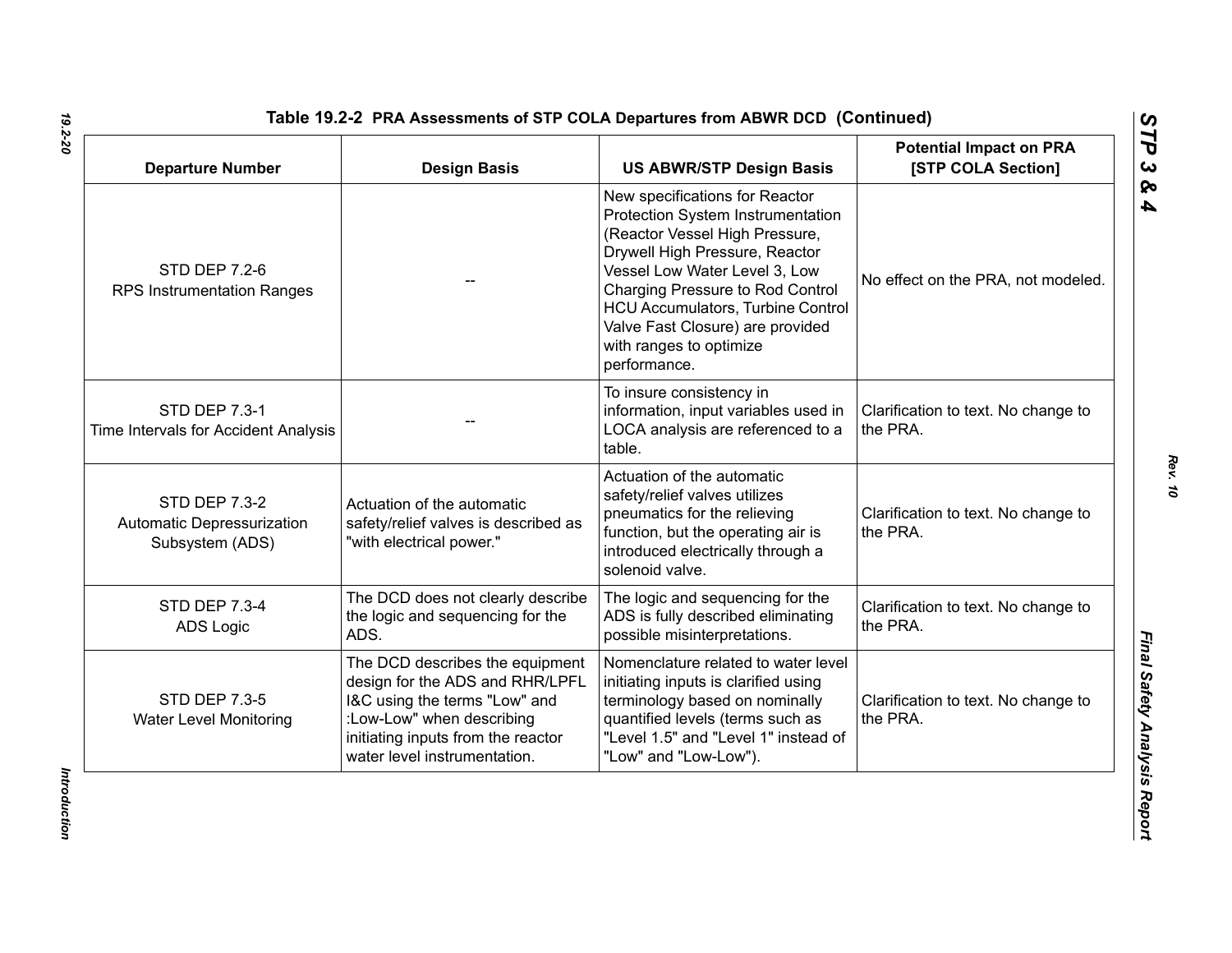| <b>Departure Number</b>                                              | <b>Design Basis</b>                                                                                                                                                                                                   | <b>US ABWR/STP Design Basis</b>                                                                                                                                                                                                                                                                                                                                                                                                 | <b>Potential Impact on PRA</b><br>[STP COLA Section]                                                 |
|----------------------------------------------------------------------|-----------------------------------------------------------------------------------------------------------------------------------------------------------------------------------------------------------------------|---------------------------------------------------------------------------------------------------------------------------------------------------------------------------------------------------------------------------------------------------------------------------------------------------------------------------------------------------------------------------------------------------------------------------------|------------------------------------------------------------------------------------------------------|
| <b>STD DEP 7.3-6</b><br><b>SRV Position Indication</b>               | In the main control room, position<br>indication for safety/relief valves<br>provides lights when solenoid-<br>operated pilot valves are energized<br>to open using LVDTs mounted on<br>the valves.                   | Indication of safety/relief valve<br>position is provided by a limit switch,<br>giving a direct indication of the<br>valve's position.                                                                                                                                                                                                                                                                                          | Not explicitly modeled in the PRA.<br>Potentially a beneficial effect for the<br>plant-specific PRA. |
| STD DEP 7.3-7<br><b>ADS Manual Control</b>                           | ADS inhibit switch is a keylock type.                                                                                                                                                                                 | The ADS inhibit and SRV control<br>switches are no longer the keylock<br>type and the ADS manual actuation<br>is now initiated by a single<br>pushbutton                                                                                                                                                                                                                                                                        | Not explicitly modeled in the PRA.<br>Potentially a beneficial effect for the<br>plant-specific PRA. |
| <b>STD DEP 7.3-9</b><br><b>Shutdown Cooling Operation</b>            |                                                                                                                                                                                                                       | Clarifications are provided in<br>describing RHR Shutdown Cooling<br>Mode valve alignment during Low<br>Pressure Flooder (LPFL) actuation<br>signal.                                                                                                                                                                                                                                                                            | Clarification to text. No change to<br>the PRA.                                                      |
| STD DEP 7.3-10<br><b>ESF Logic and Control System</b><br>(ELCS) Mode | The operator may control the RHR<br>pumps and injection valves<br>manually after LPFL initiation to use<br>RHR capabilities in other modes if<br>the core is being cooled by other<br>emergency core cooling systems. | An expanded description of mode<br>switches in the main control room is<br>provided. To reduce operator<br>burden and support the displays,<br>RHR has specific mode operation<br>capability. Additionally, ELCS mode<br>automatic logic changes are<br>implemented to insure that the<br>HPCF "C" diverse hard-wired<br>manual initiation function has<br>priority over the normal automatic<br>initiation logic for HPCF "C". | Not explicitly modeled in the PRA.<br>Beneficial effect for the plant-<br>specific PRA.              |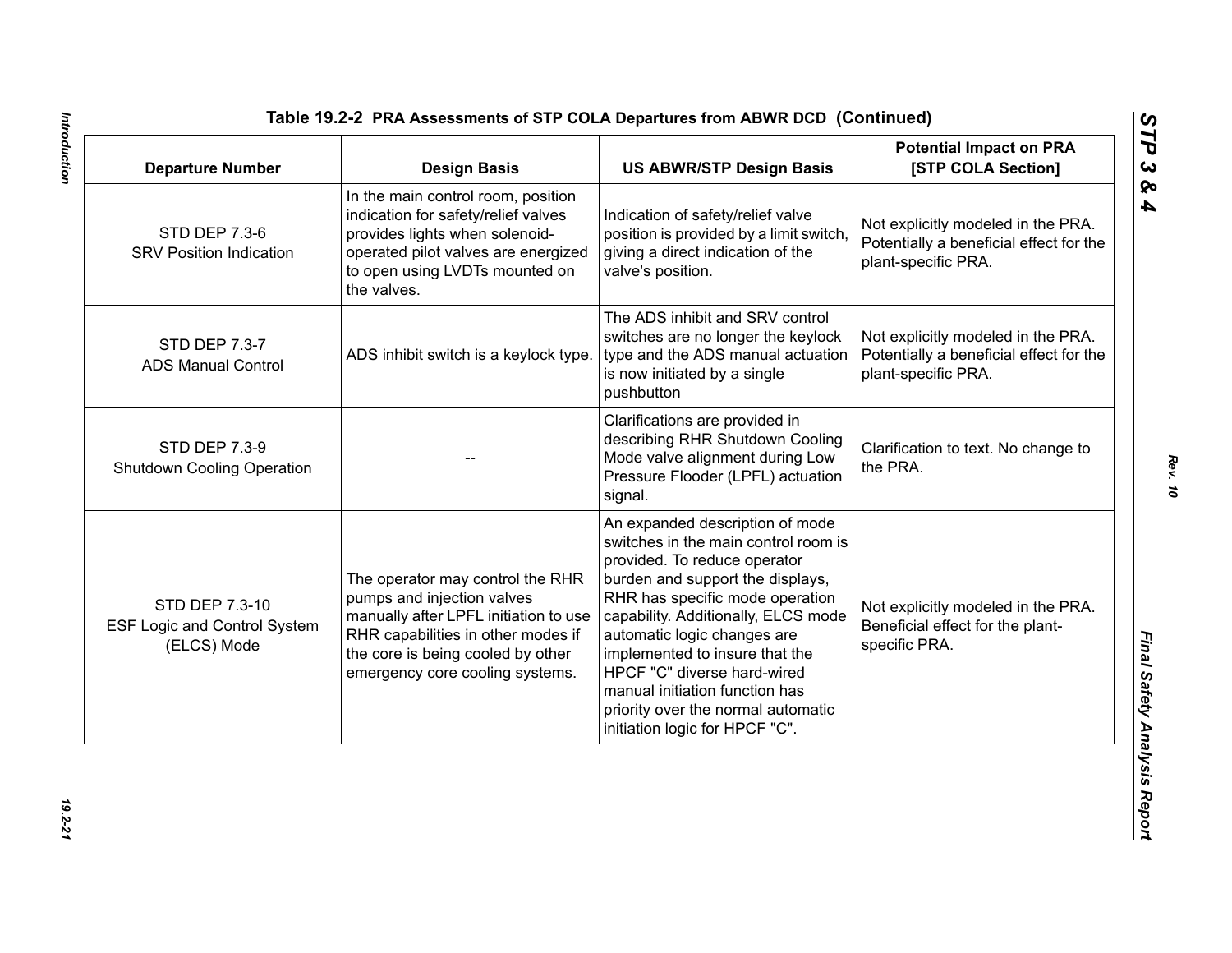| <b>Departure Number</b>                                                           | <b>Design Basis</b>                                                                                                                                                              | <b>US ABWR/STP Design Basis</b>                                                                                                                                                                                                                | <b>Potential Impact on PRA</b><br>[STP COLA Section]                                                 |
|-----------------------------------------------------------------------------------|----------------------------------------------------------------------------------------------------------------------------------------------------------------------------------|------------------------------------------------------------------------------------------------------------------------------------------------------------------------------------------------------------------------------------------------|------------------------------------------------------------------------------------------------------|
| STD DEP 7.3-11<br>Leak Detection and Isolation<br>System Valve Leakage            | Two sets of asbestos packing rings<br>are provided with a leak-off line from<br>the chamber between packing rings<br>routed to a collection sump where<br>leakage is identified. | Valves use one set of expanded<br>graphite packing to seal the valve<br>stem penetration, eliminating the<br>need for a leakage detection<br>system.                                                                                           | No effect on the PRA, not modeled.                                                                   |
| STD DEP 7.3-13<br><b>Containment Spray Logic</b>                                  | If Containment Spray has been<br>initiated, then the system<br>automatically realigns to the LPFL<br>Mode if Reactor Vessel Water Level<br>falls below Level 1.                  | The LPFL mode has precedence<br>over Containment Spray when<br>below Level 1. Clarifications are<br>provided in how Drywell and<br>Wetwell Sprays can be initiated as<br>well as the interlocks associated<br>with this mode of RHR operation. | Clarification to text. No change to<br>the PRA.                                                      |
| STD DEP 7.3-14<br><b>Residual Heat Removal</b><br><b>Suppression Pool Cooling</b> |                                                                                                                                                                                  | This departure corrects an<br>inconsistency between COLA<br>subsection 7.3.1.1.4 and ABWR<br>DCD Tier 2 subsection 5.4.7.1.1.5<br>and Figure 7.3-4.                                                                                            | Clarification to text. No change to<br>the PRA.                                                      |
| STD DEP 7.3-15<br><b>Reactor Building Service Water</b><br>Logic Interfaces       | Divisions I and II provide flow<br>signals to the Main Control Rooms<br>for the Reactor Coolant Water<br>controls.                                                               | All three divisions provide flow<br>signals to the main control rooms.                                                                                                                                                                         | No effect on the PRA, not modeled.<br>Potentially a beneficial effect for the<br>plant-specific PRA. |
| STD DEP 7.3-16<br><b>Testing Safety Relief Valve Solenoid</b><br>Valves           | SRV pilot solenoid valves can only<br>be tested when the reactor is not<br>pressurized.                                                                                          | Improved testing capabilities have<br>been incorporated into the ABWR<br>design which allows testing to be<br>performed at any pressure.                                                                                                       | No effect on the PRA, not modeled.<br>Potentially a beneficial effect for the<br>plant-specific PRA. |
| <b>STD DEP 7.4-1</b><br>Alternate Rod Insertion                                   |                                                                                                                                                                                  | Multiple clarifications are made<br>describing implementation of the<br>ARI function.                                                                                                                                                          | Clarification to text. No change to<br>the PRA.                                                      |

Introduction *Introduction*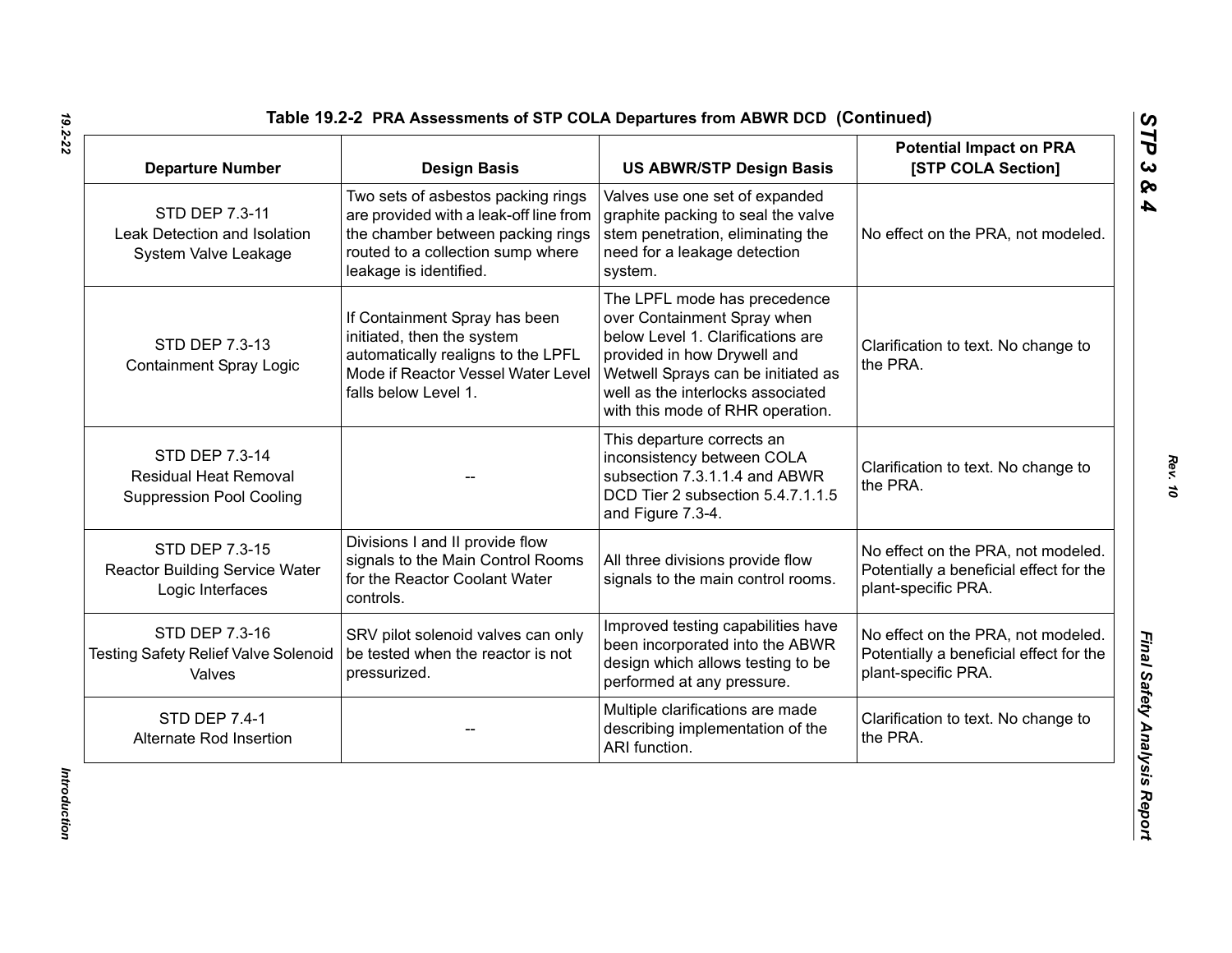| Table 19.2-2 PRA Assessments of STP COLA Departures from ABWR DCD (Continued)  |                                                                                                                                                                                                           |                                                                                                                                                                                                             |                                                                                |  |
|--------------------------------------------------------------------------------|-----------------------------------------------------------------------------------------------------------------------------------------------------------------------------------------------------------|-------------------------------------------------------------------------------------------------------------------------------------------------------------------------------------------------------------|--------------------------------------------------------------------------------|--|
| <b>Departure Number</b>                                                        | <b>Design Basis</b>                                                                                                                                                                                       | <b>US ABWR/STP Design Basis</b>                                                                                                                                                                             | <b>Potential Impact on PRA</b><br>[STP COLA Section]                           |  |
| <b>STD DEP 7.4-2</b><br>Residual Heat Removal Alarm                            | DCD alarm name " RHR Logic<br>Power Failure."                                                                                                                                                             | The alarm is replaced with the more<br>general alarm "ELCS Out of<br>Service." The "Manual Initiation<br>Armed" alarm is clarified to only<br>activate when the RHR system is in<br>LFPL mode of operation. | No effect on the PRA, not modeled.                                             |  |
| <b>STD DEP 7.6-1</b><br><b>Oscillation Power Range Monitor</b><br>(OPRM) Logic | <b>Oscillation Power Range Monitor</b><br>(OPRM) trip logic performed<br>separately from the APRM trip logic.                                                                                             | OPRM trip logic decisions are made<br>within the OPRM unit and provided<br>to the RPS separately from the<br>APRM trips.                                                                                    | No effect on the PRA, not modeled.                                             |  |
| <b>STD DEP 7.6-2</b><br>SPTM Subsystem of Reactor Trip<br>and Isolation System |                                                                                                                                                                                                           | The SPTM system is clarified as<br>part of the Reactor Trip and<br>Isolation System.                                                                                                                        | Clarification to text. No change to<br>the PRA.                                |  |
| <b>STD DEP 7.6-3</b><br><b>SPTM Sensor Arrangement</b>                         | DCD Tier 2 Section 7.6.1.7.3(2)<br>states that, "Each SRV in direct<br>sight of two sets of temperature<br>sensors within 9 meters."                                                                      | Clarifies that the SRV discharge line<br>quenchers are in direct sight.                                                                                                                                     | Clarification to text. No change to<br>the PRA.                                |  |
| STD DEP 7.6-4<br>Range of Power Range Neutron<br><b>Monitoring Operability</b> | The PRNM provide information for<br>monitoring average power level of<br>the reactor core and monitoring the<br>local power when the reactor power<br>is in the power range (above<br>approximately 15%). | For the PRNM to provide<br>information, the power range begins<br>at approximately 5%.                                                                                                                      | Clarification to text. No change to<br>the PRA.                                |  |
| <b>STD DEP 7.7-1</b><br>RPV Water Level Instrumentation                        | All instrument lines are flushed<br>including those without a<br>condensing chamber.                                                                                                                      | Clarified that instrument lines<br>having condensing chambers are<br>the only ones with continuous<br>flushing from the CRD System.                                                                         | Clarification to text only. No effect<br>on the Operating or Shutdown<br>PRAs. |  |
| <b>STD DEP 7.7-2</b><br>SRV Discharge Pipe Temperature<br>Data Recording       |                                                                                                                                                                                                           | Discharge temperatures of all the<br>safety/relief valves are shown on an<br>historian function in the control<br>room.                                                                                     | No effect on the PRA, not modeled.                                             |  |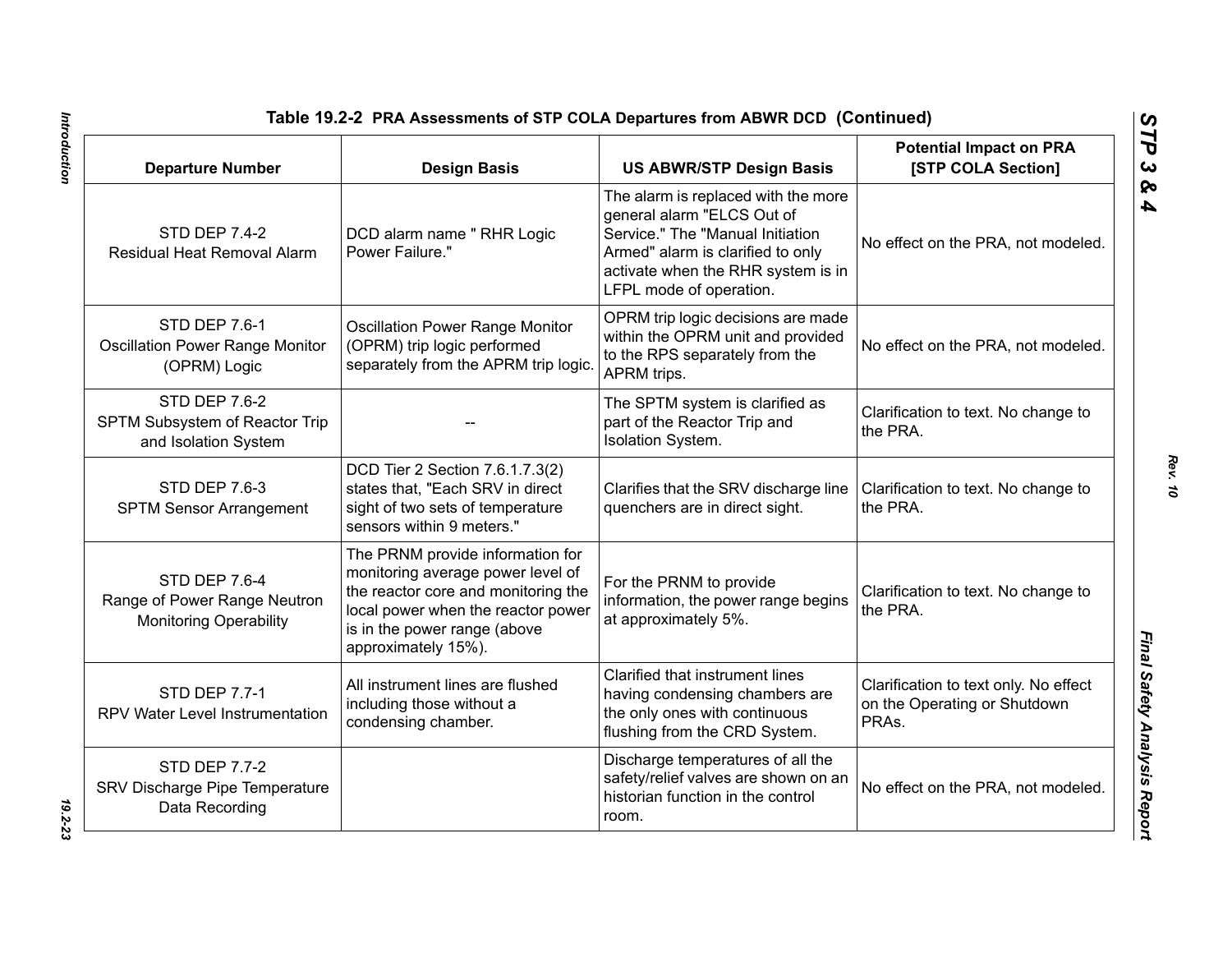| Table 19.2-2 PRA Assessments of STP COLA Departures from ABWR DCD (Continued)   |                                                     |                                                                                                                                                                                                                                                      |                                                      |  |
|---------------------------------------------------------------------------------|-----------------------------------------------------|------------------------------------------------------------------------------------------------------------------------------------------------------------------------------------------------------------------------------------------------------|------------------------------------------------------|--|
| <b>Departure Number</b>                                                         | <b>Design Basis</b>                                 | <b>US ABWR/STP Design Basis</b>                                                                                                                                                                                                                      | <b>Potential Impact on PRA</b><br>[STP COLA Section] |  |
| <b>STD DEP 7.7-3</b><br><b>Feedwater Turbidity</b>                              | Measurement of Feedwater turbidity<br>is discussed. | Feedwater turbidity is not<br>discussed; it is not considered to<br>have any safety significance and no<br>practical method has been<br>developed for measurement.                                                                                   | Clarification to text. No change to<br>the PRA.      |  |
| <b>STD DEP 7.7-4</b><br>Automatic Power Regulator/Rod<br>Control                |                                                     | The APR is clarified as the direct<br>controlling system that interfaces<br>with the RCIS for accomplishing<br>automatic rod movement mode and<br>the PGCS interfaces only with APR<br>for initiating various reactor power<br>change control tasks. | Clarification to text. No change to<br>the PRA.      |  |
| <b>STD DEP 7.7-5</b><br>Rod Control and Information<br>System (RCIS)<br>Display |                                                     | Detailed information about available<br>display information at the RCIS<br>dedicated operator interface on the<br>main control panel is provided.                                                                                                    | Clarification to text. No change to<br>the PRA.      |  |
| <b>STD DEP 7.7-6</b><br><b>RCIS Commands</b>                                    |                                                     | Redundant "command signals" are<br>provided from RFCS to RCIS for the<br>ARI function.                                                                                                                                                               | Clarification to text. No change to<br>the PRA.      |  |
| <b>STD DEP 7.7-7</b><br><b>RCIS Design</b>                                      |                                                     | RCIS design details pertaining to<br>the organization, classification,<br>and/or erminology of component<br>groupings have been modified.<br>Additionally, a more complete<br>design description is provided.                                        | Clarification to text. No change to<br>the PRA.      |  |
| <b>STD DEP 7.7-9</b><br>Selected Control Rod Run-In<br>(SCRRI) Function         |                                                     | As a secondary function, the SCRRI<br>function provides mitigation of loss<br>of a feedwater heating event                                                                                                                                           | Clarification to text. No change to<br>the PRA.      |  |
| STD DEP 7.7-11<br>Rod Withdrawal Sequence<br><b>Restrictions</b>                |                                                     | Ganged Rod movement and<br>ganged withdrawal sequence<br>restrictions are expanded.                                                                                                                                                                  | No effect on the PRA, not modeled.                   |  |

Introduction *Introduction*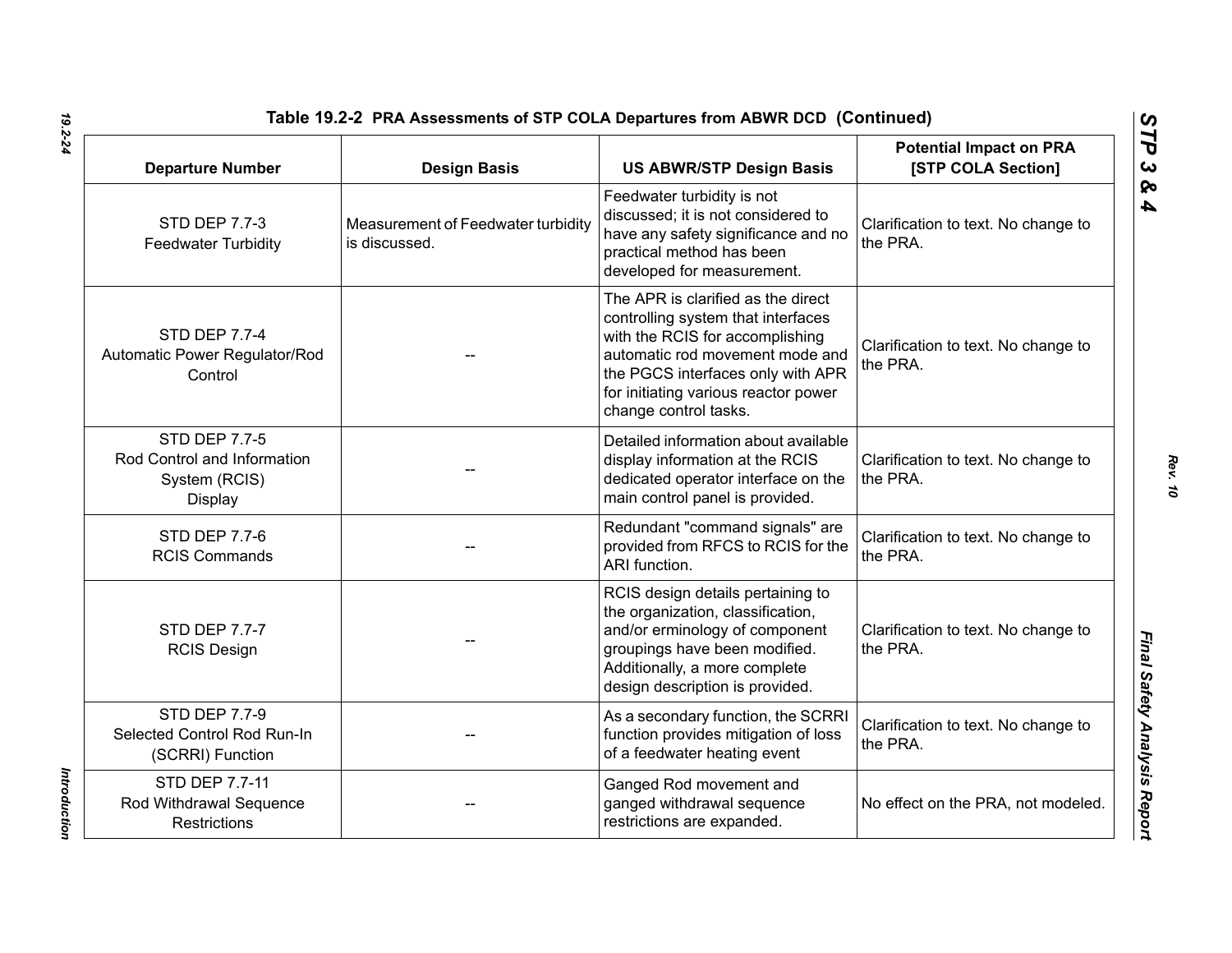| <b>Departure Number</b>                                   | <b>Design Basis</b>                                                                                                                                                                                                                                                    | <b>US ABWR/STP Design Basis</b>                                                                                                                                                                                                                                       | <b>Potential Impact on PRA</b><br>[STP COLA Section] |
|-----------------------------------------------------------|------------------------------------------------------------------------------------------------------------------------------------------------------------------------------------------------------------------------------------------------------------------------|-----------------------------------------------------------------------------------------------------------------------------------------------------------------------------------------------------------------------------------------------------------------------|------------------------------------------------------|
| STD DEP 7.7-12<br><b>RCIS Indication</b>                  |                                                                                                                                                                                                                                                                        | Provides detailed design<br>information including the reference<br>rod pull sequence, RCIS capability,<br>RCIS providing feedback signals,<br>generation of a rod withdrawal block<br>signal, and an audible alarm at the<br>operators panel for a RRPS<br>violation. | Clarification to text. No change to<br>the PRA.      |
| STD DEP 7.7-13<br>Optical Isolation                       | Discusses the details of a specific<br>technology that can be used for<br>achieving optical isolation.<br>However, the description is overly<br>restrictive in describing a specific<br>type of optical technology to be<br>used for meeting the optical<br>isolation. | The detailed description of the<br>specific type of technology used for<br>optical isolation is removed to<br>prevent restricting the type of<br>technology that can be used for<br>achieving suitable optical isolation.                                             | Clarification to text. No change to<br>the PRA.      |
| <b>STD DEP 7.7-14</b><br><b>RCIS Bypass</b>               |                                                                                                                                                                                                                                                                        | Clarification in design details for<br>RCIS.                                                                                                                                                                                                                          | Clarification to text. No change to<br>the PRA.      |
| STD DEP 7.7-20<br><b>Recirculation Flow Control Logic</b> | The Recirculation Flow Control<br>System automatically operates<br>when above 70% power.                                                                                                                                                                               | Information is provided concerning<br>manual and automatic operation for<br>other rod patterns and power levels;<br>operation below 25% has been<br>described and load follow capability<br>has been enhanced.                                                        | Clarification to text. No change to<br>the PRA.      |
| STD DEP 7.7-22<br><b>ATLM Description</b>                 |                                                                                                                                                                                                                                                                        | The description of the ATLM<br>setpoint and rod block action has<br>been expanded to further describe<br>the interface of the systems and the<br>applications.                                                                                                        | Clarification to text. No change to<br>the PRA.      |

Introduction *Introduction 19.2-25*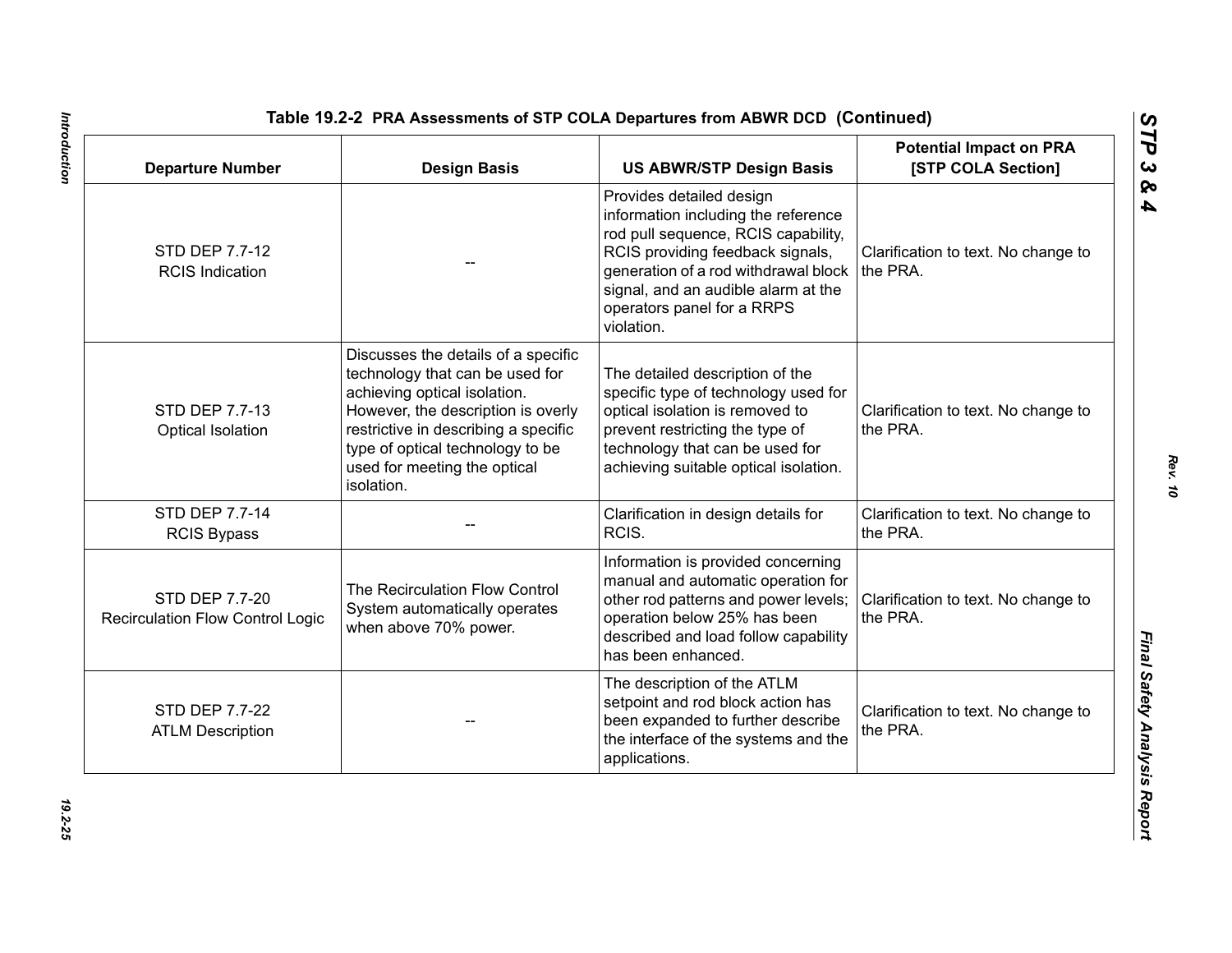| <b>Departure Number</b>                                                | <b>Design Basis</b>                                                                                                                                                                                    | <b>US ABWR/STP Design Basis</b>                                                                                                                                                                                                      | <b>Potential Impact on PRA</b><br>[STP COLA Section] |
|------------------------------------------------------------------------|--------------------------------------------------------------------------------------------------------------------------------------------------------------------------------------------------------|--------------------------------------------------------------------------------------------------------------------------------------------------------------------------------------------------------------------------------------|------------------------------------------------------|
| STD DEP 7.7-23<br>Automatic Traversing Incore Probe<br>(ATIP) Function | Gain adjustment factors for Local<br>Power Range Monitoring uses<br>inputs from the "Automatic Fixed<br>Incore Probe (AFIP)."                                                                          | Gain adjustment factors for local<br>power range monitoring are<br>provided by an Automatic<br>Traversing Incore Probe (ATIP).                                                                                                       | Clarification to text. No change to<br>the PRA.      |
| STD DEP 7.7-24<br>Steam Bypass and Pressure<br>Control Interfaces      | An external signal interface for the<br>Steam Bypass and Pressure<br>Control (SB&PC) System is narrow<br>range dome pressure signals from<br>SB&PC System to the Recirculation<br>Flow Control System. | Narrow range dome pressure<br>signals are replaced by "Validated<br>dome pressure signals." Based on<br>pressure demand, the SB&PC<br>System calculates position error<br>and servo current for each turbine<br>valve.               | Clarification to text. No change to<br>the PRA.      |
| STD DEP 7.7-27<br><b>RCIS Table Deletion</b>                           | Table 7.7-1 provides the<br>environmental conditions for the<br>Rod Control and Information<br>System (RCIS) module operation<br>environment.                                                          | Table 7.7-1 is deleted because its<br>information is duplicated elsewhere<br>in the FSAR.                                                                                                                                            | Clarification to text. No change to<br>the PRA.      |
| <b>STP DEP 8.2-1</b><br><b>Electrical Equipment Numbering</b>          |                                                                                                                                                                                                        | The non-safety and safety-related<br>medium voltage buses numbering<br>conventions were changed. Figure<br>8.2-1, Sheets 1-7, have been<br>revised to show the new bus<br>numbers and equipment location in<br>the turbine building. | Clarification to text. No change to<br>the PRA.      |
| STD DEP 8A-1<br>Regulatory Guidance for Lightning<br>Protection        |                                                                                                                                                                                                        | This change acknowledges<br>availability of SRP and regulatory<br>guidance for the lightning protection<br>system.                                                                                                                   | Clarification to text. No change to<br>the PRA.      |

*Introduction* 

Introduction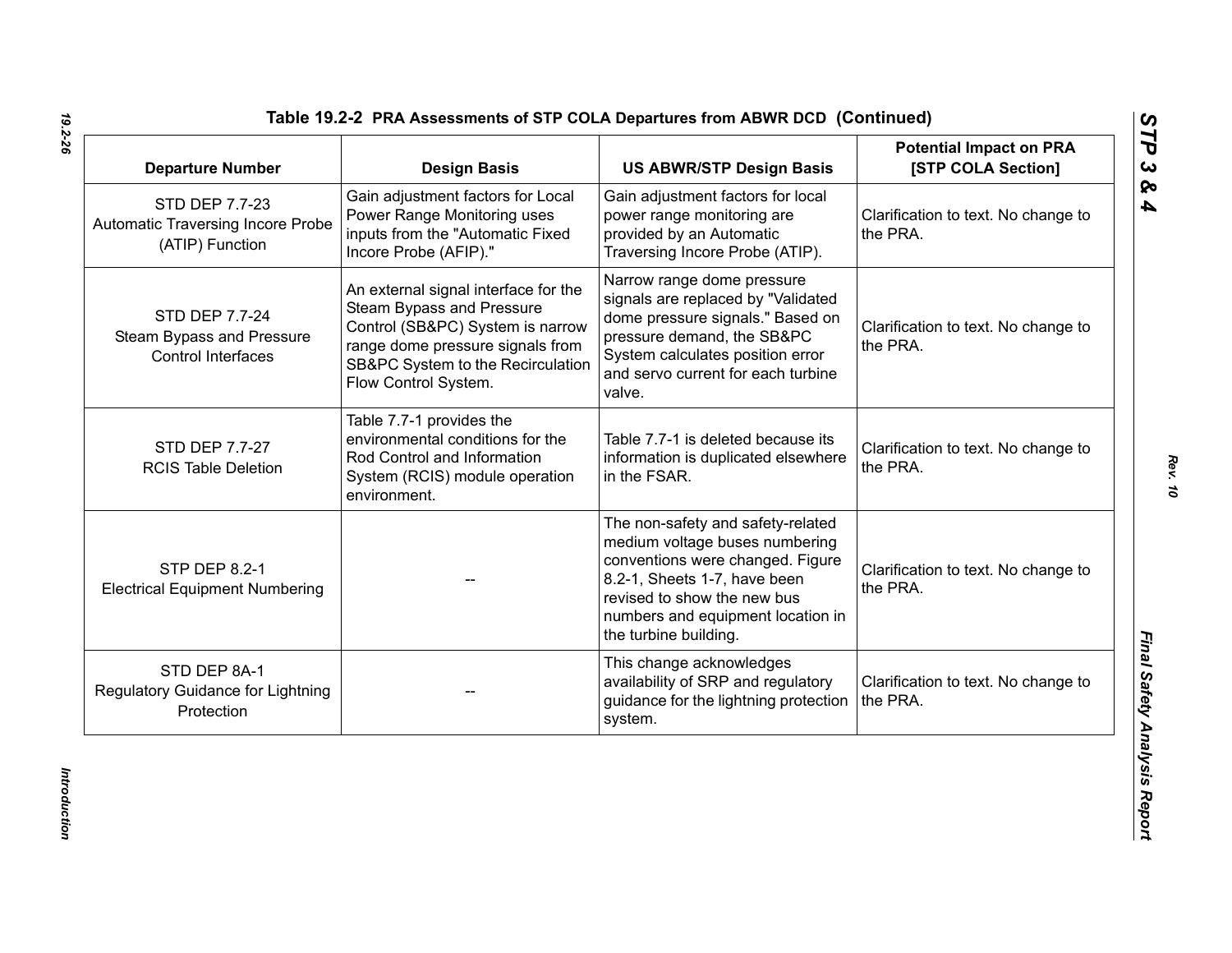| <b>Departure Number</b>                                                 | <b>Design Basis</b>                                                                                                                                                                                                           | <b>US ABWR/STP Design Basis</b>                                                                                                                                                                                                                                                                                  | <b>Potential Impact on PRA</b><br>[STP COLA Section]                                                                                                 |
|-------------------------------------------------------------------------|-------------------------------------------------------------------------------------------------------------------------------------------------------------------------------------------------------------------------------|------------------------------------------------------------------------------------------------------------------------------------------------------------------------------------------------------------------------------------------------------------------------------------------------------------------|------------------------------------------------------------------------------------------------------------------------------------------------------|
| STD DEP 9.1-1<br>Fuel Handling Cranes and<br>Equipment                  | Tier 2 (FSAR/DCD) - Paragraph<br>9.1.2.1.2 fuel storage racks<br>provided in spent fuel storage for<br>270% of one full core fuel load,<br>which is equivalent to a minimum of<br>2354 fuel storage positions<br>(assembles). | Fuel storage racks in spent fuel pool<br>shall be 270% of one full core fuel<br>load, which is equivalent to a<br>minimum of 2354 assemblies. Pool<br>design is capable of 3072<br>assemblies and at STP's option<br>more racks can be provided as<br>extra scope. DCD should be the<br>basis for minimum racks. | No effect on the PRA, not modeled.                                                                                                                   |
| <b>STD DEP 9.2-1</b><br><b>Reactor Building Cooling Water</b><br>System | RCW heat exchanger design<br>capacity for divisions A and B of<br>47.73 GJ/h; the capacity for division<br>C is 44.38 GJ/h.                                                                                                   | RCW heat exchanger design<br>capacity for divisions A and B of<br>50.1 GJ/h; the capacity for division<br>C is 46.1 GJ/h. These increased<br>capacities are based on meeting<br>LOCA heat loads with a margin of<br>20% to allow for fouling.                                                                    | No change to the PRA. This<br>engineering change supports<br>increased heat removal capacity<br>and corrects inconsistencies in<br>Section 9.2.11.2. |
| <b>STP DEP 9.2-2</b><br>Makeup Water Preparation System                 |                                                                                                                                                                                                                               | Changes specific to the operation of<br>the Makeup Preparation Water<br>(MWP) System including flow<br>capacity, storage capacity, rate for<br>providing dematerialized water,<br>supply makeup water to the ultimate<br>heat sink, etc.                                                                         | No effect on the PRA, not modeled.                                                                                                                   |
| <b>STP DEP 9.2-3</b><br><b>Turbine Building Cooling Water</b><br>Syste  | The heat removal capacity of each<br>of the three heat exchangers in the<br><b>Turbine Building Cooling Water</b><br>System is 68.7 GJ/h with a flow rate<br>of 3405 m3/h.                                                    | The heat removal capacity of each<br>of the three heat exchangers in the<br><b>Turbine Building Cooling Water</b><br>System is increased to 114.5 GJ/h,<br>using the increased flow rate of<br>4550 m3/h.                                                                                                        | No effect on the PRA, not modeled.                                                                                                                   |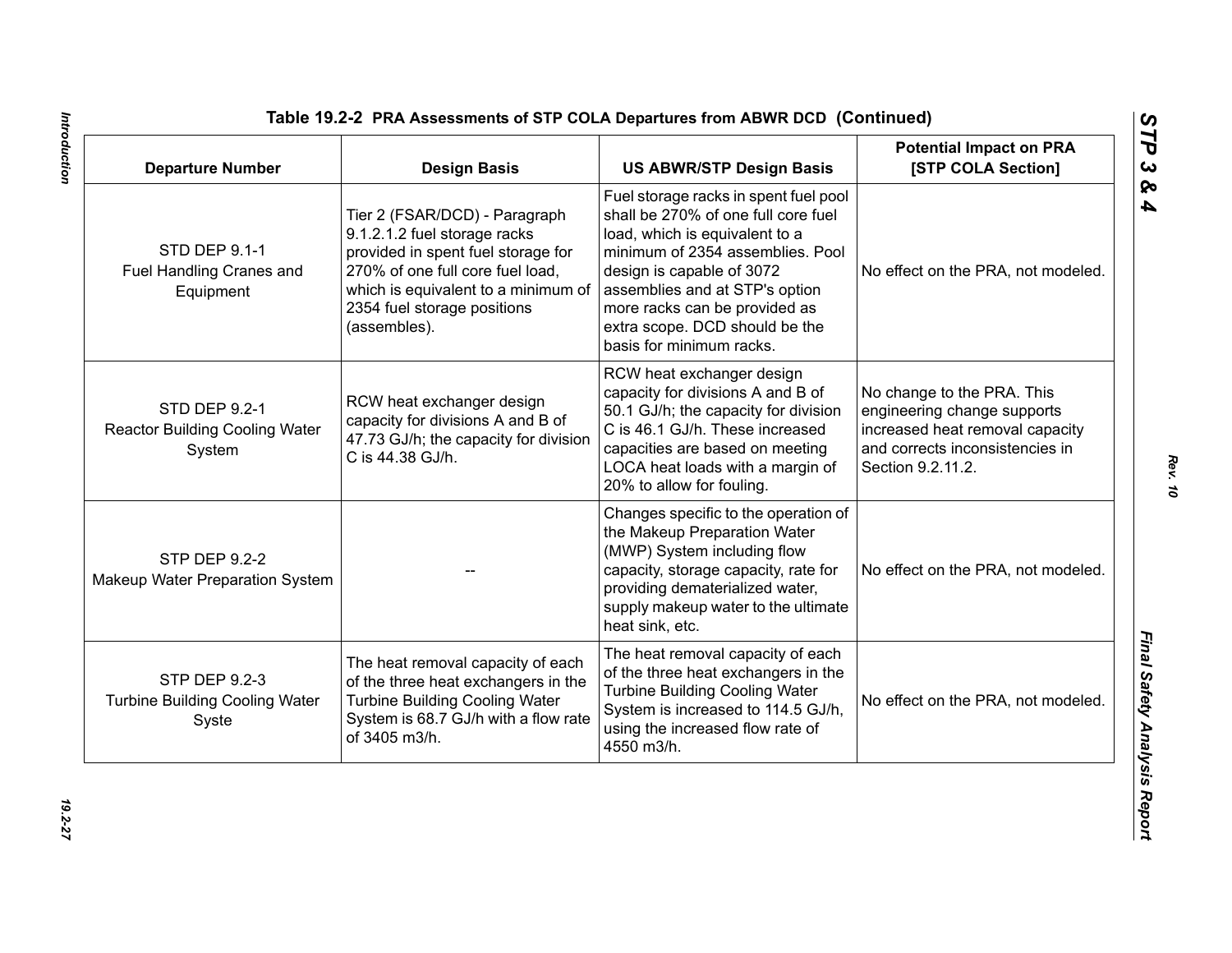| <b>Departure Number</b>                                     | <b>Design Basis</b>                                                                                                                       | <b>US ABWR/STP Design Basis</b>                                                                                                                                                                                                                                                                                         | <b>Potential Impact on PRA</b><br>[STP COLA Section] |
|-------------------------------------------------------------|-------------------------------------------------------------------------------------------------------------------------------------------|-------------------------------------------------------------------------------------------------------------------------------------------------------------------------------------------------------------------------------------------------------------------------------------------------------------------------|------------------------------------------------------|
| STP DEP 9.2-5<br>Reactor Service Water (RSW)<br>System      | In the DCD, only the portion of the<br>RSW in the CB was described.<br>Remaining portion is not defined in<br>the DCD (Paragraph 9.2.15). | RSW system design reflects new<br>location of RSW pump house and<br>increased system flow and<br>discharge pressure necessary to<br>meet the increased heat removal<br>requirements of the reactor cooling<br>water system. Cooling tower fans<br>are added to the UHS [See site-<br>specific Requirement for the UHS]. | Included in the delta PRA [See 19.3,<br>$19.9$ ].    |
| STD DEP 9.2-7<br><b>HVAC Normal Cooling Water</b><br>System |                                                                                                                                           | This design change corrects<br>inconsistencies in Tables 9.2-6 and<br>9.2-7, and Figure 9.2-2 such that<br>the non-safety-related HVAC<br>Normal Cooling Water (HNCW)<br>system waterside heat removal rate<br>is greater than or equal to the<br>airside cooling duty heat loads.                                      | No effect on the PRA, not modeled.                   |
| <b>STP DEP 9.2-8</b><br>Potable and Sanitary Water System   |                                                                                                                                           | The potable water subsystem is<br>capable of supplying both STP 3&4<br>and the sewage treatment<br>subsystem is capable of treating<br>sanitary wastes collected from all<br>four units located at the site.                                                                                                            | No effect on the PRA, not modeled.                   |
| <b>STP DEP 9.2-9</b><br><b>HVAC Normal Cooling Water</b>    |                                                                                                                                           | Departure reduces equipment,<br>piping, valve sizes, and electrical<br>power for better maintainability, and<br>changes return temperature from<br>12°C to 14.7°C.                                                                                                                                                      | No effect on the PRA, not modeled.                   |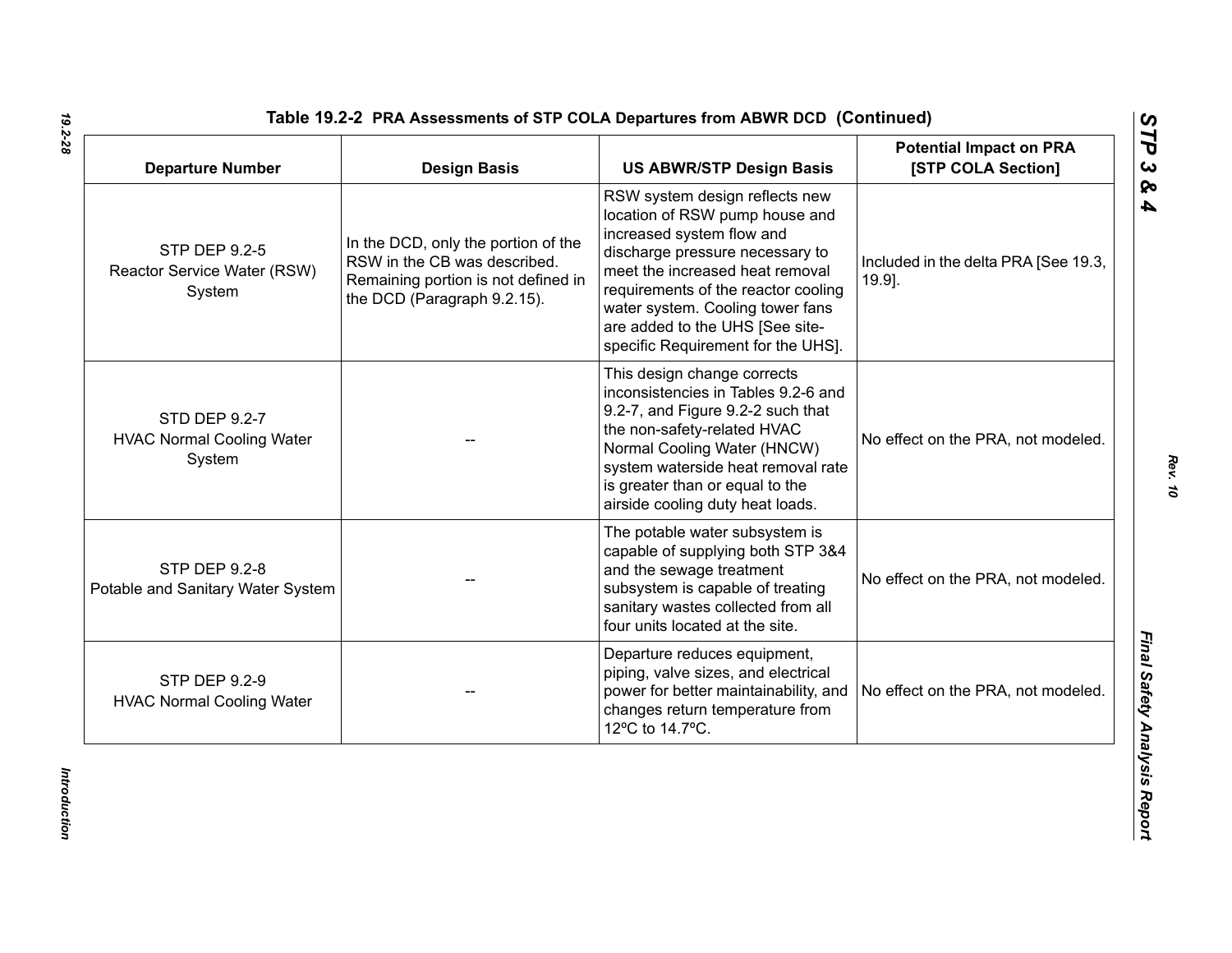| <b>Departure Number</b>                                          | <b>Design Basis</b>                                                | <b>US ABWR/STP Design Basis</b>                                                                                                                                                                                                                                                                                                                | <b>Potential Impact on PRA</b><br>[STP COLA Section]                                                                                                        |
|------------------------------------------------------------------|--------------------------------------------------------------------|------------------------------------------------------------------------------------------------------------------------------------------------------------------------------------------------------------------------------------------------------------------------------------------------------------------------------------------------|-------------------------------------------------------------------------------------------------------------------------------------------------------------|
| STP DEP 9.2-10<br><b>Turbine Service Water</b>                   |                                                                    | Turbine Service Water (TSW)<br>system interface requirements are<br>revised to reflect site specific<br>information.                                                                                                                                                                                                                           | No direct effect on PRA. Turbine<br>building flooding tables associated<br>with TSW modified to reflect site<br>specific information. [See Table<br>$19R-1$ |
| STD DEP 9.3-1<br>Radwaste Drain Materials                        | Carbon steel pipe for majority of<br>K11 Radioactive Drain System. | Stainless Steel for entire K11<br>Radioactive Drain system.                                                                                                                                                                                                                                                                                    | No effect on the PRA, not modeled.                                                                                                                          |
| <b>STD DEP 9.3-2</b><br>Separate Breathing Air System            | Breathing air system is included in<br>service air system (P51).   | Separate breathing air system (P81)<br>from service air system (P51).                                                                                                                                                                                                                                                                          | No effect on the PRA, not modeled.                                                                                                                          |
| <b>STD DEP 9.3-3</b><br><b>Reactor Building Sampling Station</b> | CRD water sampling is described in<br>the DCD.                     | Because CRD system water is<br>supplied from condensate water,<br>CRD system sampling can be<br>substituted by condensate system<br>sampling. The condensate system<br>monitors oxygen and conductivity.<br>Process samples from the CRD are<br>not needed.                                                                                    | No effect on the PRA, not modeled.                                                                                                                          |
| <b>STP DEP 9.4-1</b><br>Service Building HVAC System             |                                                                    | The HVAC System is revised to<br>remove the provisions for toxic gas<br>monitors and the TSC alarm for high<br>toxic gas concentration.                                                                                                                                                                                                        | No effect on the PRA, not modeled.                                                                                                                          |
| <b>STD DEP 9.4-2</b><br>Control Building HVAC System             |                                                                    | The control building HVAC system<br>smoke removal mode is revised to<br>include control room main air supply<br>duct bypass lines around the air-<br>handling unit with two motor<br>operated dampers for each of the<br>two control room habitability area<br>HVAC divisions and each of the<br>three safety-related equipment<br>HVAC areas. | No effect on the PRA, not modeled.                                                                                                                          |

Introduction *Introduction 19.2-29*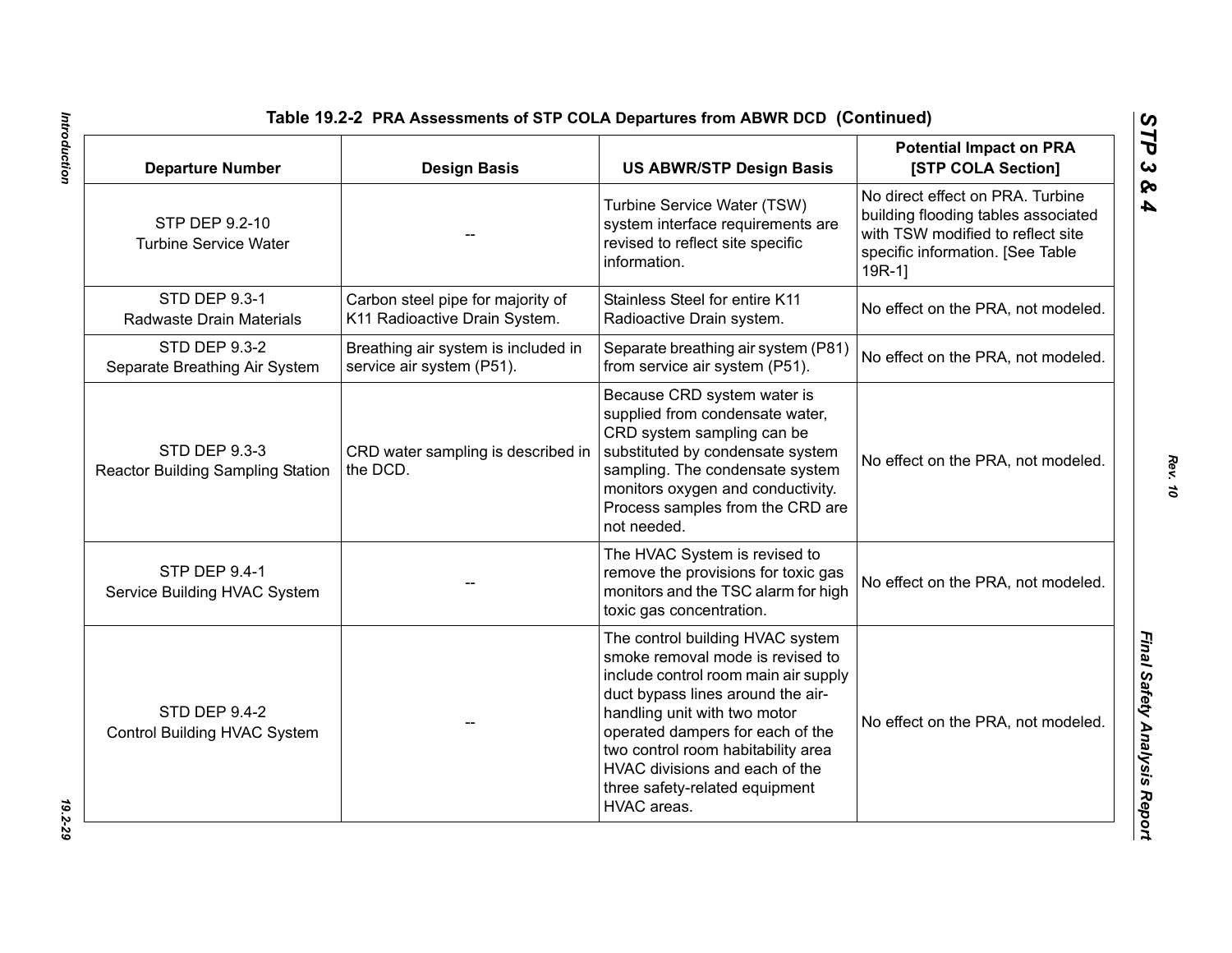| <b>Departure Number</b>                               | <b>Design Basis</b>                                                                                                      | <b>US ABWR/STP Design Basis</b>                                                                                                                                                                                                                                                                                                                                                                                                                           | <b>Potential Impact on PRA</b><br>[STP COLA Section] |
|-------------------------------------------------------|--------------------------------------------------------------------------------------------------------------------------|-----------------------------------------------------------------------------------------------------------------------------------------------------------------------------------------------------------------------------------------------------------------------------------------------------------------------------------------------------------------------------------------------------------------------------------------------------------|------------------------------------------------------|
| <b>STP DEP 9.4-3</b><br>Service Building HVAC System  | Service building HVAC system has<br>two subsystems, the clean air HVAC<br>System and the Controlled Area<br>HVAC System. | Subsystems are deleted and<br>consolidated to supply air to both<br>the Clean Area and the Controlled<br>Area.                                                                                                                                                                                                                                                                                                                                            | No effect on the PRA, not modeled.                   |
| <b>STD DEP 9.4-4</b><br>Turbine Island HVAC System    |                                                                                                                          | Design changes include: additional<br>supply/exhaust air flow, relocated<br>electrical building into turbine<br>building, increase in equipment<br>quantities, additional condensate<br>booster pumps, etc.                                                                                                                                                                                                                                               | No effect on the PRA, not modeled.                   |
| <b>STD DEP 9.4-5</b><br>Radwaste Building Ventilation |                                                                                                                          | Eliminated HVAC equipment<br>supporting the adwaste incinerator<br>which was deleted. A dedicated air<br>conditioning system for electrical,<br>HVAC equipment rooms and other<br>areas was added as a result of<br>design evolution. Operation control<br>of the exhaust air system form<br>radwaste process area is<br>augmented to automatically route<br>the exhaust air through filtration<br>equipment upon detection of<br>airborne radioactivity. | No effect on the PRA, not modeled.                   |
| STD DEP 9.4-6<br>Control Building HVAC System         | One flow element/flow switch in the<br>common discharge duct of each<br>emergency filtration unit.                       | A flow element/flow switch is to be<br>installed on the discharge side of<br>each emergency filtration unit fan<br>using a two out of two logic signal<br>for automatic switchover.                                                                                                                                                                                                                                                                       | No effect on the PRA, not modeled.                   |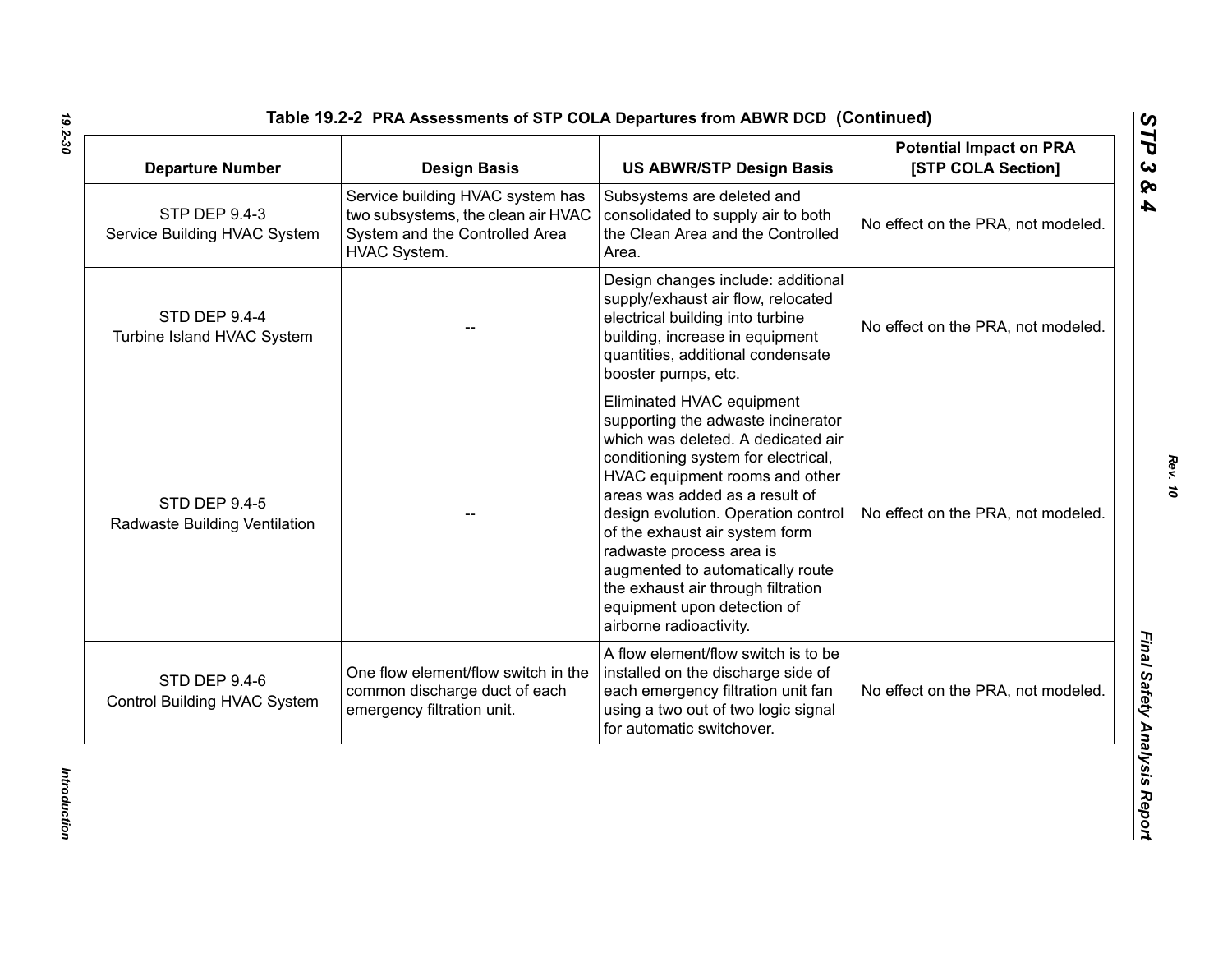| <b>Departure Number</b>                                                              | <b>Design Basis</b>                                                                                                                                                                             | <b>US ABWR/STP Design Basis</b>                                                                                                                                                                                                                                                                                                  | <b>Potential Impact on PRA</b><br>[STP COLA Section]                                                                                                                                                    |
|--------------------------------------------------------------------------------------|-------------------------------------------------------------------------------------------------------------------------------------------------------------------------------------------------|----------------------------------------------------------------------------------------------------------------------------------------------------------------------------------------------------------------------------------------------------------------------------------------------------------------------------------|---------------------------------------------------------------------------------------------------------------------------------------------------------------------------------------------------------|
| <b>STD DEP 9.4-7</b><br><b>Control Building Annex HVAC</b>                           | MG set rooms are ventilated by C/B<br>safetyrelated equipment area<br>HVAC; cooling is provided by non-<br>safety-related MG set room air<br>handling unit.                                     | MG set room air handling unit is<br>independent of from C/B safety<br>related equipment area HVAC.                                                                                                                                                                                                                               | No effect on the PRA, not modeled.                                                                                                                                                                      |
| <b>STP DEP 9.4-8</b><br>Reactor Building HVAC System                                 |                                                                                                                                                                                                 | Configuration of fans and air<br>conditioning units (ACU) in Figure<br>9.4-3 modified because current<br>configuration is inconsistent with<br>Tier 1 Figure 2.15.5j. Fire damper is<br>stated in Tier 2 9.4.5.5.2, but Tier 1<br>Figure 2.15.5i has no Fire Damper-<br>the statement of Fire Damper in Tier<br>2 is eliminated. | No change to the PRA. Clarification<br>to text.                                                                                                                                                         |
| <b>STD DEP 9.4-9</b><br><b>Turbine Building HVAC</b>                                 |                                                                                                                                                                                                 | The Turbine Building's exhaust<br>system is changed and its HVAC<br>recirculation duct is deleted.                                                                                                                                                                                                                               | No effect on the PRA, not modeled.                                                                                                                                                                      |
| <b>STD DEP 9.5-1</b><br>Diesel Generator Jacket Water<br><b>Cooling Water System</b> | Inspection and Testing requirements<br>for the diesel generator jacket<br>cooling water system conformed to<br>RG 1.108.                                                                        | The requirements have been<br>integrated onto RG 1.9 Rev.4,<br>endorsing IEEE-387, which<br>addresses qualification and periodic<br>testing of the diesel generators.                                                                                                                                                            | No effect on the PRA, not modeled.<br>The effect of standards included in<br>base failure data.                                                                                                         |
| <b>STD DEP 9.5-2</b><br>Lower Drywell Flooder Fusible Plug<br>Valve                  | Contains specific design details<br>about fusible plugs based on an old<br>design concept and patent<br>application; however the fusible<br>plugs were never built or tested to<br>this design. | The fusible plugs are described in<br>generic terms of the design<br>requirements and incorporate<br>design experience from actual<br>design and test results.<br>Clarifications are made specifying<br>lower drywell isolation valve details,<br>etc.                                                                           | The change incorporates design<br>experience which should decrease<br>the likelihood of failure. No direct<br>effect on the PRA, but described in<br>Chapter 19. [See 19E, 19E.2.8.2.1,<br>19E.2.8.2.6] |

Introduction *Introduction 19.2-31*

*STP 3 & 4*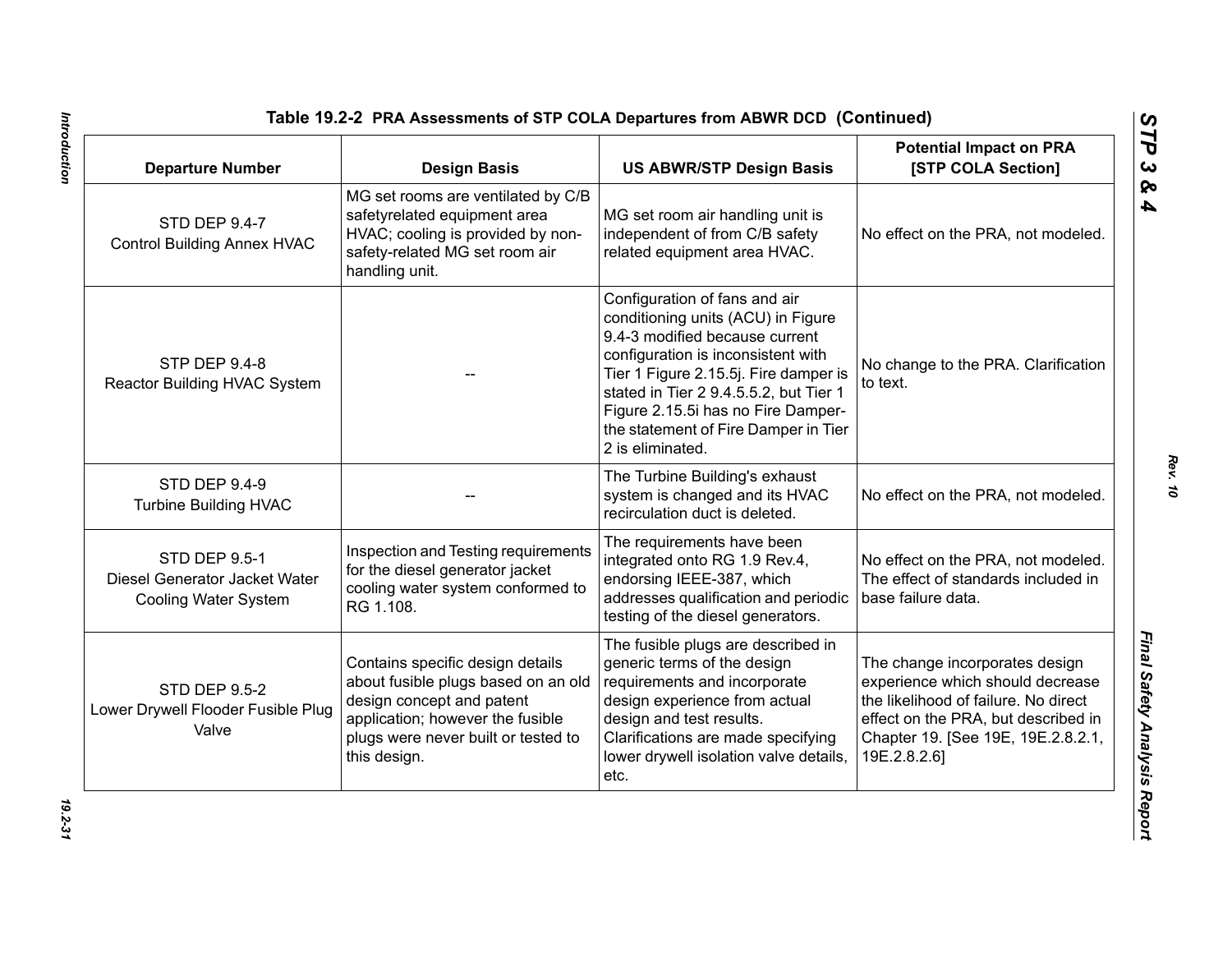| <b>Departure Number</b>                                                          | <b>Design Basis</b>                                                                                                                           | <b>US ABWR/STP Design Basis</b>                                                                                                                                                                                                                                                                                                                                                                                                                                                                                                           | <b>Potential Impact on PRA</b><br>[STP COLA Section]                                                                          |
|----------------------------------------------------------------------------------|-----------------------------------------------------------------------------------------------------------------------------------------------|-------------------------------------------------------------------------------------------------------------------------------------------------------------------------------------------------------------------------------------------------------------------------------------------------------------------------------------------------------------------------------------------------------------------------------------------------------------------------------------------------------------------------------------------|-------------------------------------------------------------------------------------------------------------------------------|
| <b>STD DEP 9.5-3</b><br>System Description - Reactor<br>Internal Pump Motor      | MG sets and adjustable speed<br>drives described in DCD 9.5.10.2<br>and 7.7.1.3.                                                              | Several changes to the technical<br>description of the non-safety Motor-<br>Generator (MG) sets and ASD<br>descriptions.                                                                                                                                                                                                                                                                                                                                                                                                                  | No effect on the PRA, not modeled.                                                                                            |
| <b>STD DEP 9.5-4</b><br><b>Lighting and Servicing Power</b><br>Supply System     | Mercury lamps are provided for use<br>for high ceilings, except where<br>breakage could introduce mercury<br>into the reactor coolant system. | The mercury lights are replaced with<br>high pressure sodium (HPS) lamps.                                                                                                                                                                                                                                                                                                                                                                                                                                                                 | No effect on the PRA, not modeled.                                                                                            |
| <b>STP DEP 9.5-6</b><br>Diesel Generator Fuel Oil Storage<br>and Transfer System |                                                                                                                                               | The sample connection for the Fuel<br>Oil Storage Tank is relocated slightly<br>above grade elevation, fill<br>connection is relocated at grade<br>elevation and vent is extended to an<br>elevation exceeding maximum flood<br>level. The Fuel Oil Storage Tanks<br>are relocated in concrete vaults<br>underground, with piping routed<br>underground. Locked, closed<br>isolation valves have been added to<br>the fill and sample lines, and a<br>second transfer pump for the Diesel<br>Generator Fuel Oil system has been<br>added. | Not explicitly modeled in the PRA.<br>Potential beneficial effect (two fuel<br>oil transfer pumps) for plant-specific<br>PRA. |
| <b>STP DEP 9.5-7</b><br>Fire Protection - House Boiler Area<br>of the Turbine    | The house boiler is a fuel oil-heated<br>boiler.                                                                                              | The house boiler is an electrically<br>heated boiler.                                                                                                                                                                                                                                                                                                                                                                                                                                                                                     | Slight improvement in Turbine<br>Building fire frequency. No effect on<br>PRA fire modeling.                                  |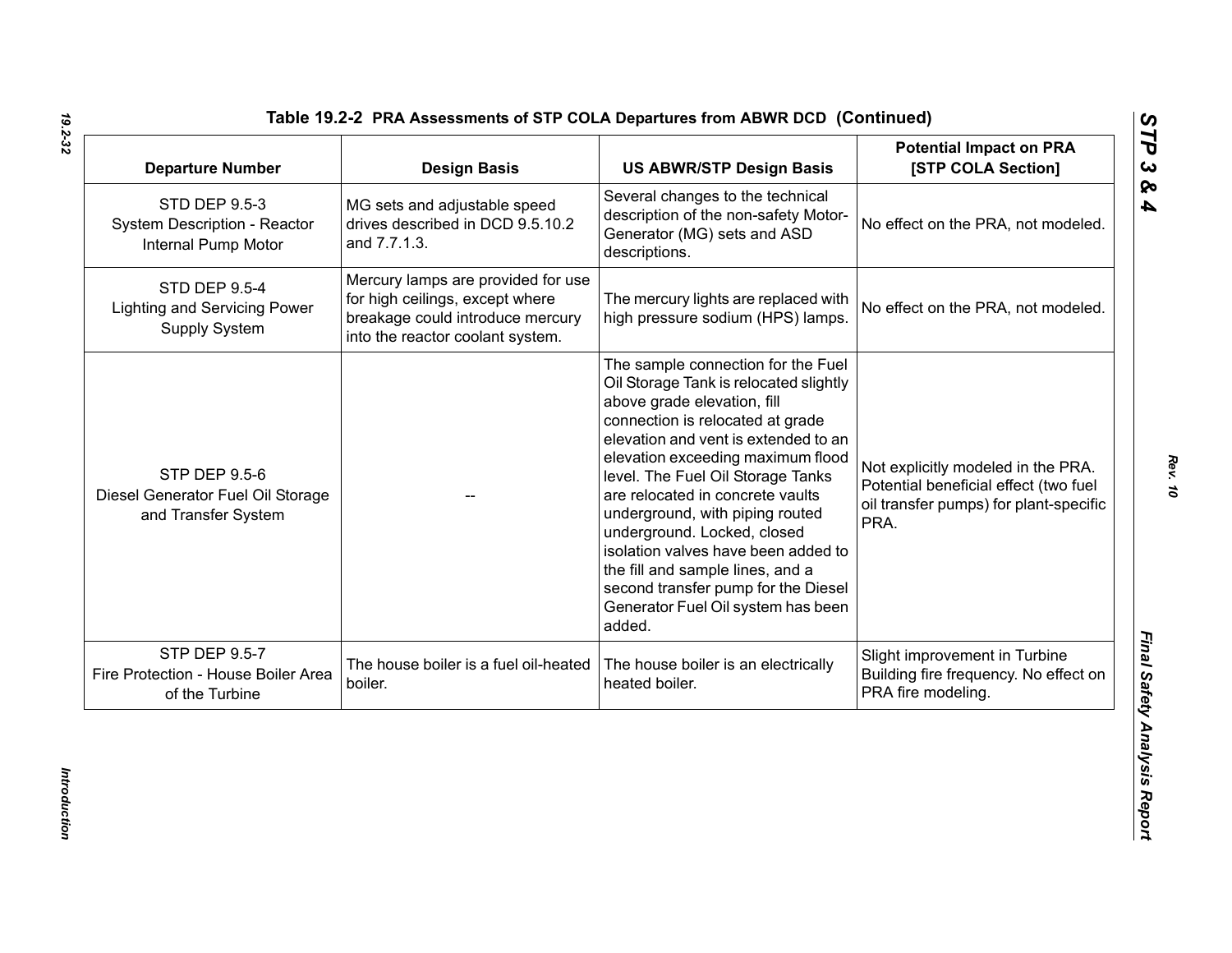| <b>Departure Number</b>                                      | <b>Design Basis</b>                                                                                                                                                                                     | <b>US ABWR/STP Design Basis</b>                                                                                                                                                                                                                  | <b>Potential Impact on PRA</b><br>[STP COLA Section]                                      |
|--------------------------------------------------------------|---------------------------------------------------------------------------------------------------------------------------------------------------------------------------------------------------------|--------------------------------------------------------------------------------------------------------------------------------------------------------------------------------------------------------------------------------------------------|-------------------------------------------------------------------------------------------|
| <b>STP DEP 10.1-1</b><br><b>Turbine Pressure Description</b> | Inlet pressure at the turbine main<br>steam valves is controlled by the<br>pressure regulator such that turbine<br>inlet pressure varies linearly with<br>reactor power level.                          | The inlet pressure at the turbine<br>main steam valves reflects reactor<br>power, steam line flow and pressure<br>regulator programming, but never<br>exceeds the pressure for which the<br>turbine components and steam lines<br>are designed." | No effect on the PRA, not modeled.                                                        |
| <b>STP DEP 10.1-2</b><br>Steam Cycle Diagram                 | Steam and power conversion<br>system consists of four condensate<br>pumps, two heater drain tanks, a<br>typical multi-pressure condenser<br>design, and a main turbine with the<br>single stage reheat. | Four condensate booster pumps<br>are added to this system, with three<br>filters and six emineralizers, four<br>reactor feed pumps, four heater<br>drain pumps, one heater drain tank,<br>and a turbine design with two<br>stages of reheat.     | No effect on PRA, not modeled.<br>[See STD DEP 10.4-5]                                    |
| <b>STP DEP 10.1-3</b><br><b>Rated Heat Balance</b>           |                                                                                                                                                                                                         | Modified to reflect turbine<br>manufacturer.                                                                                                                                                                                                     | No effect on the PRA, not modeled.                                                        |
| <b>STP DEP 10.1-4</b><br>Valves Wide Open Heat Balance       |                                                                                                                                                                                                         | Modified to reflect turbine<br>manufacturer.                                                                                                                                                                                                     | No effect on the PRA, not modeled.                                                        |
| STP DEP 10.2-1<br><b>Turbine Design</b>                      |                                                                                                                                                                                                         | Modified to reflect turbine<br>manufacturer, revised ISI and IST<br>inspection intervals based on<br>design.                                                                                                                                     | No effect on the PRA, not modeled.                                                        |
| <b>STP DEP 10.2-2</b><br><b>Turbine Rotor Design</b>         |                                                                                                                                                                                                         | Modified to reflect turbine<br>manufacturer.                                                                                                                                                                                                     | No effect on the PRA, not modeled.<br>Turbine missile generation<br>likelihood decreased. |
| <b>STP DEP 10.2-3</b><br><b>Turbine Digital Control</b>      |                                                                                                                                                                                                         | Significant advancements in<br>reliability and machine protection<br>result through the use of a digital<br>turbine control system.                                                                                                              | No effect on the PRA, not modeled.<br>Turbine trip function reliability<br>enhanced.      |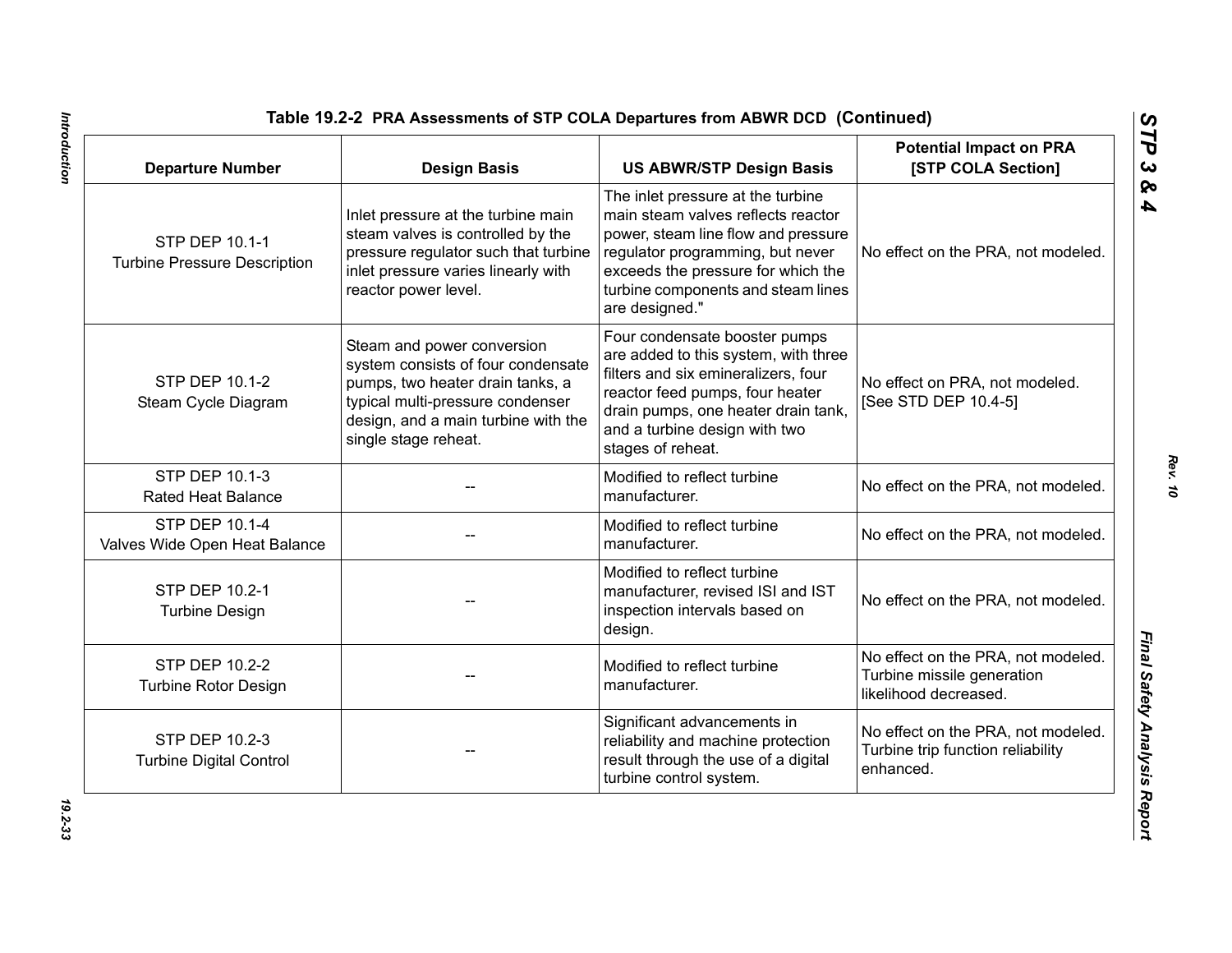| <b>Departure Number</b>                                      | <b>Design Basis</b>                                                                                                                                                                                                             | <b>US ABWR/STP Design Basis</b>                                                                                                                                                                                                                                                            | <b>Potential Impact on PRA</b><br>[STP COLA Section]                                                |
|--------------------------------------------------------------|---------------------------------------------------------------------------------------------------------------------------------------------------------------------------------------------------------------------------------|--------------------------------------------------------------------------------------------------------------------------------------------------------------------------------------------------------------------------------------------------------------------------------------------|-----------------------------------------------------------------------------------------------------|
| STP DEP 10.2-4<br><b>Bulk Hydrogen Storage</b>               | Bulk hydrogen is stored near the<br>turbine building.                                                                                                                                                                           | Bulk hydrogen is stored well away<br>from the power block buildings.                                                                                                                                                                                                                       | No effect on the PRA, not modeled.                                                                  |
| STD DEP 10.3-1<br>Main Steam Line Drains                     | The drains from the steam lines<br>inside containment are connected to<br>the steam lines outside the<br>containment to permit equalizing<br>pressure across the MSIVs during<br>startup and following steam line<br>isolation. | The main steam system also serves<br>as the "alternate leakage path" to<br>contain the radioactive steam with<br>passes the main steam isolation<br>valve before they close to isolate<br>the reactor under emergency<br>conditions.                                                       | No effect on the PRA, not modeled.                                                                  |
| <b>STD DEP 10.4-1</b><br><b>Turbine Gland Seal Steam</b>     |                                                                                                                                                                                                                                 | A non-safety-related Gland Seal<br>Evaporator (GSE) is added to the<br>Turbine Gland Steam System to<br>supply sealing steam to the main<br>turbine shaft seal glands and<br>various turbine valve stems,<br>including the turbine bypass and<br>main turbine stop-control valve<br>stems. | No effect on the PRA, not modeled.                                                                  |
| <b>STP DEP 10.4-2</b><br>Main Condenser                      | MC utilizes three independent multi-<br>pressure single-pass shells, with<br>each shell containing at least two<br>tube bundles, and series circulating<br>water flow.                                                          | MC utilizes three condenser shells<br>crossconnected to equalize<br>pressure, with each shell containing<br>four tube bundles, and parallel<br>circulating water flow. Number of<br>circulating water pumps increased<br>to 4, flow rates modified.                                        | No effect on the PRA, not modeled.<br>Editorial changes in Chapter 19.<br>[See 19R.4.3 and 19R.5.3] |
| STP DEP 10.4-3<br><b>Main Condenser Evacuation</b><br>System | Auxiliary boiler steam used for<br>steam jet air ejectors during startup                                                                                                                                                        | An additional vacuum pump is<br>added and changes to the source of<br>motive steam supplying the steam<br>jet air ejectors during power<br>operation.                                                                                                                                      | No effect on the PRA, not modeled.                                                                  |

Introduction *Introduction*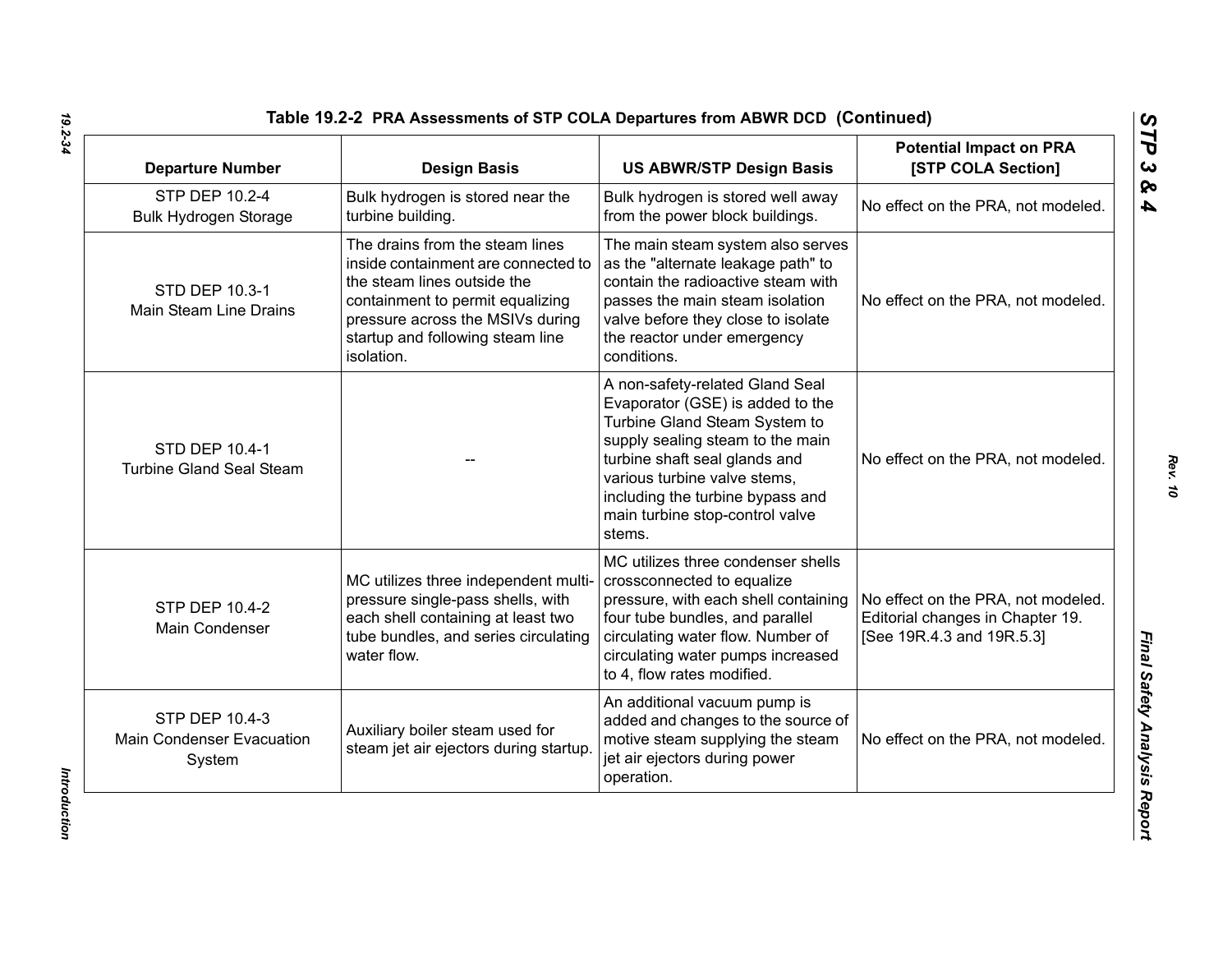| <b>Departure Number</b>                                       | <b>Design Basis</b>                                                                                                                                                                                                                                                    | <b>US ABWR/STP Design Basis</b>                                                                                                                                                                                                                                                                                                                                                         | <b>Potential Impact on PRA</b><br>[STP COLA Section] |
|---------------------------------------------------------------|------------------------------------------------------------------------------------------------------------------------------------------------------------------------------------------------------------------------------------------------------------------------|-----------------------------------------------------------------------------------------------------------------------------------------------------------------------------------------------------------------------------------------------------------------------------------------------------------------------------------------------------------------------------------------|------------------------------------------------------|
| STD DEP 10.4-6<br><b>Load Rejection Capability</b>            | ABWR Standard design has a<br>turbine bypass capacity of 33% of<br>nuclear boiler rated flow.                                                                                                                                                                          | A clarification is made in regards to<br>reactor trip resulting from turbine<br>trip or generator load rejection from<br>power levels above 33%.                                                                                                                                                                                                                                        | Clarification to text. No effect on<br>PRA.          |
| STD DEP 10.4-7<br>Turbine Bypass Hydraulic Control            |                                                                                                                                                                                                                                                                        | Indication for the use of valve<br>position transmitters, one hydraulic<br>accumulator for each bypass valve,<br>the addition of the fastacting<br>solenoid valve, and the interface<br>etween the steam Bypass and<br>Pressure Control System for<br>positioning of the bypass valves.                                                                                                 | No effect on the PRA, not modeled.                   |
| STD DEP 11.2-1<br><b>Liquid Radwaste Process</b><br>Equipment |                                                                                                                                                                                                                                                                        | Information is replaced completely<br>due to a change in the design of the<br>liquid radioactive waste system. The<br>liquid radwaste system is composed<br>of three subsystems designed to<br>collect, treat, and recycle or<br>discharge different categories of<br>waste water; the low conductivity<br>subsystem, high conductivity<br>subsystem, and detergent waste<br>subsystem. | No effect on the PRA, not modeled.                   |
| STD DEP 11.3-1<br>Gaseous Waste Management<br>System          | Off-gas is exhausted along with<br>SJAE discharge pressure, (needing<br>the addition of vacuum pumps for<br>stable exhaust during plant<br>operation). Additionally, an<br>integrated recombiner (combining<br>the preheating unit and condensate<br>unit) is applied. | Off-gas is exhausted along with<br>SJAE discharge pressure, using<br>vacuum pumps to stabilize exhaust<br>during plant operation. Additionally,<br>the recombiner has a preheating<br>unit and condensate unit (each as a<br>separate unit).                                                                                                                                            | No effect on the PRA, not modeled.                   |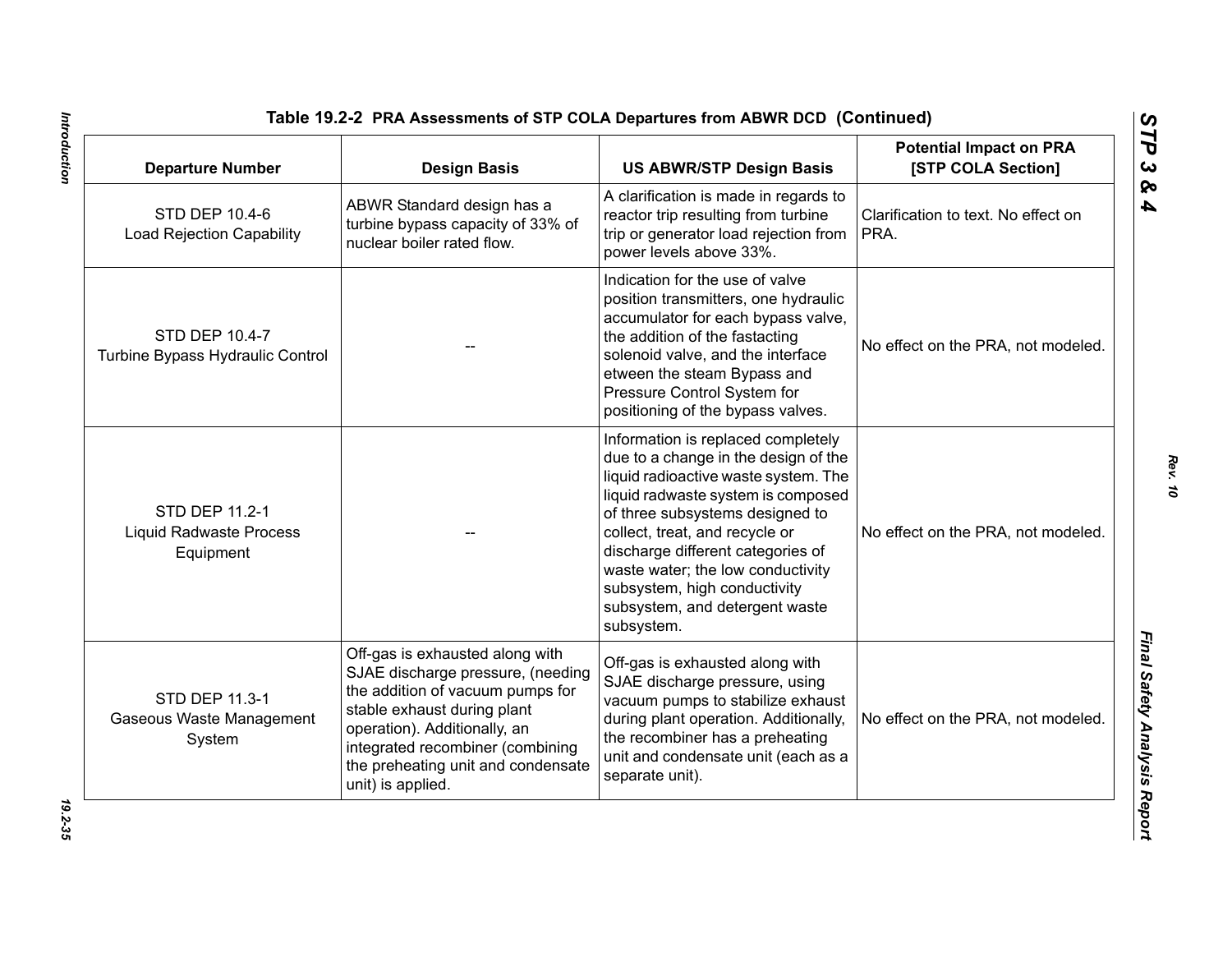| <b>Departure Number</b>                                                            | <b>Design Basis</b>                                            | <b>US ABWR/STP Design Basis</b>                                                                                                                                                                                                                                                                                                                                                                                                                                          | <b>Potential Impact on PRA</b><br>[STP COLA Section] |
|------------------------------------------------------------------------------------|----------------------------------------------------------------|--------------------------------------------------------------------------------------------------------------------------------------------------------------------------------------------------------------------------------------------------------------------------------------------------------------------------------------------------------------------------------------------------------------------------------------------------------------------------|------------------------------------------------------|
| STD DEP 11.4-1<br>Radioactive Solid Waste Update                                   |                                                                | Solidification System and the<br>incinerator system are deleted<br>because equipment operations and<br>maintenance difficulties negatively<br>impact the effectiveness of these<br>processes. A second spent resin<br>storage tank is added for separating<br>two different resins. The SWMS<br>mobile system consists of<br>equipment modules, complete with<br>all subcomponents, piping and<br>instrumentation and controls<br>necessary to operate the<br>subsystem. | No effect on the PRA, not modeled.                   |
| STP DEP 11.5-1<br>Process and Effluent Radiation<br>Monitoring and Sampling System |                                                                | Implementation of specific<br>equipment is vendor-based.<br>Specific detector types will be<br>selected at a later date based on<br>the state of art and availability.<br>Many additional changes have been<br>made.                                                                                                                                                                                                                                                     | No effect on the PRA, not modeled.                   |
| STD DEP 12.2-1<br>Gamma Ray Source Energy<br>Spectra Tables                        | Apparent errors in the units in<br>Tables 12.2-3b and 12.2-3c. | No changes to design basis.                                                                                                                                                                                                                                                                                                                                                                                                                                              | No effect on the PRA, not modeled.                   |
| <b>STD DEP 12.3-1</b><br><b>Cobalt Content in Stainless Steel</b>                  |                                                                | Vendors supplying the materials<br>cannot reasonably achieve the<br>cobalt limits in all cases, so a<br>graded approach is used to specify<br>locations receiving the least.                                                                                                                                                                                                                                                                                             | No effect on the PRA, not modeled.                   |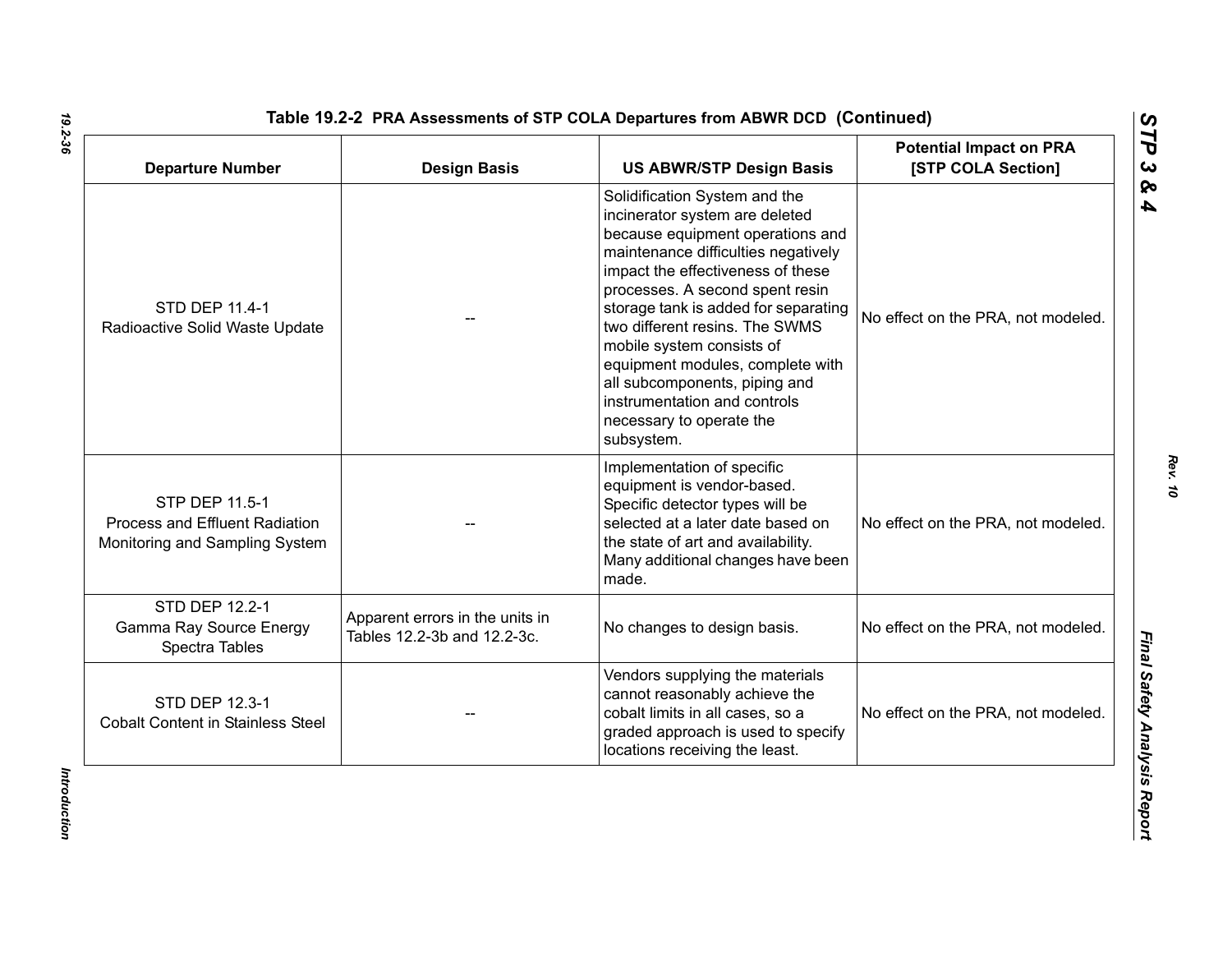| Table 19.2-2 PRA Assessments of STP COLA Departures from ABWR DCD (Continued)        |                                                                                                                                                                                      |                                                                                                                                                                                                                                                                                                                                                                                               |                                                      |  |
|--------------------------------------------------------------------------------------|--------------------------------------------------------------------------------------------------------------------------------------------------------------------------------------|-----------------------------------------------------------------------------------------------------------------------------------------------------------------------------------------------------------------------------------------------------------------------------------------------------------------------------------------------------------------------------------------------|------------------------------------------------------|--|
| <b>Departure Number</b>                                                              | <b>Design Basis</b>                                                                                                                                                                  | <b>US ABWR/STP Design Basis</b>                                                                                                                                                                                                                                                                                                                                                               | <b>Potential Impact on PRA</b><br>[STP COLA Section] |  |
| STD DEP 12.3-3<br><b>Steam Tunnel Blowout Panels</b>                                 | The blowout panels for the steam<br>tunnel are located in the relatively<br>inaccessible section of the RHR<br>heat exchanger shielded cubicle<br>which are controlled access areas. | The design does not have blowout<br>panels in the steam tunnel. The<br>main steam tunnel is vented to the<br>turbine building.                                                                                                                                                                                                                                                                | No effect on the PRA, not modeled.                   |  |
| STD DEP 12.3-4<br>Alarm Capability for Area Radiation<br>Monitors (ARMs)             |                                                                                                                                                                                      | The ARMs will have alarm capability<br>and five additional monitors are<br>required in the Reactor Building.                                                                                                                                                                                                                                                                                  | No effect on the PRA, not modeled.                   |  |
| STD DEP 14.2-1<br><b>Control Rod Drive Friction Testing</b><br>Requirement           |                                                                                                                                                                                      | Normal control rod positioning is<br>accomplished by an electrical<br>motor. Mechanical binding of a CRD<br>will result in blade separation from<br>the ball nut which would be detected<br>by permanently installed<br>instrumentation. The CRDs are<br>easily monitored for performance<br>degradation during normal<br>withdrawal; therefore periodic<br>friction testing is not required. | No effect on the PRA, not modeled.                   |  |
| STD DEP 15.6-1<br>Clean Up Water Line Break<br>Meteorology and Dose Results          | Apparent error in the Thyroid Dose<br>values reported in Table 15.6-18.                                                                                                              | No change to design basis.                                                                                                                                                                                                                                                                                                                                                                    | No effect on the PRA, not modeled.                   |  |
| STD DEP 16.2-1<br>thru<br>STD DEP 16.5-6 Technical<br><b>Specification Changes</b>   | See COLA Part 7 for changes.                                                                                                                                                         | See COLA Part 7 for changes.                                                                                                                                                                                                                                                                                                                                                                  | No effect on the PRA, not<br>specifically modeled.   |  |
| <b>STD DEP 18.4-1</b><br>Main Generator Synchronization<br><b>Control Relocation</b> |                                                                                                                                                                                      | The controls required for the<br>synchronization of the main<br>generator have been relocated from<br>the control console to the main<br>control panel.                                                                                                                                                                                                                                       | No effect on the PRA, not modeled.                   |  |

Introduction

*STP 3 & 4*

*Introduction 19.2-37* 19.2-37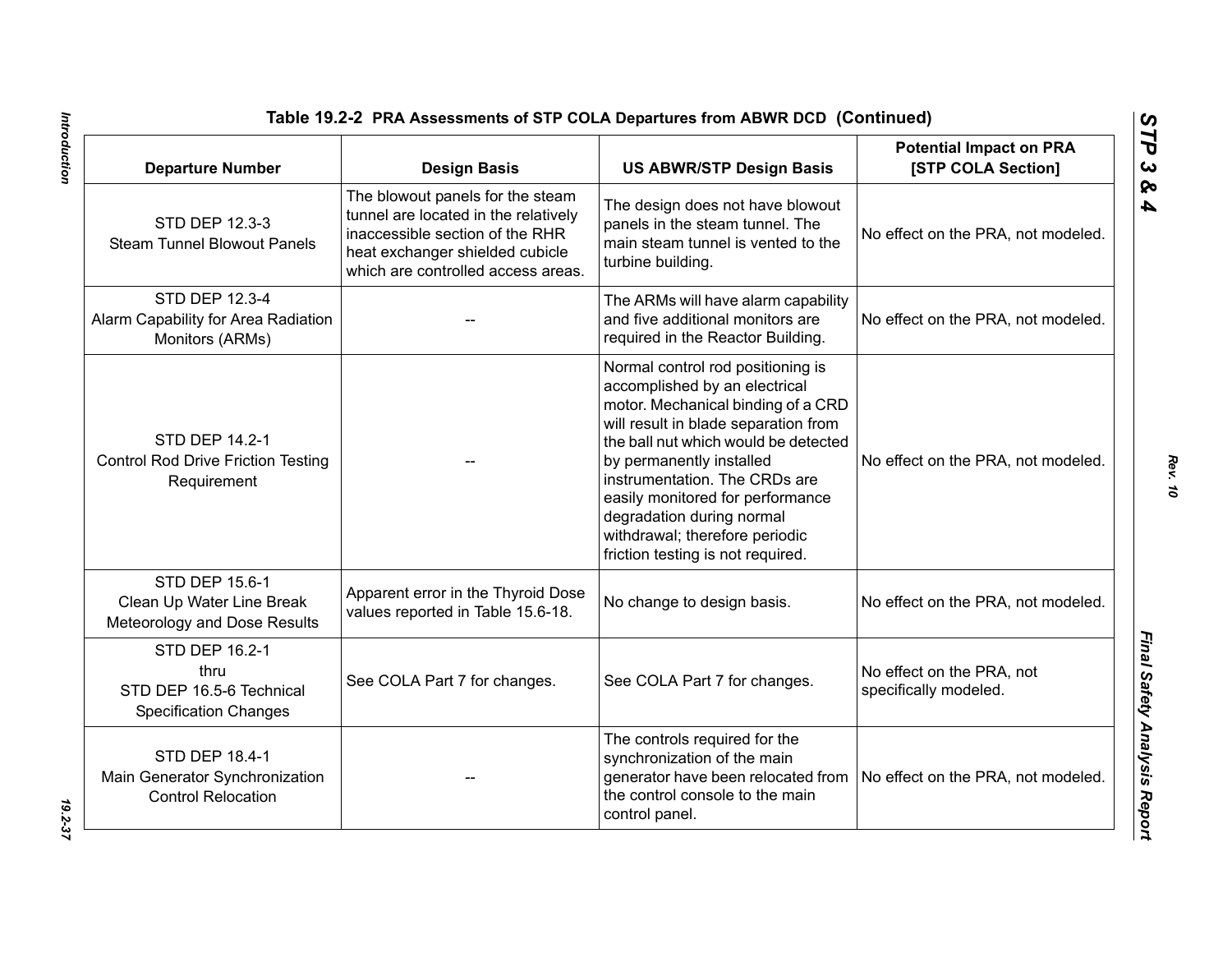| <b>Departure Number</b>                                                 | <b>Design Basis</b>                                                                                                                                                                                     | <b>US ABWR/STP Design Basis</b>                                                                                                                                                                                                                                                                                                                                                                                                             | <b>Potential Impact on PRA</b><br>[STP COLA Section]                                                                          |
|-------------------------------------------------------------------------|---------------------------------------------------------------------------------------------------------------------------------------------------------------------------------------------------------|---------------------------------------------------------------------------------------------------------------------------------------------------------------------------------------------------------------------------------------------------------------------------------------------------------------------------------------------------------------------------------------------------------------------------------------------|-------------------------------------------------------------------------------------------------------------------------------|
| STD DEP 19.3-1<br><b>Evaluation of Common Cause</b><br>Failures         | ABWR SSAR Chapter 19D.8.6<br>documents the results of a PRA<br>sensitivity analysis on common<br>cause failure of selected<br>mechanical systems performed by<br>GE.                                    | Common cause factors were added<br>to the ABWR plant model used to<br>quantify the effects of plant-specific<br>factors for South Texas Project<br>Units 3 & 4 PRA.                                                                                                                                                                                                                                                                         | Included in delta PRA assessment.<br>[See Chapter 19.3] [This is not a<br>departure from the design certified<br>in the DCD]. |
| STD DEP 19.7-1<br><b>Control Rod Drive Improvements</b>                 | The FMCRD brake design has to be<br>fully testable on an annual basis.                                                                                                                                  | The FMCRD electro-mechanical<br>brake is a Class 1E safety related<br>component with a 10- year<br><b>Environmental Qualification</b><br>replacement life; brake performance<br>characteristics testing is performed<br>every two years when a<br>replacement brake is installed. It is<br>recommended that approximately<br>20 motor sub-assembly units,<br>including the brake, to be tested<br>during the 18-month refueling<br>outages, | No effect on PRA, not modeled.<br>Editorial change to Chapter 19.<br>[See Chapter 19.7.2]                                     |
| STD DEP 191.7-1<br>Atmospheric Control System<br><b>Bypass Analysis</b> | The seismic margins PRA for the<br>Atmospheric Control System 50 mm<br>crosstie valves requires the opening<br>of two normally closed motor-<br>operated valves to create a<br>containment bypass path. | The analysis has been modified by<br>replacing motor-operated valves<br>with air-operated valves.                                                                                                                                                                                                                                                                                                                                           | No effect on PRA, not modeled.<br>Editorial change to Chapter 19.<br>[See Chapter 19I.7]                                      |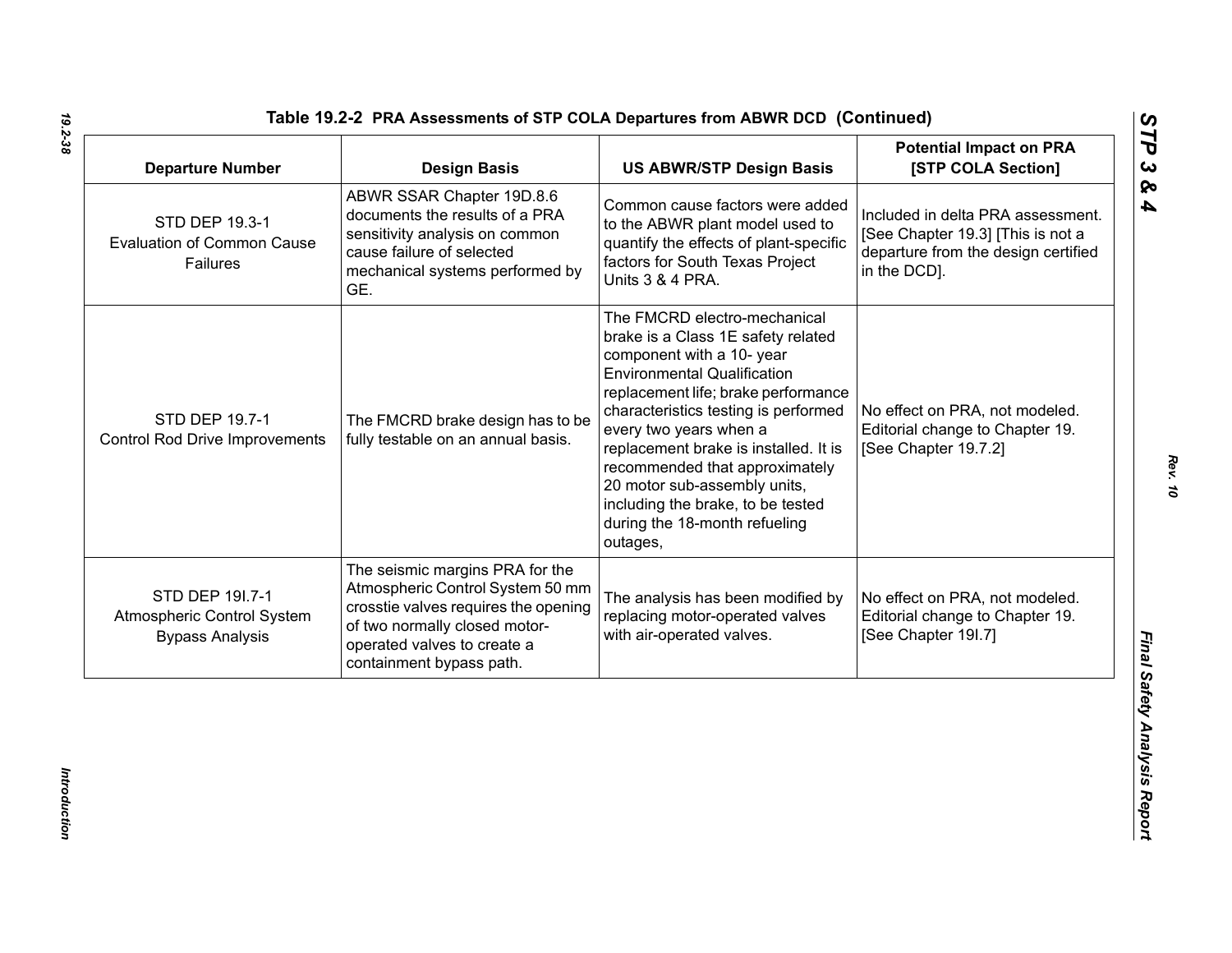| <b>Departure Number</b>                  | <b>Design Basis</b>                                                                                                                                                                                                                                                                                                                               | <b>US ABWR/STP Design Basis</b>                                                                                                                                                                                                                                                                                                                                                                                                                                                            | <b>Potential Impact on PRA</b><br>[STP COLA Section]                                                                                                                                                                                                                                              |
|------------------------------------------|---------------------------------------------------------------------------------------------------------------------------------------------------------------------------------------------------------------------------------------------------------------------------------------------------------------------------------------------------|--------------------------------------------------------------------------------------------------------------------------------------------------------------------------------------------------------------------------------------------------------------------------------------------------------------------------------------------------------------------------------------------------------------------------------------------------------------------------------------------|---------------------------------------------------------------------------------------------------------------------------------------------------------------------------------------------------------------------------------------------------------------------------------------------------|
| STP DEP 19R-1<br>RSW Pump House Redesign | ABWR design, vertical RSW<br>pumps, pump rooms protected from<br>flooding from other pump rooms,<br>pumps above water level in UHS.                                                                                                                                                                                                               | STP design, RSW pumps located<br>below UHS, pump rooms are<br>protected by watertight doors<br>between trains.                                                                                                                                                                                                                                                                                                                                                                             | Control building flooding<br>assessment is unaffected, RSW<br>design modified for new RSW pump<br>house design, vacuum breakers<br>removed. [See 19R]. A delta-PRA<br>assessment for flooding in<br>redesigned RSW pump house [See<br>19.4, 19.7, 19.8, 19.9, 19.10, 19.11,<br>19K, 19Q, and 19R] |
| STD DEP VENDOR<br>Vendor Replacement     | The reference ABWR DCD was<br>developed with numerous<br>statements that activities during<br>construction and startup would be<br>performed in accordance with GE<br>approval or oversight. The intent of<br>these statements was to ensure that<br>the designer was appropriately<br>involved in startup testing or<br>construction activities. | This standard departure replaces<br>the terms such as GE, GEH, and<br>General Electric with the generic<br>term NSSS Vendor, with an<br>alternative vendor specified, or in<br>some cases has eliminated the term<br>altogether. This departure also<br>replaces General Electric<br>Company's product references such<br>as NEDEs and NEDOs with the<br>corresponding reference of another<br>ABWR vendor whose reference has<br>been approved by the NRC for use<br>in this application. | No effect on PRA. Editorial changes<br>in references.                                                                                                                                                                                                                                             |
|                                          |                                                                                                                                                                                                                                                                                                                                                   |                                                                                                                                                                                                                                                                                                                                                                                                                                                                                            |                                                                                                                                                                                                                                                                                                   |